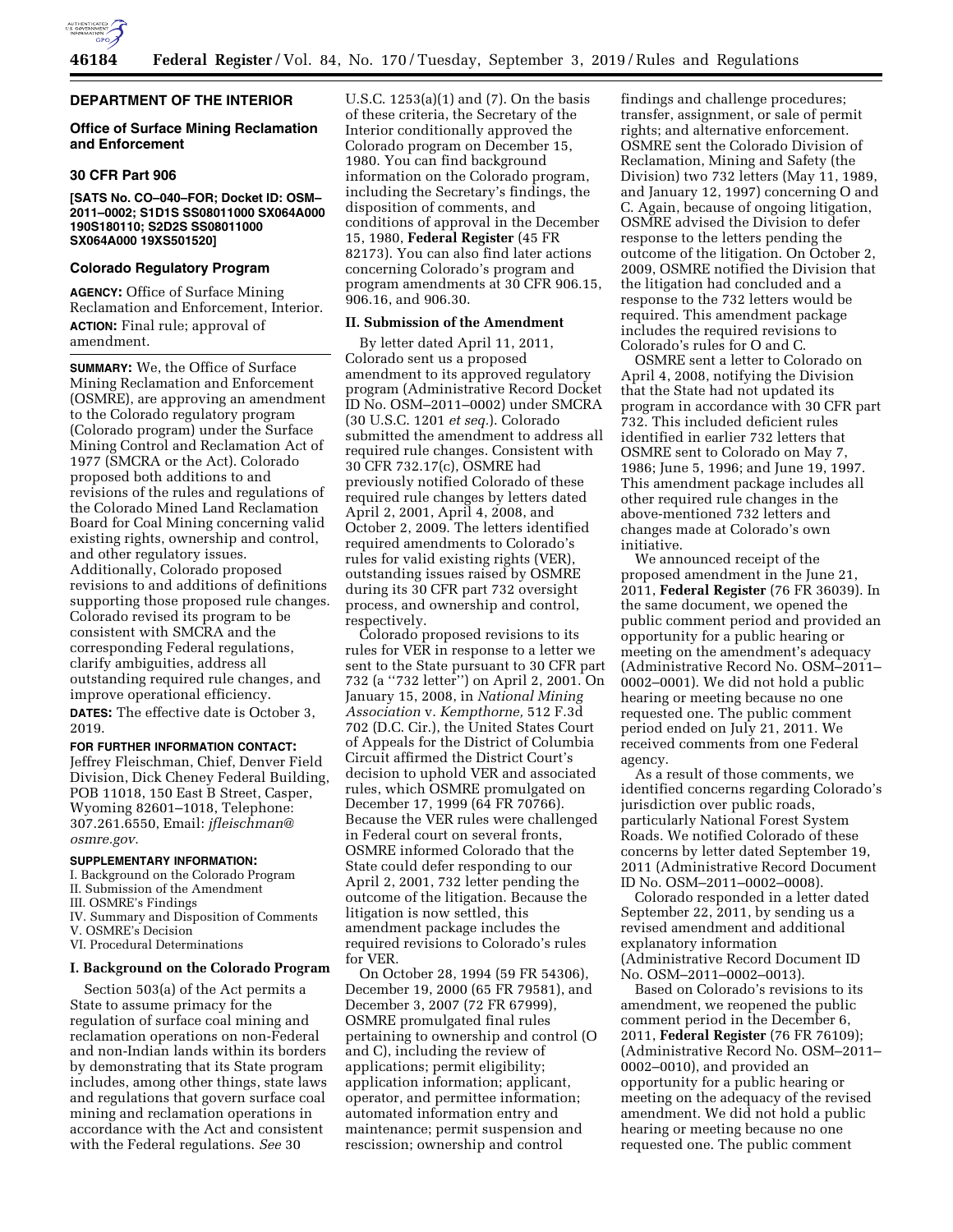period ended on January 5, 2012. We did not receive any comments.

During our review of Colorado's revised April 11, 2011, formally proposed amendment, OSMRE found additional deficiencies and notified Colorado of these deficiencies in a letter dated May 20, 2013 (Administrative Record No. OSM–2011–0002–0017). In response to our concerns, Colorado addressed all deficiencies in a revised formal amendment package submitted on October 1, 2014 (Administrative Record Nos. OSM–2011–0002–0014 (Cover Letter), OSM–2011–0002–0015 (Proposed Revisions), and OSM–2011– 0002–0016 (Statement of Basis and Purpose)). We explain our concerns and Colorado's responses thereto in detail in Sections III.B. and III.C. of this document. We announced receipt of the proposed amendment in the January 22, 2015, **Federal Register** (80 FR 3190). In the same document, we reopened the public comment period and provided an opportunity for a public hearing or meeting on the amendment's adequacy (Administrative Record No. OSM–2011– 0002–0018). We did not hold a public hearing or meeting because no one requested one.

### **III. OSMRE's Findings**

Title 30 CFR 732.17(h)(10) requires that State program amendments meet the criteria for approval of State programs set forth in 30 CFR 732.15, including that the State's laws and regulations are in accordance with the provisions of the Act and consistent with the requirements of 30 CFR part 700. In 30 CFR 730.5, OSMRE defines ''consistent with'' and ''in accordance with'' to mean (a) with regard to SMCRA, the State laws and regulations are no less stringent than, meet the minimum requirements of, and include all applicable provisions of the Act and (b) with regard to the Federal regulations, the State laws and regulations are no less effective than the Federal regulations in satisfying the requirements of SMCRA.

We are approving the amendment as described below. The following are the findings we made concerning the amendment under SMCRA and the Federal regulations at 30 CFR 732.15 and 732.17.

## *A. Minor Revisions to Colorado's Rules*

Colorado proposed minor wording, editorial, punctuation, grammatical, and recodification changes to the following previously approved rules. Because the proposed revisions to these previously approved rules are minor, we are approving the changes and find that

they are no less effective than the corresponding Federal regulations.

• 1.03.2(4)—Responsibilities;

•  $1.04(1.1), (5), (17.1), (22.1), (27),$ (31.1), (31.2), (31.3), (38), (41), (43.1), (46.1), (47.1), (56), (57), (63.1), (71),  $(71)(i)$ ,  $(71.1)$ ,  $(71.2)$ ,  $(71.2)(a)$ ,  $(71.2)(b)$ , (71.2)(c), (83.2), (86.1), (93.1), (95), (96), (103.1), (108.1), (117), (120), (125), (128), (135), (135.1), (137.1), (140), (148), (149)(a), (149)(b), (149)(b)(i),  $(149)(b)(ii)$ ,  $(149)(b)(iii)$ ,  $(149)(b)(iv)$  $(149.1)$ (b),  $(149.2)$ ,  $(149.2)$ (a),  $(149.2)$ (b), (153), and (153)(b)—Definitions;

• 1.08, 1.08(2), and 1.08(5)—Notice of Citizen Suits;

• 1.09—Availability of Records;

• 1.10—Computation of Time;

• 1.11, 1.11.1, 1.11.2, 1.11.3, 1.11.3(1), 1.11.4, 1.11.5, 1.11.6, 1.11.7, 1.11.8, and 1.11.9—Restrictions on Employee Financial Interests;

• 1.12—Requests to the Board;

• 1.13—Water Rights;

• 1.14—Limitation on the Effect of Regulations Required by Federal Law, Rules, or Regulations Which Become Ineffective;

• 1.15—Declaratory Orders;

• 1.16, 1.16.1, 1.16.2, 1.16.3,

1.16.3(2), and 1.16.4—Guidelines;

• 2.02.3(1)(c)(v), (1)(c)(vi), and (1)(e)—General Requirements: Exploration Involving Removal of More Than 250 Tons of Coal or Occurring on Lands Designated as Unsuitable for Surface Coal Mining;

• 2.03.3(4)—Application for Permit for Surface Coal Mining and Reclamation Operations: Minimum Requirements for Legal, Financial, Compliance and Related Information;

• 2.03.5(1)(b)(i) through (1)(b)(vi) and (1)(c)(i) through (1)(c)(vi)—Compliance Information;

• 2.03.7(3)—Relationship to Areas Designated Unsuitable for Mining;

• 2.04.5(1)—General Description of Hydrology and Geology;

• 2.04.6(2)(b)(iv) and 2.04.6(3)(a)— Geology Description;

• 2.04.12(1),  $(2)(f)$ ,  $(5)$ , and  $(5)(b)$ — Prime Farmland Investigation;

• 2.05.3(3)(c)(ii), 2.05.3(4)(a)(vi) and  $(vii)$ , 2.05.3(8), (8)(a),(8)(a)(v), and (8)(a)(vi)—Application for Permit for Surface or Underground Mining Activities—Minimum Requirements for Operation and Reclamation Plans;

• 2.05.6(4)(a)—Mitigation of the Impacts of Mining Operations;

• 2.06.8(1),  $(5)(b)(ii)(B)$ ,  $(5)(b)(ii)(B)(I)$ , and (5)(b)(ii)(B)(II)—Surface Coal Mining and Reclamation Operations on Areas, or Adjacent to Areas, Including Alluvial Valley Floors;

• 2.07.1(2) and (3)—Public Participation and Approval of Permit Applications—Scope;

• 2.07.4(3)(g) and (h)—Division and Board Procedures for Review of Permit Applications;

• 2.07.6(1)(a)(i)—Criteria for Review of Permit Applications for Permit Approval or Denial;

•  $2.07.6(2)(d)(iv)$ —Public Participation and Approval of Permit Applications—Criteria for permit approval or denial;

•  $2.07.6(2)(f), (i), (k),$  and (l); Criteria for Review of Permit Applications for Permit Approval or Denial;

• 2.08.4(5), (6), and (6)(a)—Revisions to a Permit;

• 2.08.5(1)(d)—Right of Successive Renewal;

• 2.08.6(4)(a)—Transfer, Assignment or Sale of Permit Rights;

• 4.05.3(6)—Hydrologic Balance;

•  $4.05.9(2)(d)$ ,  $(2)(e)(i)$ ,  $(4)$ ,  $(6)$ ,  $(8)$ ,

(10), and (21)—Impoundments; • 4.05.13(1)(a)—Surface and Ground

Water Monitoring; • 4.07.3(2), (2)(a), (2)(b), (2)(c), and

(2)(c)(i) through (ix)—Exploration Holes, Drill Holes, Boreholes, or Wells;

• 4.08.1(4)(a)(i)—Use of Explosives; General Requirements;

•  $4.08.2(1)$  and  $(2)$ —Pre-blasting Survey;

•  $4.08.4(6)(a)$ ,  $(7)(a)$ ,  $(10)$ , and

(10)(c)(i)—Surface Blasting

Requirements;

- 4.08.5(4)—Records of Blasting for Surface Coal Mining Operations;
- 4.09.1(12), .3, and  $.3(1)$ —Disposal of Excess Spoil;

• 4.10.2(1) and (2)(a)—Coal Mine Waste Banks; Site Inspection;

• 4.10.4(1), (3)(b), and (5)—Coal Mine Waste Banks; Construction

Requirements;

• 4.11.3—Return to Underground Workings;

• 4.11.5(3)(a)(i)—Dams and Embankments;

•  $4.15.7(5)(b)$  Determining Revegetation Success: General Requirements and Standards;

• 4.17—Air Resource Protection;

• 4.18(5)(k)—Protection of Fish,

Wildlife, and Related Environmental Values;

• 4.22.4(1)(b)—Concurrent Surface and Underground Mining;

•  $4.25.2(3), .3, .3(2), .5(3), .5(3)(b)(i)$ , and .5(3)(b)(ii)—Operations on Prime Farmland;

• 4.30.1(2)(b)—Cessation of Operations;

• 5.02.2(4)(a) and  $(8)(a)(v)$ — Frequency, Time and Manner of Inspections;

•  $5.03.2(2)(e)$ ,  $(4)(a)(ii)$ , and  $(5)(c)$ — Enforcement; Cessation Orders and Notices of Violation;

• 5.03.5(1)(d)—Formal Review by the Board;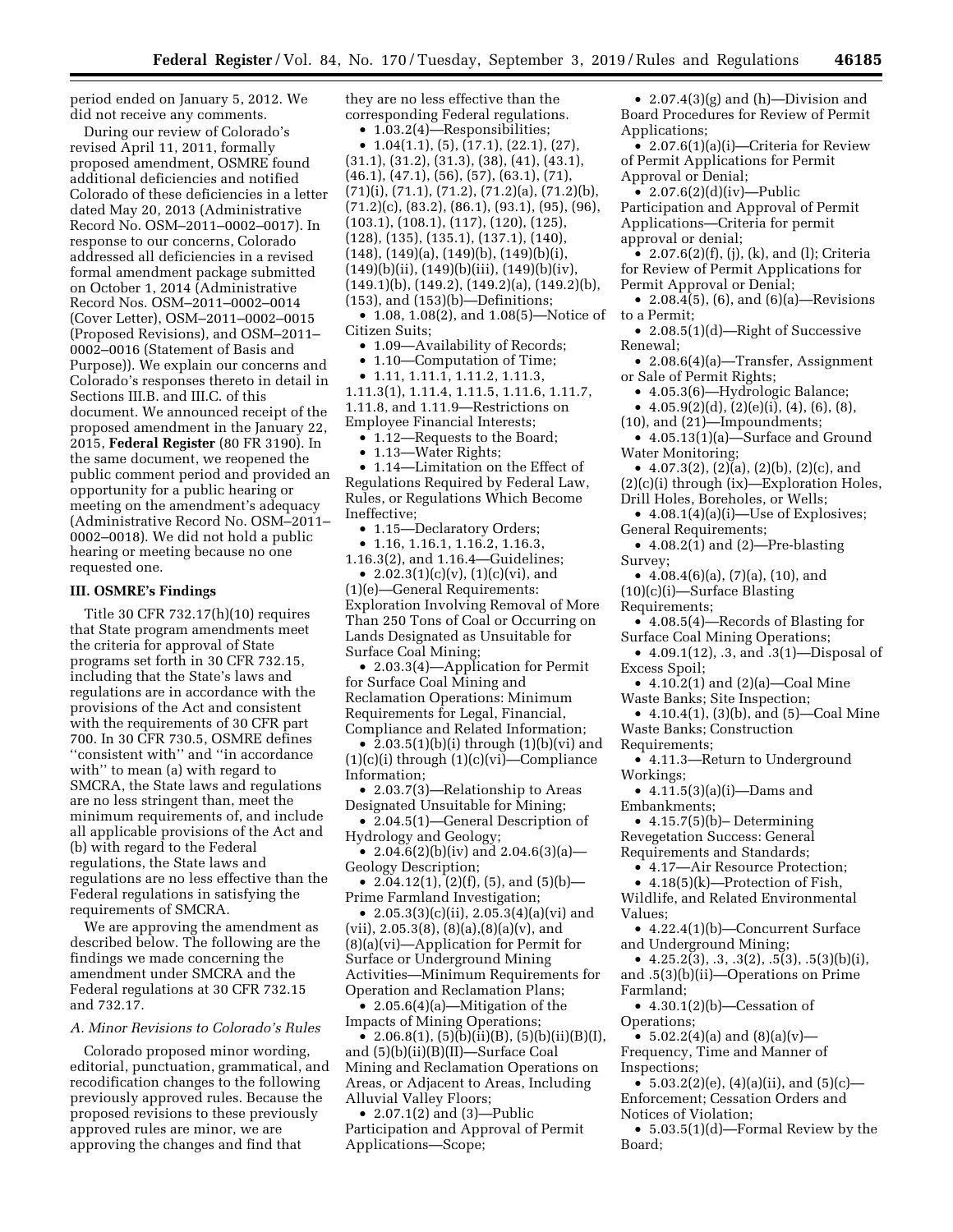• 5.04 and 5.04.3(5)(a)—Civil Penalties; and

• 6.04(1)(f)—Suspension or Revocation of Certifications.

Because these changes are minor, we find that they will not make Colorado's rules less effective than the corresponding Federal regulations, and we approve the proposed revisions.

## *B. Revisions to Colorado's Rules That Have the Same Meaning as the Corresponding Provisions of the Federal Regulations.*

Colorado proposed additions and revisions to several rules containing language that is the same as or having similar meaning to the corresponding sections of the Federal regulations and/ or SMCRA. Because OSMRE finds these additions and revisions to be minor and that they do not impact the meaning or intent of the regulations, we find the amendments referenced below to be no less stringent than the Act and no less effective than the applicable regulations. Therefore, we are approving the following Colorado non-substantive revisions;

• Rule 1.04(11.1); Definitions, ''Applicant/Violator System'' or ''AVS''; [30 CFR 701.5];

• Rule 1.04(30.1); Definitions, ''Control'' or ''Controller''; [30 CFR 701.5];

- Rule 1.04(77); Definitions, ''Noncommercial Building''; [30 CFR 701.5];
- Rule 1.04(79); Definitions, ''Occupied Residential Dwelling''; [30 CFR 701.5];

• Rule 1.04(83.1); Definitions, ''Own'', ''Owner'', or ''Ownership''; [30 CFR 701.5];

• Rules 1.04(118.1) and (118.1)(a) through (d); Definitions, ''Significant Recreational, Timber, Economic, or Other Values Incompatible with Surface Coal Mining Operations''; [30 CFR 761.5];

• Rule 1.04(141); Definitions, ''Transfer, Assignment, or Sale of Rights''; [30 CFR 701.5];

• Rule 1.04(146); Definitions, ''Unwarranted Failure''; [30 CFR 722.16(b)(3)];

• Rules 1.04(149), (149)(a)(i), (149)(a)(ii)(A), Definitions, ''Valid existing rights''; [30 CFR 701.5];

• Rules 1.04(149.1), (149.1)(a), and (149.1)(b), and (149.1)(b)(i) through  $(b)(v)(C)$ ; Definitions, "Violation"; [30 CFR 701.5];

• Rules 1.07(1), (1)(a), (1)(a)(i) through (a)(iv), and (a)(vi) through (a)(ix); Procedures for Valid Existing Rights Determinations, Property Rights Demonstration; [30 CFR 761.16(b)(i)];

• Rules 1.07(1)(b) and (b)(i) through (iii); Procedures for Valid Existing

Rights Determinations, Good Faith/All Permits Demonstration; [30 CFR 761.16(b)(2)];

• Rule 1.07(1)(c); Procedures for Valid Existing Rights Determinations, Needed for and Adjacent to Demonstration; [30 CFR 761.16(b)(3)];

• Rules 1.07(1)(d) and (d)(i) through (iii); Procedures for Valid Existing Rights Determinations, Standards for Roads Demonstration; [30 CFR 761.16(b)(4)];

• Rules 1.07(2) and (2)(a) through (2)(d); Procedures for Valid Existing Rights Determinations, Initial Review of Request; [30 CFR 761.16(c)];

• Rules 1.07(3), (3)(a)(i) through  $(a)(iii)(A), (a)(iii)(B), (a)(iii)(C), and$ (a)(iii)(D); Procedures for Valid Existing Rights Determinations, Notice and Comment Requirements and Procedures; [30 CFR 761.16(d)];

• Rules  $1.07(3)(a)(iv)$  through (vii); Procedures for Valid Existing Rights Determinations, Notice and Comment Requirements and Procedures; [30 CFR 761.16(d)];

• Rules 1.07(3)(b), (b)(i), (b)(ii), and (c); Procedures for Valid Existing Rights Determinations, Notice and Comment Requirements and Procedures; [30 CFR 761.16(d)];

• Rules 1.07(4) and (4)(a) through  $(4)(c)$ ,  $(4)(c)(i)$ ,  $(4)(c)(ii)$ , and  $(4)(d)$ ; Procedures for Valid Existing Rights Determinations—How a decision will be made; [30 CFR 761.16(e)];

• Rule 1.07(6); Procedures for Valid Existing Rights Determinations— Availability of records; [30 CFR 761.16(g)];

• Rule 2.01.3; General Requirements for Permits for All Surface Coal Mining and Reclamation Operations; [30 CFR 773.4(a)];

• Rule 2.02.2(1); Exploration Involving Removal of 250 Tons or Less of Coal; [30 CFR 772.11(a)];

• Rule 2.02.3(1)(g); General Requirements: Exploration Involving Removal of More Than 250 Tons of Coal or Occurring on Lands Designated as Unsuitable for Surface Coal Mining; [30 CFR 772.12];

• Rules 2.02.4 and .4(3)(d); Applications: Approval or Disapproval of Exploration Involving Removal of More Than 250 Tons of Coal or Occurring on Lands Designated as Unsuitable for Surface Coal Mining; [30 CFR 772.12(d)(2)(iv)];

• Rule 2.02.5; Applications: Notice and Hearing for Exploration Involving Removal of More Than 250 Tons of Coal or Occurring on Lands Designated as Unsuitable for Surface Coal Mining; [30 CFR 772.12(e)];

• Rule 2.03.3(10); Format and Supplemental Information; [30 CFR 773.7(b)];

• Rules 2.03.4 and 2.03.4(2) through .4(2)(d); Identification of Interests; [30 CFR 778.11];

• Rules 2.03.4(3)(a), (3)(a)(i), (3)(a)(iii), and (3)(a)(iv); Identification of Interests; [30 CFR 778.12(c)];

• Rule 2.03.4(10); Identification of Interests; [30 CFR 778.11(e)];

• Rule 2.03.4(11), (11)(a), and (11)(b); Identification of Interests; [30 CFR 773.8(a), (b), and (c)];

• Rules 2.03.4(12)(a), (b)(i), and (b)(ii); Identification of Interests; [30 CFR 773.9 and 773.10];

• Rules 2.03.5(1)(a), (1)(a)(i), and (1)(a)(ii); Compliance Information; [30 CFR 778.14(a)];

• Rules  $2.03.5(2)(a)$  through  $(d)$ ; Compliance Information; [30 CFR 773.11];

• Rules 2.03.5(3)(a), (a)(i) through (a)(iii), (b), and (c); Compliance Information; [30 CFR 778.9];

• Rules 2.04.5(1)(a) and (b); General Description of Hydrology and Geology; [30 CFR 780.21(c)(2)];

• Rule 2.05.4(2)(c); Reclamation Plan; [30 CFR 780.18(b)(8)];

• Rules 2.06.6(2)(a)(i), (3), (4), and (4)(b); Requirements for Permits for Special Categories of Mining [30 CFR 785.17];

• Rules  $2.07.1(4)$  and  $(5)$ ; Public Participation and Approval of Permit Applications—Scope; [30 CFR 773.21 and 774.1];

• Rule 2.07.4(2)(f); Division and Board Procedures for Review of Permit Applications; [30 CFR 773.19(b)(2)];

• Rule 2.07.4(3)(d)(iv); Division and Board Procedures for Review of Permit Applications; [30 CFR 775.11(b)(2)(iv)];

• Rule 2.07.4(3)(f); Division and Board Procedures for Review of Permit Applications; [30 CFR 775.11(b)(3)(iii)];

• Rule 2.07.6(2)(d)(v), Criteria for Review of Permit Applications for Permit Approval or Denial; [30 CFR 761.15];

• Rule  $2.07.6(2)(d)(vi)$ ; Criteria for Review of Permit Applications for Permit Approval or Denial; [30 CFR 761.11(c)];

• Rules 2.07.6(2)(e), (e)(i), and (e)(ii); Criteria for Review of Permit Applications for Permit Approval or Denial; [30 CFR 773.15(c)(1) and (2)];

• Rule 2.07.6(2)(g); Criteria for Review of Permit Applications for Permit Approval or Denial; [30 CFR 773.15(n)];

• Rules 2.07.8(1) and (1)(a); Improvidently Issued Permits—Initial review and finding requirements for improvidently issued permits; [30 CFR 773.21(a)];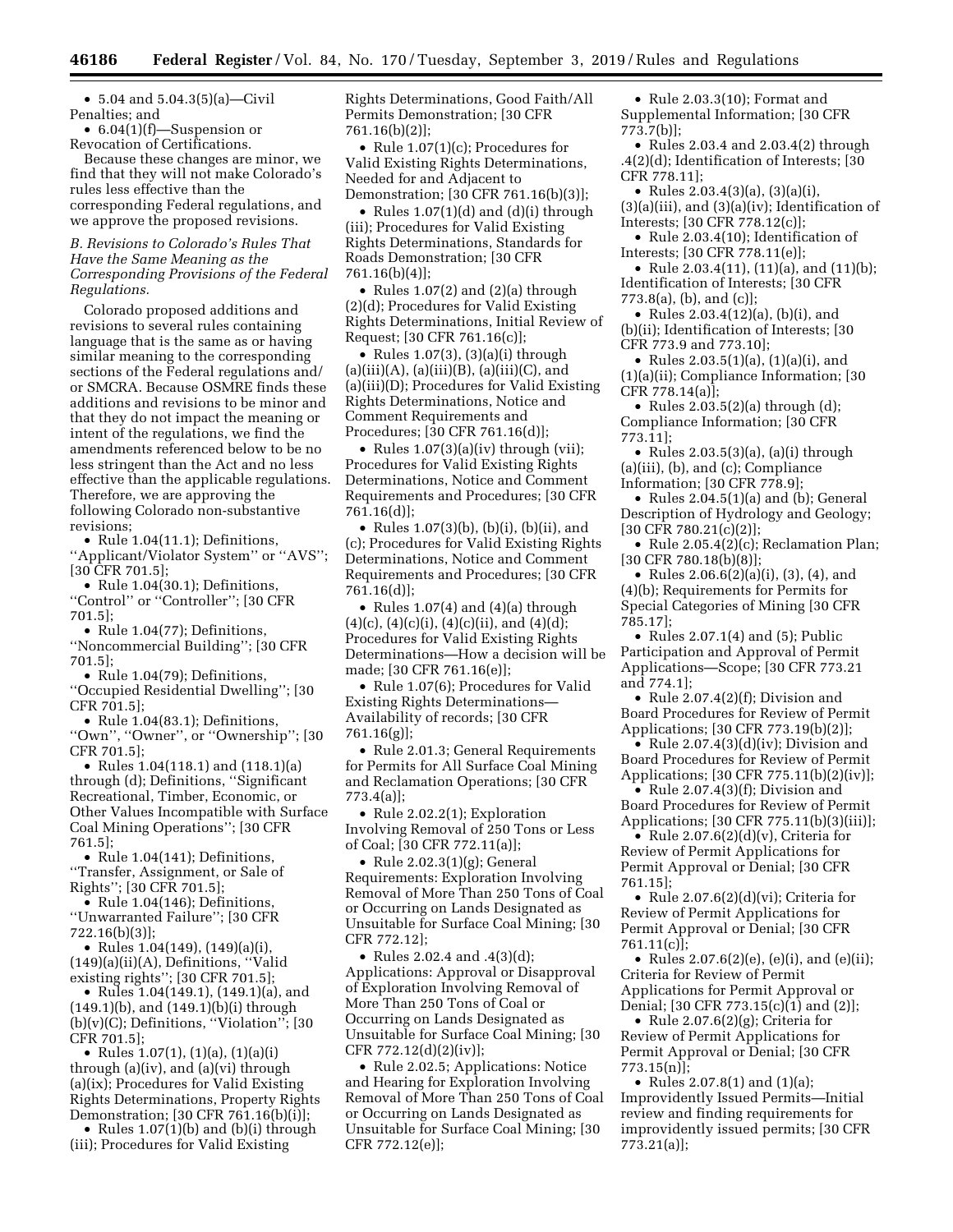• Rules 2.07.8(3)(a) through (d); Improvidently Issued Permits— Suspension or rescission requirements for improvidently issued permits; [30 CFR 773.23];

• Rules 2.07.9, .9(1)(a) through (d), .9(2), .9(4), .9(5)(a) and (b), .9(7), and .9(8); Post-permit issuance requirements for the Division and other actions based on ownership, control, and violation information; [30 CFR 774.11];

• Rules 2.07.10, .10(1), and .10(2); Post-permit issuance information requirements for permittees; [30 CFR 774.12(c)(1) and (2)];

• Rule 2.08.5(1)(b); Right of Successive Renewal; [30 CFR 774.15(b)(4)];

• Rules 2.11, 2.11.1, and 2.11.1(1) through (3); Who may challenge ownership or control listings and findings; [30 CFR 773.25];

• Rules 2.11.2,  $.2(1)$ ,  $.2(1)(a)$ ,  $.2(1)(b)$ , and .2(2) through (5); How to challenge an ownership or control listing or finding; [30 CFR 773.26];

• Rules 2.11.3, .3(1)(a), .3(1)(b), .3(2), .3(3)(a) through (c), and .3(3)(d) through .3(3)(d)(iii); Burden of proof for ownership or control challenges; [30 CFR 773.27];

• Rule 4.08.4(4); Surface Blasting Requirements; [30 CFR 816.64/817.64];

• Rule 4.15.1(2)(b); Revegetation-General Requirements; [30 CFR 816.111(a)(4)/817.111(a)(4)];

• Rules 4.15.7(2)(d) and (d)(ii); Determining Revegetation Success: General Requirements and Standards; [30 CFR 816.116(a)(1)/817.116(a)(1)];

• Rule 5.03.2(5)(e); Enforcement— Cessation Orders and Notices of Violation; [30 CFR 843.11(d)];

• Rules 5.05, 5.05.1, .2, .3, .4, .4(1), .4(2), .4(2)(a), .4(2)(b), 5.05.5, and 5.05.5(1) through (4); Individual Civil Penalties; [30 CFR 846];

• Rules 5.06 and 5.06.1; Alternative Enforcement: Scope; [30 CFR 847.1];

• Rules 5.06.2 and .2(1) through (3); Alternative Enforcement: General Provisions; [30 CFR 847.2];

• Rules 5.06.3, .3(1), .3(2), .3(2)(a) and (b), and .3(3); Alternative Enforcement: Criminal Penalties; [30 CFR 847.11];

• Rules 5.06.4 and 5.06.4(2) through (4); Alternative Enforcement: Civil Actions for Relief; [30 CFR 847.16(b) and (c)];

• Rule 6.01.3(3); Duties of Blasters and Operators; [30 CFR 850.15(e)(1)];

• Rule 7.06.2(1); Petition Requirements: Designation; [30 CFR 764.13(b)(1)(i)]; and

• Rule 7.06.3(1); Petition

Requirements: Termination; [30 CFR 764.13(c)(1)(i)].

1. Rule 1.04(20.1); Definitions, ''Certified Blaster''; [30 CFR 850.15]

Proposed Rule 1.04(20.1), the revised definition of ''certified blaster,'' is consistent with the definition and requirements for a ''blaster'' at 30 CFR 850.5. However, the reference to Rule 2.05.3(6) should be a reference to Rule 2.05.3(6)(a) to properly identify the specific requirements (*i.e.,* the blasting plan) with which a certified blaster must be familiar. With this change, we approve the amendment.

Colorado's definition of ''certified blaster'' is consistent with the definition and requirements for a ''blaster'' under the Federal regulations. Even though the proposed Colorado definition uses ''responsible for blasting operations'' instead of ''responsible for the use of explosives,'' which is used in the Federal definition, the terms are essentially interchangeable, particularly because the Colorado definition also requires certified blasters to be familiar with the requirements of Rule 4.08, *Use of Explosives.* Rule 4.08 specifies the requirements for the use of explosives, and Rule 6 specifies requirements for the training, examination and certification of blasters, both of which are appropriate references to rules with which a certified blaster must be familiar. The proposed definition is no less effective than the Federal regulations in satisfying the requirements of SMCRA and we approve the proposed change to Rule 1.04(20.1).

2. Rule 1.04(39.1); Definitions, ''Drinking, Domestic or Residential Water Supply''; [30 CFR 701.5]

Colorado was informed of the requirement to define this term in 732 letters that we sent the State on June 5, 1996, and April 4, 2008. Proposed Rule 1.04(39.1) is substantively identical to the Federal regulation at 30 CFR 701.5, *Drinking, domestic or residential water supply,* except the Colorado rule adds the stipulation that ''the user and/or owner has secured water rights or allocations recognized by state law'' for the water. Colorado expanded upon the Federal definition to clarify that the user and/or owner of the delivered water has secured water rights or allocations received by State law. Because water rights are an important topic in the western United States, this clarification is necessary to ensure that the user has acquired the rights for the water that is being received from a well or spring or any appurtenant (something that is added but not essential) delivery system. The use of water and water rights are governed by the State under

the Colorado Constitution and State law; thus, the stipulation is appropriate. It is also not inconsistent with the Federal regulations and is no less effective than the Federal regulations in satisfying the requirements of SMCRA. Therefore, we approve the amendment.

3. Rule 1.04(70.1); Definitions, ''Knowingly''; [30 CFR 701.5]

In response to Item A.3 of OSMRE's October 2, 2009, 732 letter, Colorado proposed to amend its existing definition of ''Knowingly'' at Rule 1.04(70.1) by adding the phrase ''Knowing or''. By letter dated May 20, 2013, OSMRE found that the proposed revision to the definition of ''Knowing'' or ''Knowingly'' was less effective than the Federal regulations in satisfying the requirements of SMCRA because the scope of the Colorado proposed definition was limited to the assessment of individual civil penalties against persons acting on behalf of corporate permittees (*i.e.,* Rule 5.04.7, *Individual Penalties*), whereas the Federal definition applies to the assessment of civil and criminal penalties against all persons, including non-corporate operators and permittees. Consequently, OSMRE required Colorado to revise the definition so that it applies to the civil and criminal penalties provisions of both the Colorado Surface Coal Mining Reclamation Act and the Colorado Rules. OSMRE also required that the definition be applicable to any person, including individual operators as well as persons authorizing, ordering, or carrying out an act or omission on the part of a corporate permittee.

In response to our concern, Colorado now proposes language to include the assessment of individual criminal penalties against persons acting on behalf of corporate permittees. Additionally, Colorado proposes language that applies the definition to any person, including individual operators as well as persons authorizing, ordering or carrying out an act or omission on the part of a corporate permittee. Colorado's proposed revisions make Rule 1.04(70.1) consistent with and no less effective than the Federal regulations at 30 CFR 701.5; therefore, we approve the amendment.

4. Rule 1.04(71)(c); Definitions, ''Rangeland''; [30 CFR 701.5]

Colorado proposed a new land use category, ''grazingland,'' which essentially replaces the current land use category, ''rangeland'' (*i.e.,* the land use currently defined by the term, ''rangeland,'' is proposed to be defined by the term, ''grazingland,'' and the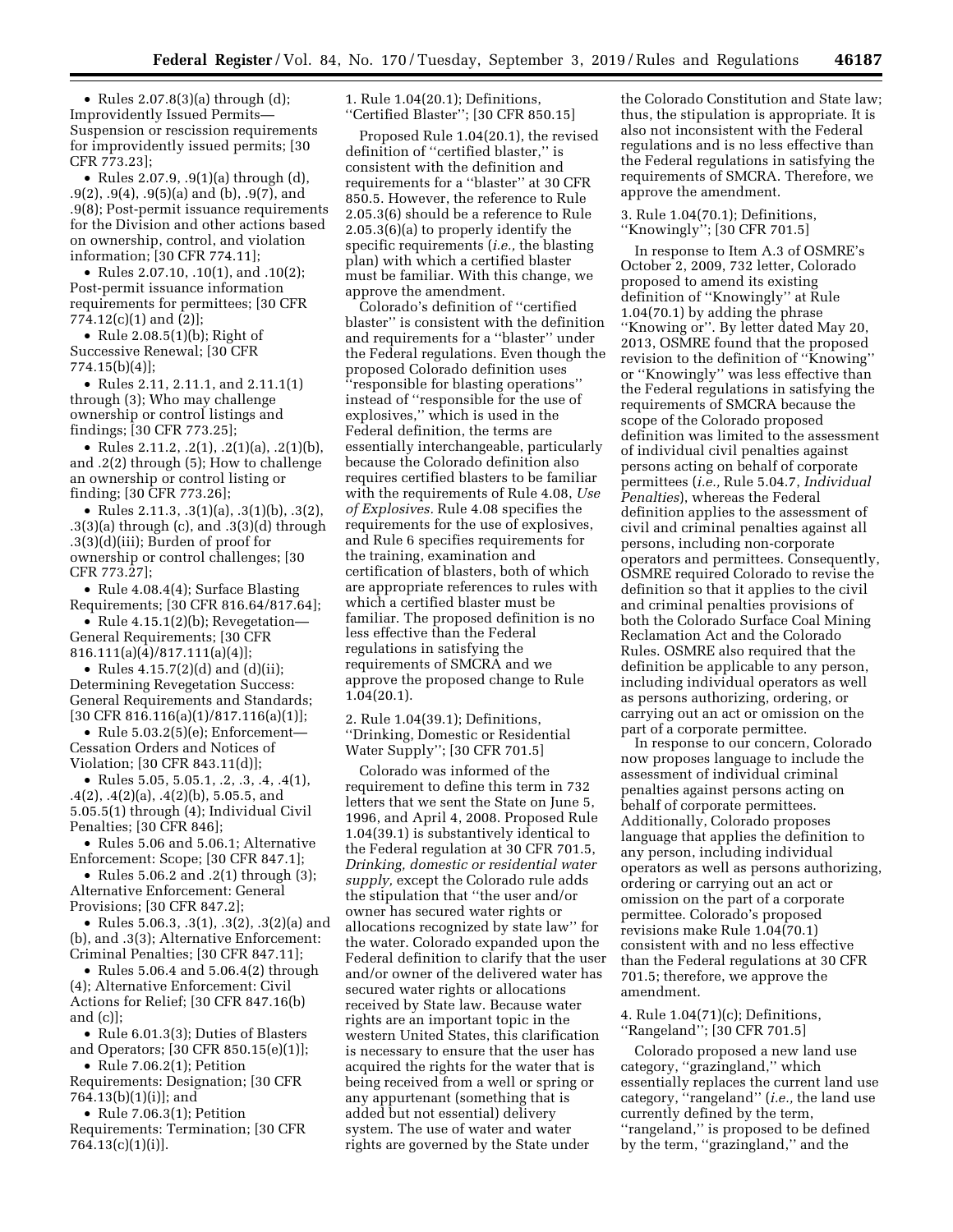''rangeland'' land use is being redefined to be a combination of the ''grazingland'' and ''fish and wildlife habitat'' land uses). Colorado's definition of ''rangeland'' simply establishes a land use for lands that are used for both livestock grazing (*i.e.,*  ''grazingland'') and for the production, protection, or management of fish and wildlife species (*i.e.*, "fish and wildlife habitat''). Proposed Rule 1.04(71)(k) creates a new land use category, ''grazingland,'' which Colorado defines as ''lands where plant cover, dominated by adapted wildland species, is principally valuable for livestock forage, and management is primarily achieved by regulating the intensity of grazing and season of use,'' and which is essentially the same as the Federal definition of ''grazingland.'' Rule 1.04(71)(h) defines ''fish and wildlife habitat'' to mean ''land used wholly or partially in the production, protection or management of species of fish or wildlife.

Elsewhere in the approved Colorado rules and the Colorado rules proposed for revision in this amendment, requirements applicable to the ''rangeland'' land use are specified. Proposed Rule 4.15.7(5) establishes the parameters for determining revegetation success of ''rangeland'' as cover, diversity, herbaceous production, and woody plant reestablishment and the liability period for determining revegetation success, and proposed Rule 4.15.7(5)(g) establishes that interseeding ''rangeland'' is a normal husbandry practice. Proposed Rules 4.15.8(2)(d), 4.15.8(5), and 4.15.8(8) establish applicable success criteria for ''rangeland.'' Proposed Rule 4.16.3(6) specifies requirements for changing the ''rangeland'' land use to a ''cropland'' land use.

Colorado's proposed revision of the definition of the land use category ''rangeland'' is no less effective than the Federal regulations in satisfying the requirements of SMCRA; therefore, we approve the proposed amendment.

5. Rule 1.04(71)(k); Definitions, ''Grazingland''; [30 CFR 701.5]

Colorado's proposed definition of ''grazingland'' is essentially modeled after the Federal definition of ''rangeland,'' which is synonymous with the Federal definition of ''grazingland.'' The Federal regulation at 30 CFR 701.5 defines rangeland as land on which the natural potential (climax) plant cover is principally native grasses, forbs, and shrubs valuable for forage. This land includes natural grasslands and savannahs, such as prairies, and juniper savannahs, such as brushlands. Except

for brush control, management is primarily achieved by regulating the intensity of grazing and season of use.

The Federal definition of ''grazingland'' is land used for grasslands and forest lands where the indigenous vegetation is actively managed for grazing, browsing, or occasional hay production.

Under the Federal regulations, ''grazingland'' and ''rangeland'' are essentially the same; both are lands where the ''indigenous vegetation'' (*i.e.,*  ''native grasses, forbs, and shrubs'') is used for grazing.

In Colorado's proposed definition of 'grazingland," the term "adapted wildland species . . . principally valuable for livestock forage'' is substantively the same as the Federal terms ''native grasses, forbs, and shrubs valuable for forage,'' which is used in the Federal definition of ''rangeland'' and ''indigenous vegetation . . . managed for grazing [and] browsing,'' which is used in the Federal definition of ''grazingland.''

Elsewhere in Colorado's current and proposed rules, requirements applicable to the ''grazingland'' land use are specified. The ''grazingland'' land use combined with the ''fish and wildlife habitat'' land use comprise the ''rangeland'' land use in proposed Rule 1.04(71)(c), the revised definition of ''rangeland.'' Proposed Rule 4.15.7(5) establishes the parameters for determining revegetation success of "grazingland" as cover, diversity, and herbaceous production and the liability period for determining revegetation success, and proposed Rule 4.15.7(5)(g) establishes that interseeding ''grazingland'' is a normal husbandry practice. Proposed Rules 4.15.8(2)(a) and 4.15.8(5) establish applicable success criteria for ''grazingland.'' Proposed Rule 4.16.3(6) specifies requirements for changing the ''grazingland'' land use to a ''cropland'' land use.

Based on the analysis above, we find Colorado's proposed definition of the new land use category, ''grazingland,'' is no less effective than the Federal regulations in satisfying the requirements of SMCRA; therefore, we approve the proposed amendment.

6. Rule 1.04(71.2); Definitions, ''Material Subsidence Damage''; [30 CFR 701.5]

Colorado was notified of its requirement to define this term in 732 letters that we sent the State on June 5, 1996, and April 4, 2008. Colorado proposes to add a new definition for ''material subsidence damage'' in the context of Rules 2.05.6 and 4.20, pertaining to subsidence. The proposed

definition is substantively identical to the Federal definition of ''material damage'' at 30 CFR 701.5. This proposed definition is no less effective than the Federal regulations in satisfying the requirements of SMCRA; therefore, we approve the amendment.

7. Rule 1.04(81); Definitions, ''Other Minerals''; [30 CFR 702.5(e)]

Colorado is proposing to remove the definition of ''other minerals'' from their rules. The term ''other minerals'' does not appear anywhere else in the Colorado rules. This definition was previously required when Colorado's rules allowed an exemption from the requirements of the rules for the extraction of coal incidental to the extraction of other minerals. The 1992 revision of Colorado's Coal Act removed this exemption. Because this term does not appear anywhere else in the Colorado rules, it is not necessary for Colorado to define this term, and we approve the proposed deletion of the definition for ''other minerals''.

8. Rule 1.04(132)(c); Definitions, Surface Coal Mining Operations; [30 CFR 761.200]

Proposed Rule 1.04(132)(c), the proposed revision to the definition of ''surface coal mining operations,'' is consistent with the definition of ''surface coal mining operations'' at 30 CFR 700.5, as interpreted at 30 CFR 761.200, *Interpretative rule related to subsidence due to underground coal mining in areas designated by Act of Congress.* Colorado added this proposed language to clarify that subsidence due to underground coal mining is not included in the definition of ''surface coal mining operations''. The proposed rule is in accordance with the Federal regulations in satisfying the requirements of SMCRA, and we approve the amendment.

9. Rule 1.04(149); Definitions, ''Valid Existing Rights''; [30 CFR 761.5 and 761.11]

On April 11, 2011, Colorado proposed to revise its definition of ''valid existing rights'' at Rule 1.04(149) in response to Item B.1 of OSMRE's April 2, 2001, 732 letter. On January 15, 2008, in *National Mining Association* v. *Kempthorne,* 512 F.3d 702 (D.C. Cir.), the U.S. Court of Appeals for the District of Columbia Circuit affirmed the District Court's decision to uphold the VER and associated rules that OSMRE published on December 17, 1999 (64 FR 70766). Because the VER and associated rules were challenged in Federal court on several fronts, OSMRE informed Colorado that the State could defer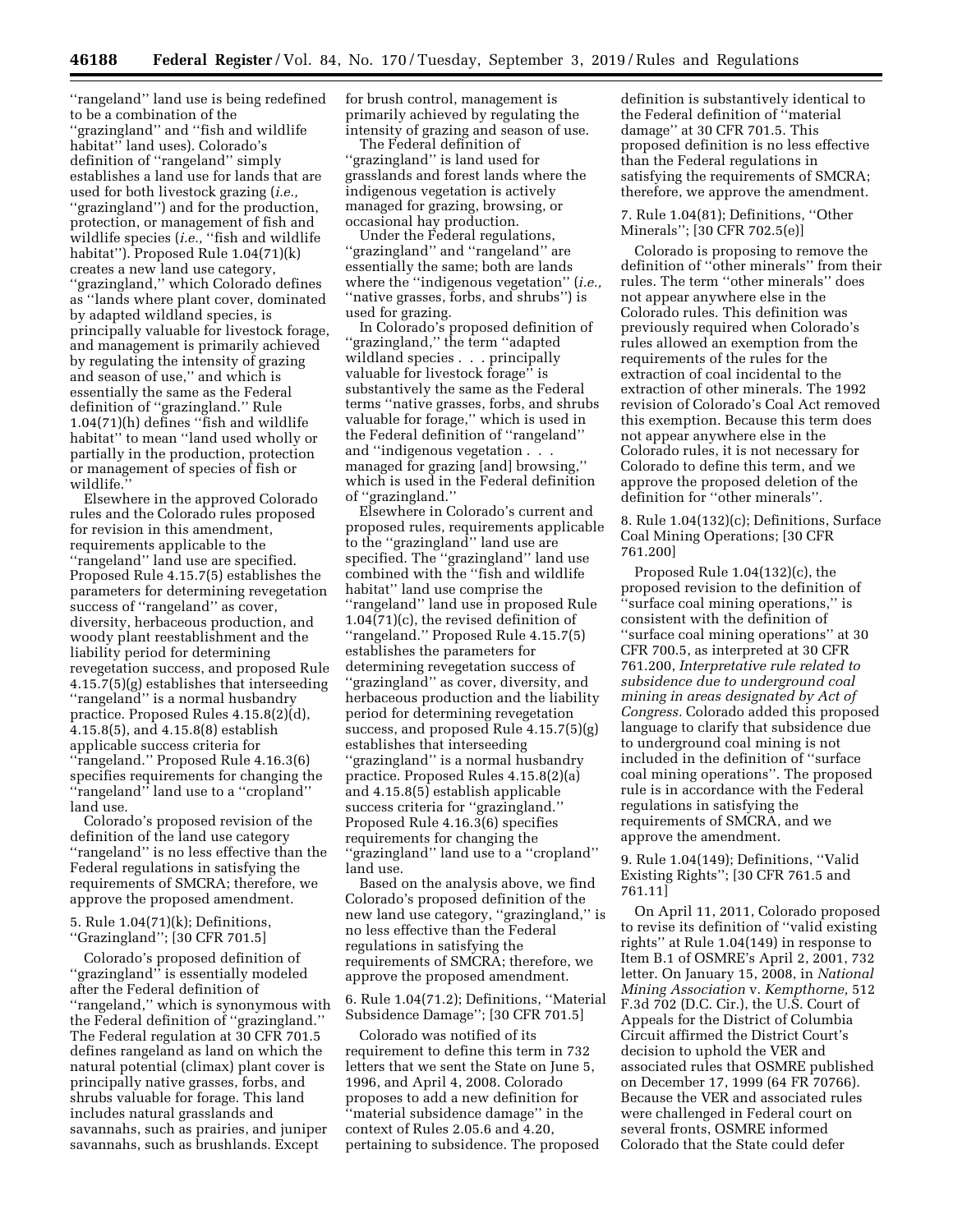responding to our April 2, 2001, letter pending the outcome of the litigation.

By letter dated May 20, 2013, OSMRE found that the proposed revision to the definition of ''valid existing rights'' less effective than the Federal regulations in satisfying the requirements of SMCRA because Colorado failed to include language for the protection of prohibited lands required by SMCRA section 522(e) (30 U.S.C. 1272(e)). Because Colorado did not include a reference to 30 U.S.C. 1272(e), there was no language in Colorado's rules protecting those lands between August 3, 1977 (when SMCRA was enacted and the lands became protected) and August 30, 1980 (when Rule 2.07.6(2)(d) became effective), thus making Colorado's Rules less effective than the Federal regulations. As a result, we required Colorado to include the aforementioned reference in its proposed rule language.

In response, Colorado now proposes to include language in its rules for the protection of prohibited lands as required by SMCRA section 522(e) (30 U.S.C. 1272(e)). Colorado's proposed revisions make Rule 1.04(149) consistent with and no less effective than the Federal regulations at 30 CFR 761.5 and 761.11, respectively. Accordingly, we approve the amendment.

10. Rules 1.04(149)(a)(ii)(B) and (B)(I) Through (IV); Definitions, Valid Existing Rights, ''Needed for and Adjacent to'' Standard; [30 CFR 761.5(b)(2)]

In response to Item B.2 of OSMRE's April 2, 2001, 732 letter, Colorado proposed to revise its definition of ''valid existing rights'' by incorporating the ''Needed for and adjacent to'' standard at Rules 1.04(149)(a)(ii)(B) and (B)(I) through (B)(IV). Colorado's proposed revised definition of ''valid existing rights'' at Rule  $1.04(149)(a)(ii)(B)$ , which incorporates the ''Needed for and adjacent to'' standard, is consistent with the definition and requirements for the ''Needed for and adjacent standard'' of ''valid existing rights'' at 30 CFR 761.5. Colorado's proposed rule is more restrictive than the Federal regulations in that the ''Needed for and adjacent to'' standard applies only to surface coal mining operations that are ''on-going,'' meaning that (1) the permit did not terminate pursuant to Colorado Revised Statutes (C.R.S.) 33–34–109(6), (2) surface coal mining operations must have commenced,  $\overline{3}$  the permit to conduct surface coal mining operations has not expired for failure to renew in accordance with Rule 2.08.05, and (4) the performance bond has not been fully released or forfeited in accordance with

Rules 3.03 and 3.04. Under the Federal regulation, the standard applies to surface coal mining operations for which all permits and other authorizations required to conduct surface coal mining operations had been obtained, or a good faith attempt to obtain all permits and authorizations had been made. Thus, the standard applies to operations that may not have commenced, as well as ''on-going'' operations.

However, by letter dated May 20, 2013, OSMRE found at Item No. 3 that subsections (B)(I)–(IV) of Colorado's proposed revision to the definition of ''valid existing rights'' was less effective than the Federal regulations in satisfying the requirements of SMCRA because Colorado failed to include language for the protection of prohibited lands required by SMCRA section 522(e) (30 U.S.C. 1272(e)). Colorado's failure to include a reference to 30 U.S.C. 1272(e) meant that there was no language in Colorado's rules protecting those lands between August 3, 1977 (when SMCRA was enacted and the lands became protected) and August 30, 1980 (when Rule 2.07.6(2)(d) became effective), thus making Colorado's rules less effective than the Federal regulations. As a result, we required Colorado to include the aforementioned reference in its proposed rule language.

In response, Colorado now proposes to include language for the protection of prohibited lands as required by SMCRA Section 522(e) (30 U.S.C. 1272(e)). Colorado's proposed revisions make Rules 1.04(149)(a)(ii)(B) and (B)(I) through (B)(IV) consistent with and no less effective than the Federal regulations at 30 CFR 761.5(b)(2). Accordingly, we approve the amendment.

11. Rule 1.04(149)(b) and (b)(i) Through (iii); Definitions, Valid Existing Rights, ''Existing Right of Way or Easement for a Road'' Standard; [30 CFR 761.5(c)(2)]

In response to Item B.3 of OSMRE's April 2, 2001, 732 letter, Colorado proposed to revise its definition of ''valid existing rights'' at Rules  $1.04(149)(b)$  and  $(b)(i)$  through (iii) by incorporating the ''existing right of way or easement for a road'' standard. Colorado's proposed language is substantively identical to the corresponding Federal standards at 30 CFR 761.5(c)(1) and (2) with one exception.

Specifically, Colorado's revised rule language at Rule 1.04(149)(b)(i) includes the phrase ''a permit for a road'' in addition to a ''properly recorded right of way or easement'' as a type of recorded document that could grant a person a

legal right to use or construct a road across the right of way or easement [or permit area] for surface coal mining operations. A properly recorded permit granting such legal rights is the equivalent of a ''right of way'' and/or ''easement.'' Therefore, the inclusion of ''a permit for a road'' does not render Colorado's proposed rule change less effective than the counterpart Federal regulations in satisfying the requirements of SMCRA.

However, by letter dated May 20, 2013, OSMRE found that Colorado's proposed revisions to its definition of ''valid existing rights'', at Rules 1.04(149)(b) and (b)(i) through (iii), about existing right of way or easements for a road, were less effective than the Federal regulations in satisfying the requirements of SMCRA because Colorado failed to include language for the protection of prohibited lands required by SMCRA section 522(e) (30 U.S.C. 1272(e)). Specifically, because Colorado did not include a reference to 30 U.S.C. 1272(e), there was no language in its rules protecting those lands between August 3, 1977 (when SMCRA was enacted and the lands became protected) and August 30, 1980 (when Rule 2.07.6(2)(d) became effective). As a result, we required Colorado to include the aforementioned statutory reference in its proposed rule language.

In response to our concern, Colorado now proposes to include language for the protection of prohibited lands required by SMCRA section 522(e) (30 U.S.C. 1272(e)). Colorado's proposed revisions make Rules 1.04(149)(b) and (b)(i) through (iii) consistent with and no less effective than the Federal regulations at 30 CFR 761.5 $(c)(2)$ . Accordingly, we approve the amendment.

12. Rules 1.04(149.2), (149.2)(a), and (149.2)(b); Definitions, ''Violation, Failure or Refusal''; [30 CFR 701.5]

Proposed Rules 1.04(149.2), (149.2)(a), and (149.2)(b), the definition of ''violation, failure, or refusal,'' is substantively identical to the Federal definition at 30 CFR 701.5, *Violation, failure, or refusal.* Proposed Rule 5.05, *Individual Civil Penalties,* which replaces currently approved Rule 5.04.7, addresses the assessment of individual civil penalties. The term ''violation, failure, or refusal'' is used in the Federal regulations only in the context of assessment of individual civil penalties, specifically in 30 CFR 846.12(a), which specifies that individual civil penalties may be assessed against a corporate director, officer or agent of a corporate permittee who knowingly and willfully authorized, ordered or carried out a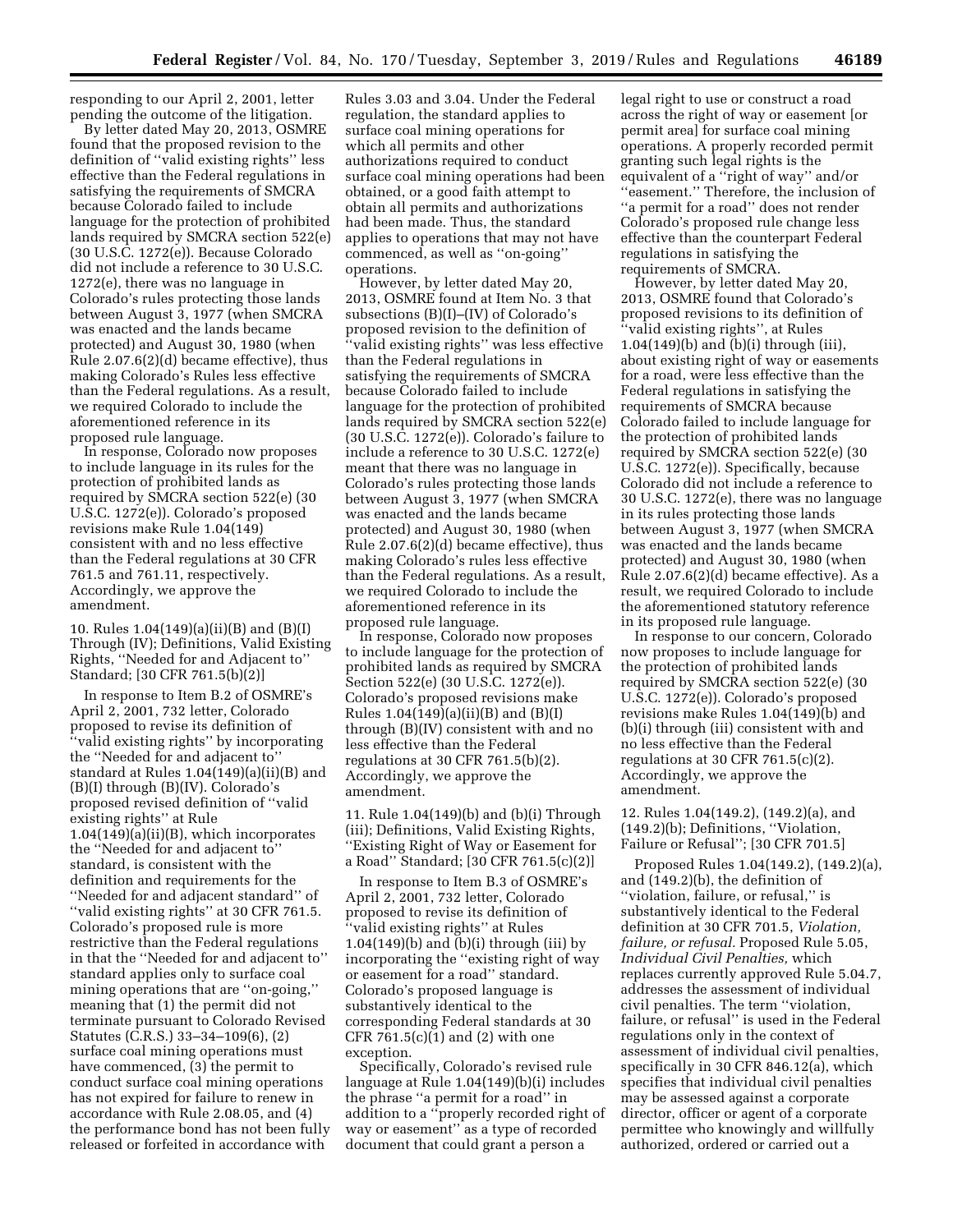violation, failure or refusal, and § 846.14(a)(1) and (2) and (b), which contain the requirements for determining the amount of an individual civil penalty. Thus, proposed Rule 5.05 is appropriately referenced. Section 123 of the Colorado Act, *Enforcement—civil and criminal penalties,* (C.R.S. 33–34–123) is the State program counterpart of section 518 of SMCRA, thus it is appropriately referenced. The proposed definition for ''violation, failure or refusal'' is no less effective than the Federal regulations in satisfying the requirements of SMCRA. We, therefore, approve the amendment.

13. Rule  $1.07(1)(a)(v)$ ; Procedures for Valid Existing Rights Determinations— Property Rights Demonstration; [30 CFR 761.16(b)(1)(v)]

In response to Item G.2 of OSMRE's April 2, 2001, 732 letter, Colorado proposed revisions to Rule 1.07.1(a)(v), regarding what a property rights demonstration must include. On January 15, 2008, in *National Mining Association* v. *Kempthorne,* 512 F.3d 702 (D.C. Cir.), the U.S. Court of Appeals for the District of Columbia Circuit affirmed the District Court's decision to uphold the VER and associated rules that OSMRE published on December 17, 1999 (64 FR 70766). Because the VER and associated rules were challenged in Federal court on several fronts, we informed Colorado that the State could defer responding to our April 2, 2001, letter pending the outcome of the litigation.

By letter dated May 20, 2013, OSMRE notified the Division that Colorado's proposed revision to Rule 1.07(1)(a)(v) regarding the requirements for making a VER ''property rights'' demonstration was inconsistent with the counterpart Federal requirement at 30 CFR 761.16(b)(1)(v). Specifically, Colorado's proposed rule language did not require that property rights demonstrations include an explanation of how surface coal mining operations that an applicant claims the right to conduct would be consistent with State property law.

Colorado now proposes to revise Rule  $1.07(1)(a)(v)$  by adding language requiring that a property rights demonstration must include an explanation of how surface coal mining operations would be consistent with State property law. Colorado's proposed revision makes Rule 1.07(1)(a)(v) consistent with and no less effective than the Federal counterpart regulation at 30 CFR 761.16(b)(1)(v). Accordingly, we approve the amendment.

14. Rule 1.07(3)(a); Procedures for Valid Existing Rights Determinations, Notice and Comment Requirements and Procedures; [30 CFR 761.16(d)]

In response to Item G.2 of OSMRE's April 2, 2001, 732 letter, Colorado proposed to revise Rule 1.07(3)(a) to provide for public participation in the VER determination process and ensure notification of affected parties in accordance with the Federal regulations at 30 CFR 761.16(d).

By letter dated May 20, 2013, OSMRE found that Colorado's proposed revision to Rule 1.07(3)(a) regarding notice and comment requirements and procedures for VER determinations incorrectly referenced Rule 1.04(149)(2).

In response to our concern, Colorado now proposes to reference the correct citation at Rule 1.07(2) regarding initial review of a VER request. Colorado's proposed rule change makes Rule 1.07(3)(a) consistent with and no less effective than the Federal regulations at 30 CFR 761.16(d). Accordingly, we approve the amendment.

15. Rules 1.07(4)(e), (e)(i), and (e)(ii); Procedures for Valid Existing Rights Determinations, How a Decision Will Be Made; [30 CFR 761.16(e)(5)(i) and (ii)]

In response to Item G.1 of OSMRE's April 2, 2001, 732 letter, Colorado proposed to revise its rules at 1.07(4)(e), (e)(i), and (e)(ii) to be consistent with and no less effective than the Federal regulations at 30 CFR 761.16(e)(5)(i) and (ii) regarding procedures for making VER determinations. Colorado's proposed rules elect to omit an alternate provision that allows the agency responsible for making a VER determination to require that the person requesting the determination publish the notice and provide a copy of the published notice to the agency. Because the Federal regulations offer alternatives for publishing notice of VER determinations, Colorado's omission of this language does not render its proposed rules less effective than the counterpart Federal regulations.

However, by letter dated May 20, 2013, OSMRE found that Colorado's proposed revisions to Rules 1.07(4)(e), (e)(i), and (e)(ii) were less effective than the Federal regulations in satisfying the requirements of SMCRA because Colorado failed to include language for the protection of prohibited lands required by SMCRA section 522(e) (30 U.S.C. 1272(e)). Specifically, because Colorado did not include a reference to 30 U.S.C. 1272(e), there was no language in its rules protecting those lands between August 3, 1977 (when SMCRA was enacted and the lands became

protected) and August 30, 1980 (when Rule 2.07.6(2)(d) became effective). As a result, we required Colorado to include the aforementioned statutory reference in its proposed rule language.

In response to our concern, Colorado now proposes to include language for the protection of prohibited lands required by SMCRA section 522(e) (30 U.S.C. 1272(e)). Colorado's proposed revisions make Rules 1.07(4)(e), (e)(i), and (e)(ii) consistent with and no less effective than the Federal counterpart regulations at 30 CFR 761.16(e)(5)(i) and (ii). Accordingly, we approve the amendment.

16. Rule 1.07(5); Procedures for Valid Existing Rights Determinations, Administrative and Judicial Review; [30 CFR 761.16(f)]

In response to Item G.1 of OSMRE's April 2, 2001, 732 letter regarding administrative and judicial review of VER determinations, Colorado proposed to add language to Rule 1.07(5) stating that a determination about whether the applicant does or does not have valid existing rights is subject to Board review under Rule 1.11. By letter dated May 20, 2013, OSMRE notified Colorado that its reference to Rule 1.11 was incorrect. Specifically, because Colorado is proposing to recodify its rules, the correct rule reference regarding Board review is now found at Rule 1.12, *Requests to the Board.* In response to our concern, Colorado now proposes to reference newly renumbered Rule 1.12. Colorado's proposed revision makes Rule 1.07(5) consistent with and no less effective than the Federal regulations at 30 CFR 761.16(f) and we approve the amendment.

17. Rule 2.02.3; General Requirements: Exploration Involving Removal of More Than 250 Tons of Coal or Occurring on Lands Designated as Unsuitable for Surface Coal Mining Operations; [30 CFR 772.12(a)]

Colorado proposes language that changes the title of Rule 2.02.3 to indicate that the rules at 2.02.3 apply not only to exploration involving the removal of more than 250 tons of coal outside an approved permit area, but also to exploration occurring on lands designated as unsuitable for surface coal mining. The addition of the proposed language is substantively identical to the Federal counterpart regulation at 30 CFR 772.12(a). Additionally, Colorado proposes language that specifies that Rule 2.07.6(2)(d) is used to designate lands as unsuitable for all or certain types of surface coal mining operations. The proposed language is no less effective than the Federal counterpart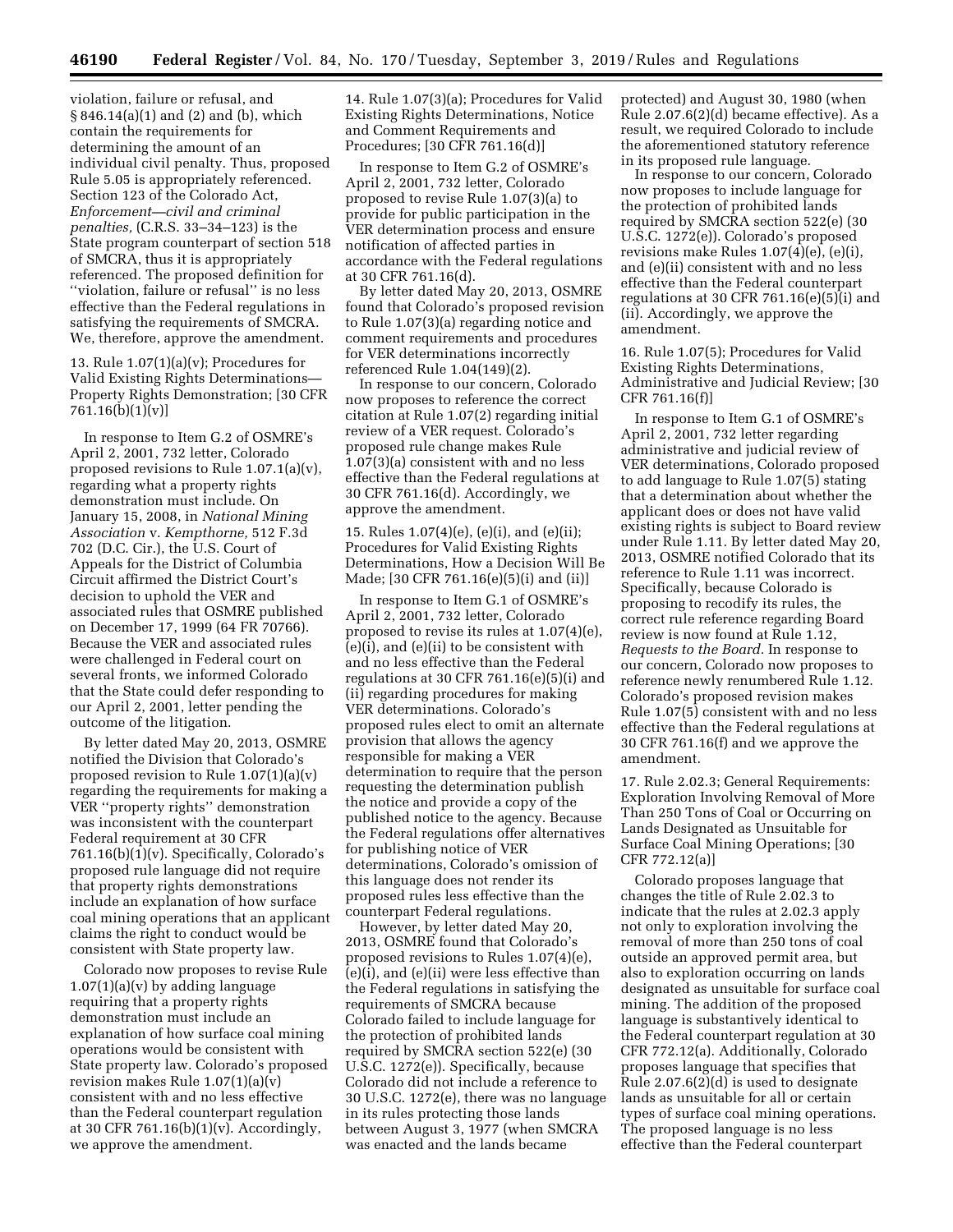regulation; therefore, we approve the amendment.

18. Rules 2.03.4(3), (3)(a)(ii), and (3)(b); Application for Permit for Surface Coal Mining and Reclamation Operations: Minimum Requirements for Legal, Financial, Compliance and Related Information; [30 CFR 778.12]

In response to Item K.3 of OSMRE's October 2, 2009, 732 letter, Colorado proposed to revise Rules 2.03.4(3) through (3)(a)(iv) that require each application for a surface coal mining permit to contain a complete identification of interests, including permit history information required under 30 CFR 778.12(a), (b), and (c), respectively.

By letter dated May 20, 2013, we found that Colorado's proposed rule language in subsection (3) warranted the inclusion of additional clarifying language to be consistent with and no less effective than the Federal counterpart regulation at 30 CFR 778.12(a). Specifically, we required Colorado to revise its proposed rule to read, ''A list of all names under which the applicant, operator, and partners or principle shareholders of the applicant or operator operate or previously operated . . .'' Colorado's failure to include this additional language in the proposed rule change rendered its program less effective than the Federal regulations at 30 CFR 778.12(a), and failed to satisfy the requirements specified in Item K.3 of OSMRE's October 2, 2009, 732 letter.

In addition, proposed Rule 2.03.4(3)(a)(ii) was merely intended to be recodified. Upon further review, we found this rule to be less effective than the Federal counterpart regulation at 30 CFR 778.12(c)(5) because it failed to require that the application include ''the person's ownership or control relationship to the operation . . .'' Existing Rule 2.03.4(3)(a)(ii) required the application to contain the person's ownership or control relationship to the applicant.

Lastly, Colorado proposed to revise recodified subsection (3)(b) by replacing the word ''person'' with the phrase ''applicant or operator'' which is consistent with the terminology used in the Federal regulation at 30 CFR 778.12(b). However, subsection (3)(b) did not include counterpart language to the last sentence in 778.12(b), which requires the identification of each application by its application number and jurisdiction, or by other identifying information when necessary. Item K.3 of OSMRE's October 2, 2009, 732 letter indicated that Colorado does not have a counterpart to this provision in its rules.

As a result, Colorado's failure to include this additional requirement in the proposed rule change rendered its program less effective than the Federal regulations at 30 CFR 778.12(b), and failed to satisfy the requirements specified in Item K.3 of OSMRE's October 2, 2009, 732 letter.

In response to OSMRE's concerns, Colorado now proposes to add language at Rule 2.03.4(3) stating that a list of all names that the applicant, operator, and partners or principal shareholders of the applicant or operator operate or previously operated must be included in the submission of the application. In addition, Colorado proposes language at Rule 2.03.4(3)(a)(ii) that requires an application to include information regarding a person's ownership or control relationship to the operation instead of the applicant. Lastly, Colorado proposes language at Rule 2.03.4(3)(b) requiring the applicant to provide jurisdiction information for both the applicant and the operator.

Based on the discussion above, we find that Colorado's proposed revisions to Rules 2.03.4(3), (3)(a)(ii), and (3)(b) are consistent with and no less effective than the corresponding Federal regulations at 30 CFR 778.12(a), (b), and (c)(1) through (5). Accordingly, we approve the amendment. Specifically, Rules 2.03.4(3)(a), (3)(a)(i), (3)(a)(iii), and (3)(a)(iv) are approved under Part B. of this document.

19. Rules 2.03.4(4), .4(4)(a) Through (c), .4(6)(b), and .4(8); Identification of Interests; [30 CFR 778.11 and 778.13]

Colorado proposes revisions to Rules 2.03.4(4),  $(6)(b)$ , and  $(8)$  that require each application for a surface coal mining permit to contain a complete identification of interests, including permit and operator information, as well as property interest information required under 30 CFR 778.11 and 778.13, respectively.

In its Statement of Basis, Purpose, and Specific Statutory Authority, Colorado explains that Rule 2.03.4(4) is amended for clarity and to be consistent with 30 CFR 778.11(c) by requiring a list of the entities within an applicant's or operator's organizational structure for which identifying information is required. Colorado's proposed rule change includes counterpart language that is consistent with and no less effective than the Federal regulations at 30 CFR 778.11(c)(1) through (6) regarding applicant and operator information. Accordingly, we approve it.

Proposed Rule 2.03.4(4)(a) is revised to be consistent with 30 CFR 778.11(d)(1), which requires the

application to include the telephone number of entities being named as owners or controllers. Colorado's proposed rule change is consistent with and no less effective than the Federal regulations at 30 CFR 778.11(d)(1) and we are approving it.

Next, Colorado proposes to add new Rule 2.03.4(4)(c) to be consistent with 30 CFR 778.11(d)(3) and require that the date an owner or controller began functioning in their position be included in the application. Colorado's newly proposed rule is substantively identical to the Federal counterpart provision at 30 CFR 778.11(d)(3) and we approve it.

Colorado proposes to amend Rule 2.03.4(6)(b) for purposes of clarity and require that each permit application contain the names and addresses of ''any holders of record of any leasehold interest in the coal to be mined.'' Colorado's proposed rule change is substantively identical to the Federal counterpart language at 30 CFR  $778.13(a)(2)$  and we approve it.

Lastly, Colorado proposes to revise Rule 2.03.4(8) to be consistent with 30 CFR 778.13(d) by clarifying that Mine Safety and Health Administration (MSHA) identification numbers must be provided for the operation itself and any structures that require approval by MSHA. Colorado's proposed rule change is substantively identical to the Federal counterpart language at 30 CFR 778.13(d) and we approve the amendment.

20. Rule 2.04.12(2)(g); Application for Permit for Surface or Underground Mining Activities—Minimum Requirements for Information on Environmental Resources—Prime Farmland Investigation; [30 CFR 785.17(d)]

Colorado is proposing to revise Rule 2.04.12(2)(g) to clarify that the State Conservationist of the Natural Resources Conservation Service (NRCS) is delegated the responsibility by the Secretary of Agriculture to demonstrate that land is not prime farmland. Proposed Rule 2.04.12(2)(g) is substantively identical to the Federal counterpart regulation at 30 CFR 785.17(d), which states that the Secretary of Agriculture, the head of the United States Department of Agriculture (USDA), assigns prime farmland responsibilities arising under the Act to the Chief of the U.S. Soil Conservation Service, which is currently known as the Natural Resources Conservation Service (NRCS), and that the NRCS shall carry out consultation and review through the State Conservationist located in each State. We find that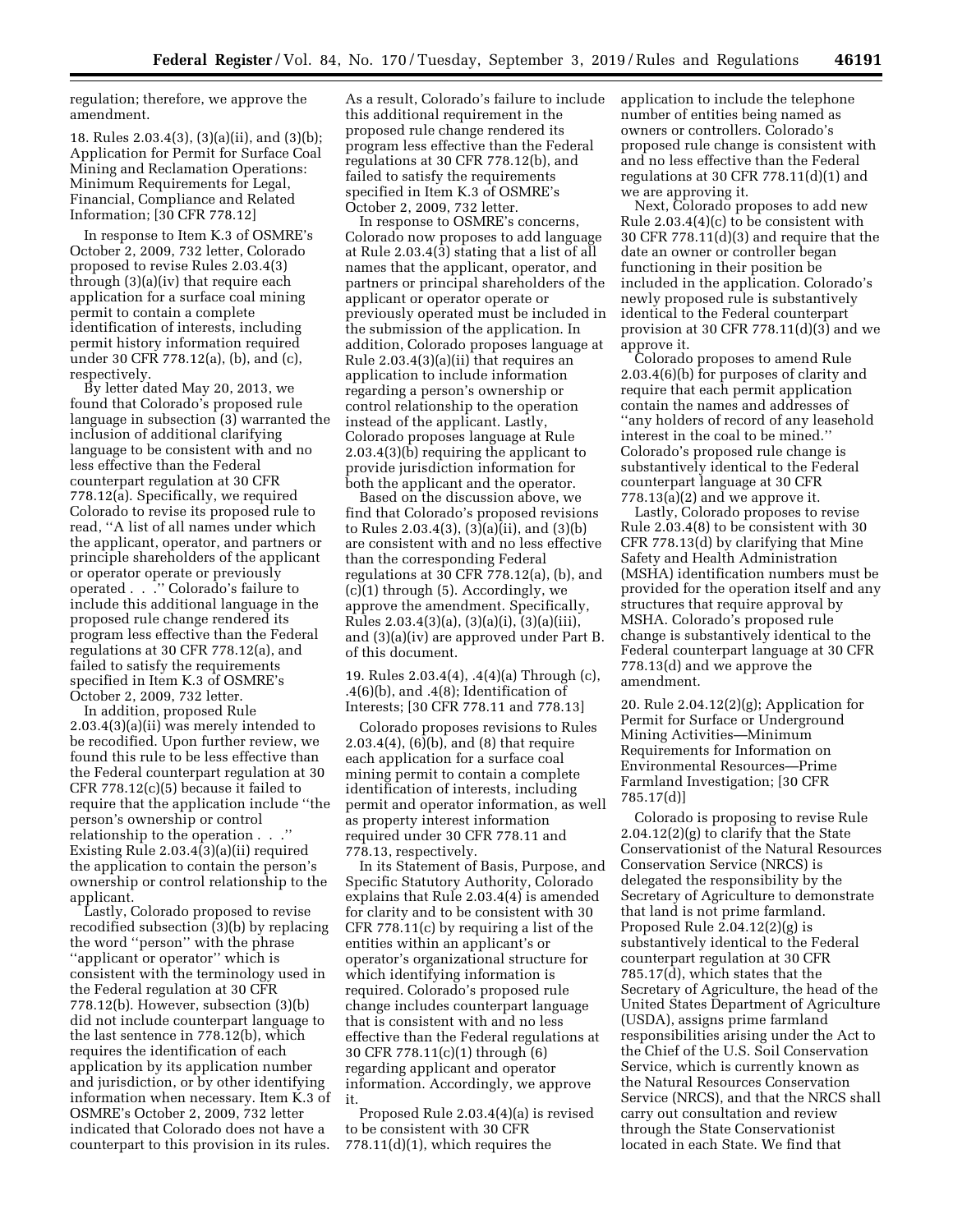proposed Rule 2.04.12(2)(g) is no less effective than the Federal regulation at 30 CFR 785.17(d); therefore, we approve the amendment.

21. Rule 2.05.6(6); Operation and Reclamation Plan—Mitigation of the Impacts of Mining Operations— Subsidence Survey, Subsidence Monitoring, and Subsidence Control Plan; [30 CFR 784.20]

In response to OSMRE's June 5, 1996, and April 4, 2008, letters, Colorado proposed revisions to Rule 2.05.6(6) addressing mitigation of the impacts of mining operations with subsidence surveys, subsidence monitoring, and subsidence control plans. All proposed changes at Rule 2.05.6(6) are approved, even if they are not listed individually in finding number 21. By letter dated May 20, 2013, OSMRE notified the Division that Colorado's proposed revisions to Rule 2.05.6(6) regarding the mitigation of the impacts of mining operations was less effective than the counterpart Federal regulations at 30 CFR 784.20. Specifically, Colorado's rules did not contain a requirement for an applicant/permittee to notify an owner of a protected structure, who

refuses access for a pre-subsidence survey, that it will not be presumed that subsidence damaged the structure if damage occurs after mining. Colorado now proposes language at proposed Rule  $2.05.6(6)(a)(ii)(A)$  that if the landowner will not allow the applicant access to the site to conduct a presubsidence survey, the applicant will notify the owner, in writing, of the effect that denial of access will have in establishing the pre-subsidence condition to determine whether any subsequent damage to protected structures was caused by subsidence from underground mining under existing Rule 4.20.3(2). We, therefore, approve the amendment.

Also in our May 20, 2013 letter, OSMRE found that Colorado's proposed revisions to Rule 2.05.6 did not require that an applicant/permittee must provide copies of pre-subsidence surveys, technical assessments or engineering evaluations to the Division. In response to OSMRE's disapproval, Colorado now proposes an additional revision to Rule 2.05.6(6)(a)(iv) requiring the applicant to provide copies of pre-subsidence surveys, technical assessments, and engineering

evaluations to the Division. OSMRE approves this amendment.

Numerous paragraphs within proposed Rule 2.05.6(6) referred to maps ''prepared according to the standards of Rule 2.10'' (*i.e.,* Rules  $2.05.6(6)(a)(ii)(B), 2.05.6(6)(c)(ii),$  $2.05.6(6)(e)(i)(F)$ , and  $2.05.6(6)(f)(vi)$ ), which requires maps at ''a scale of 1:24,000 or larger if requested by the Division for good cause shown or desired by the operator.'' This provision is inconsistent with the Federal requirement at 30 CFR 784.20(a)(1) that requires a map ''at a scale of 1:12,000, or larger if determined necessary by the regulatory authority.'' In response to Item No. 12 of our May 20, 2013, letter, Colorado now proposes language at Rules 2.05.6(6)(a)(ii)(B), 2.05.6(6)(c)(ii),  $2.05.6(6)(e)(i)(F)$ , and  $2.05.6(6)(f)(vi)$ requiring that maps must be at a scale of 1:12,000 or larger if determined necessary by the Division. We, therefore, approve the amendment to the aforementioned rules.

We are approving the remaining requirements of the Federal regulations at § 784.20, which are contained in the following sections of Colorado Rule 2.05.6(6):

| 30 CFR 784.20 paragraph                                          | Rule 2.05.6(6) section                                                                                                                                                                                                                                                                                                                                                                                                                                                                                                                                                                                                                                                                                                                                                                                                                                                                                             |
|------------------------------------------------------------------|--------------------------------------------------------------------------------------------------------------------------------------------------------------------------------------------------------------------------------------------------------------------------------------------------------------------------------------------------------------------------------------------------------------------------------------------------------------------------------------------------------------------------------------------------------------------------------------------------------------------------------------------------------------------------------------------------------------------------------------------------------------------------------------------------------------------------------------------------------------------------------------------------------------------|
| (b) first sentence, 1st clause<br>(b) first sentence, 2nd clause | $(a)(ii)(B)$ .<br>(b) and $(b)(i)$ .<br>(a)(ii)(A).<br>Missing-see below.<br>$(a)(iii)$ .<br>(a)(iv).<br>Missing, but no less effective; the Federal rule requiring a survey to determine the condition of protected<br>structures within areas encompassed by the angle of draw is suspended; the Colorado Rule is not.<br>$(a)(i)$ .<br>(b)(ii); however, Colorado's Rule requires a monitoring plan; the Federal regulation requires no further in-<br>formation.<br>$(f)(ii)(A)$ and $(f)(iii)(A)$ .<br>$(f)(vi)$ .<br>$(f)(i)$ .<br>(c) and $(f)(iii)(C)(V)$ .<br>$(f)(iii)(B)$ .<br>$(f)(iii)(C)(I) - (IV).$<br>(e) and $(f)(v)$ .<br>$(f)(iii)$ .<br>Rule 4.20.3(1).                                                                                                                                                                                                                                        |
| $(b)(9)$ -other requirements of RA                               | $(f)(iv)$ .<br>(b)(iii)(A) and (B) requires a detailed state-of-the-art analysis of subsidence effects;<br>(d)(i) requires the permittee and the Division to monitor and verify semi-annually, the accuracy of the sub-<br>sidence predictions;<br>(d) (ii) allows the Division to suspend underground mining near protected structures or renewable resource<br>lands if imminent danger of material damage or diminution of use is determined to exist;<br>$(f)(vi)(B)$ requires a description (in addition to the map) of the location and extent of areas of planned sub-<br>sidence; and<br>(f)(vii) requires a schedule for submitting periodically, a detailed plan of actual underground mining, which<br>is substantively identical to the requirements of 30 CFR 817.121 $(q)$ .<br>(e)(i)(F)(III) sets the "default" angle of draw at $45^{\circ}$ ; 30 CFR 817.121(c)(4)(i) sets it at 30 $^{\circ}$ . |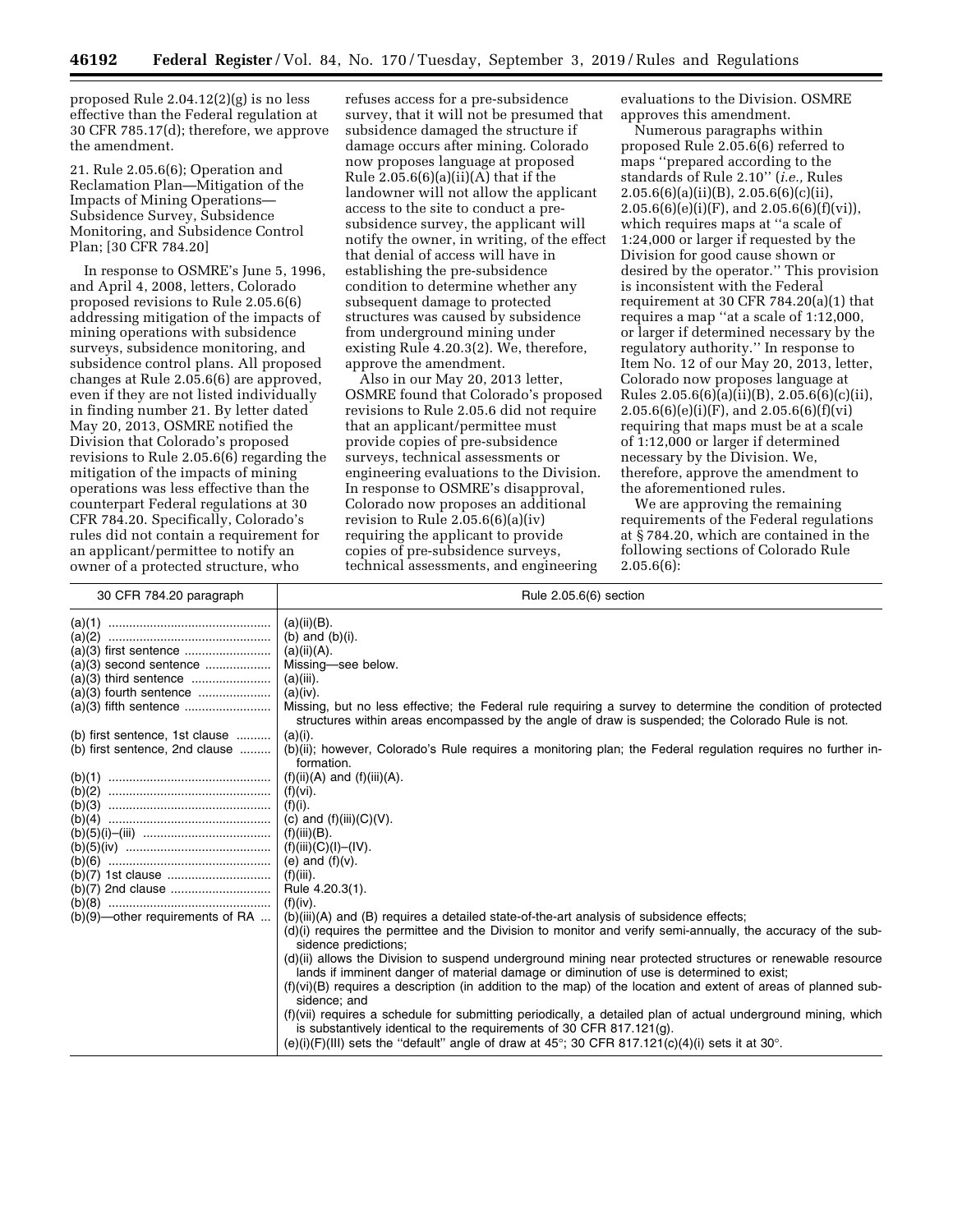22. Rules 2.07.3(2) and (3); Public Participation and Approval of Permit Applications—Government Agency and Public Comments on Permit Applications; [30 CFR 773.6]

Rule 2.07.3 contains the public participation requirements of the Colorado program. Colorado proposes to delete language at Rule 2.07.3(2) that is redundant of the requirements of Rules 2.07.3(2)(b), which explains the requirements for the description or map contained in the public notice, and add Rule 2.07.3(2)(h), which requires the application for a permit revision or technical revision to include a written description of the proposed revision and a map or description identifying the lands subject to the revision in the notice. Because the deleted requirements are addressed at Rules  $2.07.3(2)(b)$  and (h), we approve the amendment.

At Rule 2.07.3(3)(a), Colorado proposes to remove ''technical revision'' from the list of items for which the Division must issue a written notice when it has received a complete application. This proposed deletion is appropriate, since the requirements for agency notices of technical revisions is moved to Rule 2.08.4(6)(b)(i), *Revisions to a Permit,* which is approved under Part III.B. of this document. The proposed changes to Rules 2.07.3(2) and (3) are no less effective than the Federal regulations at 30 CFR 773.6; therefore, we approve the amendment.

23. Rules 2.07.4(2)(e) Through (e)(ii); Division and Board Procedures for Review of Permit Applications: Deadline for Submitting a Performance Bond After Permit Approval; [30 CFR 740.13(c)(9), 773.16, 773.19(a)(1), and 800.11(a)]

Proposed Rules 2.07.4(2)(e) through (2)(e)(ii) would revise requirements for an applicant to file a bond after permit approval, for information the Division may request to update or revise an application, and for actions the Division will take if an applicant does not respond to its request for information. Rule 2.07.4(2)(e) would require an applicant to file a performance bond anytime within three years after the Division finally approves its permit. That revision also requires the Division to review the terms of its original permit approval if the applicant does not file a bond within that period. At that time, the Division may reaffirm its original approval or request updated and/or additional information. Rule 2.07.4(2)(e)(i) would subject the Division's request for information to the notification and review requirements of

Rule 2.07. Under Rule 2.07.4(2)(e)(ii), the Division may reissue a decision to deny the application if the applicant does not submit a bond within 90 days of the information request. In that case, the Division must provide notice under Rules 2.07.4(2)(c) and (d) and persons may submit objections to its decision under Rule 2.07.4(3).

Colorado explained that it proposes these revisions to Rules 2.07.4(2)(e) through (2)(e)(ii) to ensure that the written findings it made when it originally approved a permit will be relevant at the time an applicant files a bond. The State noted that, as currently approved, Rule 2.07.4(2)(e) allows an applicant to wait an indefinite time after permit approval to file a bond, after which the Division would automatically issue the previously approved permit. In that case, the State explained, it possibly could issue a permit after changes occurred in baseline site conditions, right of entry, ownership and control information, compliance history, relationships to areas designated unsuitable for mining, and other conditions. Further, the State would be unable to review the permit application to determine if revisions or modifications are needed because it does not have authority to periodically review an approved application or require changes if it has not yet issued a permit. Colorado noted that this is ''somewhat contrary'' to Section 34–33– 109(6) of its Act, which requires a permit to terminate within three years after being issued if the permittee has not started mining.

The counterpart Federal regulations are found at 30 CFR 740.13(c)(9), 773.16, 773.19(a)(1), and 800.11(a). The regulations at 30 CFR 740.13(c)(9) introductory text,  $(c)(9)(i)$ , and 800.11 $(a)$ require an applicant/permittee to file a performance bond after the approval of a permit application and before permit issuance, but do not impose a specific time limit for filing the bond. Under 30 CFR 773.16, the applicant is required to file the performance bond or other equivalent guarantee before permit issuance if the regulatory authority decides to approve the permit application. The applicant must file the bond under the provisions of subchapter J, which addresses bonding and insurance requirements for surface coal mining and reclamation operations.

Colorado's proposed rules impose requirements that neither the Federal counterpart regulations nor SMCRA impose(s). The State explained its proposed rule changes by saying ''[t]he board finds that this revision is necessary for the protection of public

safety and the environment, consistent with Section 34–33–108 of its Act.''

The proposed revisions at Rules  $2.07.4(2)(e)$ ,  $(e)(i)$ , and  $(e)(ii)$  will better enable the Division to ensure that data it reviewed in support of its permit approval are relevant when it issues the permit after the applicant files the required performance bond, whenever that filing occurs. We find the proposed rules to be consistent with Colorado's Act, consistent with and no less effective than the Federal regulations, and in accordance with SMCRA; therefore, we approve the amendments.

24. Rules 2.07.6(1)(b) Through (b)(ii); Criteria for Review of Permit Applications for Permit Approval or Denial: Eligibility for a Permit; [30 CFR 773.12(a) Through (a)(2)]

In response to Item E.6 of OSMRE's October 2, 2009, 732 letter, Colorado proposed revisions to Rules 2.07.6(1)(b) through (b)(ii) regarding the Division's determination about whether an applicant is eligible for a permit. Proposed Rule 2.07.6(1)(b) stated that the Division will not issue a permit if any surface coal mining and reclamation operation directly owned or controlled by the applicant has an unabated or uncorrected violation, or if an operation indirectly controlled by the applicant or operator has an unabated or uncorrected violation and that control was established or the violation was cited after November 2, 1988.

By letter dated May 20, 2013, OSMRE notified the Division that a missing statutory reference was identified at proposed Rule 2.07.6(1)(b). Specifically, Colorado merely referenced Rules 2.07.6(2)(g) and (o). Although Colorado's referenced Rules 2.07.6(2)(g) and (o) include criteria for permit eligibility that referenced section 510(c) of SMCRA and counterpart 30 CFR 773.12, they do not include all of the provisions of section 510(c) of SMCRA. Consequently, Colorado's referenced provisions are more limiting and rendered proposed Rule 2.07.6(1)(b) less effective than the counterpart Federal statute.

To correct this deficiency, Colorado now proposes to add a reference to Section 34–33–114(3) of the Colorado Surface Coal Mining Reclamation Act, regarding which rules and laws the Division must reference when determining whether an applicant is eligible for a permit. Section 34–33– 114(3) of the Colorado Act is substantively identical to section 510(c) of SMCRA, thus making Rules 2.07.6(1)(b)(i) through (ii) consistent with and no less effective than the counterpart Federal regulations at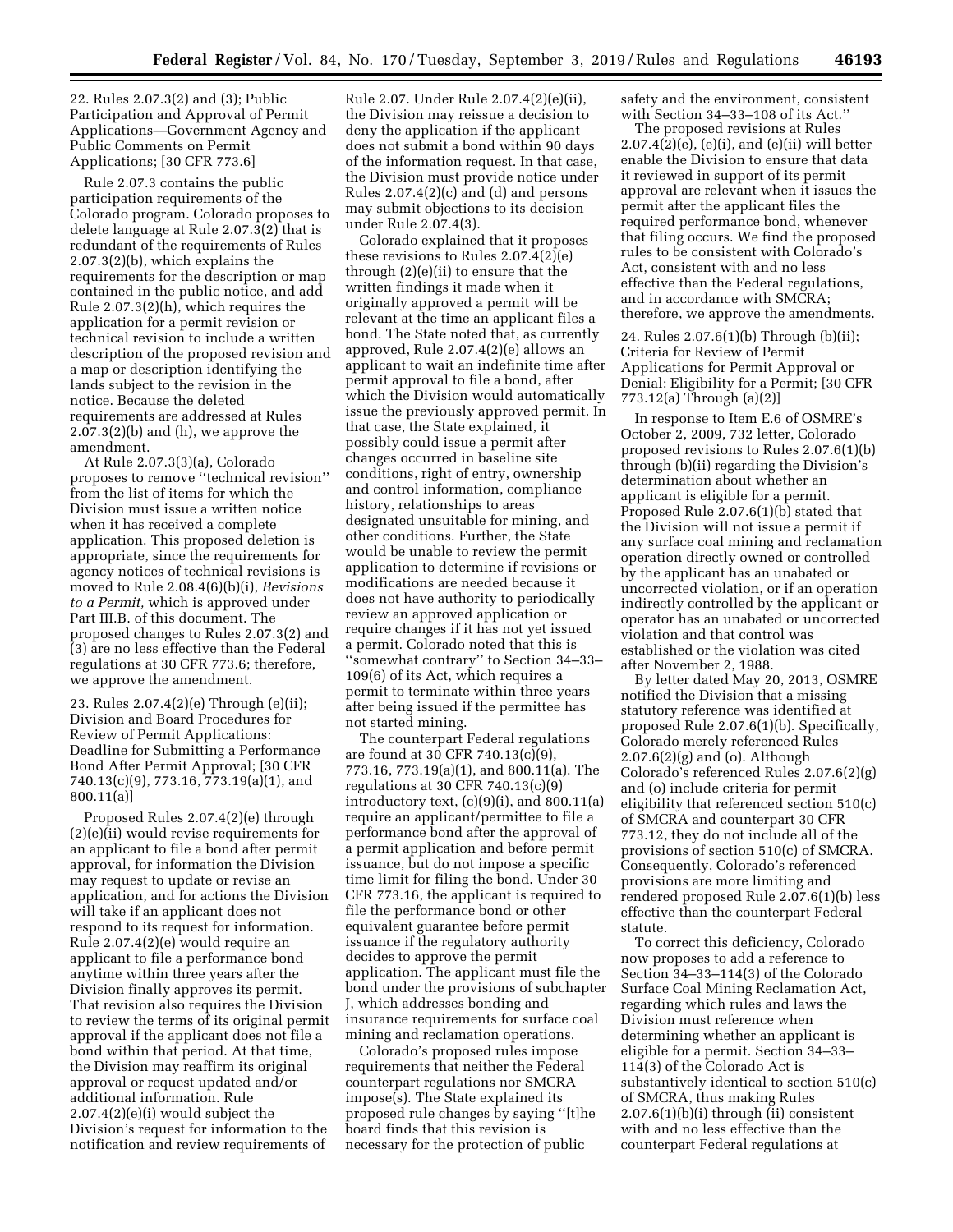§ 773.12(a) introductory text through (a)(2). Accordingly, we approve the amendment.

25. Rules 2.07.6(1)(c) Through (f); Criteria for Review of Permit Applications for Permit Approval or Denial—Review of Permit Applications; [30 CFR 773.12(b) Through (c)]

Colorado proposes revisions and additions to Rules 2.07.6(1)(c) through (1)(f) to be consistent with the changes we made to 30 CFR 773.12 concerning identification of interests, compliance information, and permit eligibility in the December 18, 2000, and December 3, 2007, **Federal Register** documents (65 FR 79663 and 72 FR 68029, respectively).

Colorado proposes to add Rule 2.07.6(1)(c) to prohibit the Division from issuing a permit to an applicant or operator that is permanently ineligible to receive a permit under proposed Rule 2.07.9(3). New Rule 2.07.6(1)(c) is substantively identical to and no less effective than the Federal regulation at 30 CFR 773.12(b). The State also proposes to recodify existing Rule  $2.07.6(1)(c)$  as  $2.07.6(1)(e)$  to accommodate new paragraphs (6)(1)(c) and (d) and to revise the reference to the hearing provisions of 2.07.4(3)(f) to 2.07.4(e)(g) to accommodate changes to that rule as well. We approve the amendment.

The State also proposes to add Rule 2.07.6(1)(d) to require the Division to notify an applicant in writing if it deems the applicant ineligible for a permit. That notification is to explain why the applicant is ineligible and include notice of the applicant's appeals rights. Rule 2.07.6(1)(c) is substantively identical to and no less effective than the Federal regulation at 30 CFR 773.12(d). Colorado's amendment proposes only two editorial changes to recodified Rule 2.07.6(1)(e), which has no counterpart in the Federal regulations. The State proposes to recodify it from subparagraph (c) to subparagraph (e) due to adding preceding new sections. It also proposes to change the reference to provisions for an adjudicatory hearing under Rule  $2.07.4(3)(f)$  to subparagraph  $(3)(g)$  due to adding new subparagraph (f) in Rule 2.07.4(3). The State's rule is consistent with the Federal regulations and is in accordance with SMCRA, and we, therefore, approve the amendment.

Colorado proposes to recodify Rule 2.07.6(1)(d) as (f) and to revise it to prohibit the Division from issuing a permit after final approval until the applicant provides updated ownership, control, and compliance information or certifies that previously submitted

information is current. Once the applicant fulfills that requirement, the Division must request another compliance history report from AVS no more than five days before issuing the permit. Colorado also proposes to remove wording from this subparagraph that required the Division to reconsider its decision to approve a permit in light of any new information that arises during the compliance review. We find that Proposed Rule 2.07.6(1)(f) is substantively identical to and no less effective than the Federal regulation at 30 CFR 773.12(c); therefore, we approve the amendment.

26. Rules 2.07.6(1)(g)(i), (g)(i)(A),  $(g)(i)(B)$ ,  $(g)(ii)$ ,  $(g)(ii)(A)$ ,  $(g)(ii)(B)$ ,  $(g)(ii)(C), (g)(ii)(C)(I), (g)(ii)(C)(II),$  $(g)(ii)(D), (g)(iii), (g)(iii)(A), (g)(iii)(C),$ and (g)(iii)(D); Criteria for Review of Permit Applications for Permit Approval or Denial; [30 CFR 773.14]

Proposed Rule 2.07.6(1)(g) establishes procedures the Division must follow to find an applicant eligible for a provisionally issued permit and to find that a provisionally issued permit was improvidently issued.

Proposed Rules  $2.07.6(1)(g)(i)$ ,  $(i)(A)$ , and (i)(B) apply procedures for finding an applicant eligible for a provisionally issued permit. We find Rules  $2.07.6(1)(g)(i)$ , (i)(A), and (i)(B) are substantively identical to their Federal counterpart regulations at 30 CFR 773.14(a) introductory text, (a)(1), and (a)(2); therefore, we are approving them.

Colorado proposes to add Rule  $2.07.6(1)(g)(ii)$ , under which the Division will find an applicant eligible for a provisionally issued permit. We find that proposed Rules 2.07.6(1)(g)(ii),  $(g)(ii)(A), (B), (C), (C)(II), and (D)$  are substantively identical to the Federal counterpart regulations at 30 CFR 773.14(b) introductory text, (b)(1), (b)(2), (b)(3) introductory text, (b)(3)(ii), and (b)(4); therefore, we are approving them.

Proposed Rule 2.07.6(1)(g)(ii)(C)(I) refers to a good faith challenge to all pertinent ownership or control listings or findings ''. . . under Rules 2.11.1 through 2.11.4 . . .'' The Federal counterpart regulation found at 30 CFR  $773.14(b)(3)(i)$  refers to a good faith challenge to all pertinent ownership or control listings or findings ''. . . under §§ 773.25 through 773.27 of this part . . .'' but does not refer to 30 CFR 773.28, which is the counterpart to referenced Rule 2.11.4. Rule 2.11.4 and 30 CFR 773.28 include provisions for written agency decisions on challenges to ownership or control listings or findings, including appeals of those written decisions. Reference to those appeals provisions is consistent with

the scope of Rule  $2.07.6(1)(g)(ii)(C)(I)$ , which requires the Division to find an applicant eligible for a provisionally issued permit if that applicant demonstrates that it is pursuing a good faith challenge of all pertinent ownership or control listings or findings. We find Rule  $2.07.6(1)(g)(ii)(C)(1)$  to be consistent with and no less effective than the counterpart Federal regulations; therefore, we approve the amendment.

27. Rule 2.07.6(1)(g)(iii)(B); Criteria for Review of Permit Applications for Permit Approval or Denial: Eligibility for a Provisionally Issued Permit; [30 CFR 773.14(c)(2)]

Proposed Rule 2.07.6(1)(g)(iii) sets forth four criteria under which the Division will find a provisionally issued permit to be improvidently issued and will immediately begin the process of suspending or rescinding that permit. Under Part III.B.27. of this document, we found that proposed Rules  $2.07.6(1)(g)(iii), (iii)(A), (iii)(C), and$ (iii)(D) are substantively identical to their Federal counterparts at 30 CFR 773.14(c) introductory text, (c)(1), (c)(3), and (c)(4), and we are approving them.

In response to Item E.8 of OSMRE's October 9, 2009, 732 letter, Colorado proposed to amend Rule  $2.07.6(1)(g)(iii)(B)$  to be consistent with and no less effective than 30 CFR 773.14(c)(2) by adding a criterion that begins the permit suspension or rescission process if the applicant, operator, or operations that they own or control do not comply with an approved abatement plan or payment schedule described ''in paragraph (g)(i)(B) of this Rule.'' However, in its April 11, 2011, amendment Colorado incorrectly referenced Rule 2.07.6(1)(g)(i)(B), which applies Rule 2.07.6(1)(g) if an applicant owns or controls a surface coal mining and reclamation operation with a violation that is unabated or uncorrected beyond the abatement or correction period.

By letter dated May 20, 2013, OSMRE identified this incorrect rule reference and required Colorado to instead reference paragraph (g)(ii)(B), which requires the Division to find an applicant eligible for a provisionally issued permit if the applicant demonstrates that it, the operator, and mining operations they own or control are complying with the terms of any approved abatement plan or payment schedule. In response to our letter, Colorado now proposes to correctly reference Rule 2.07.6(1)(g)(ii)(B). Colorado's proposed reference change makes Rule 2.07.6(1)(g)(iii)(B) substantively identical to the Federal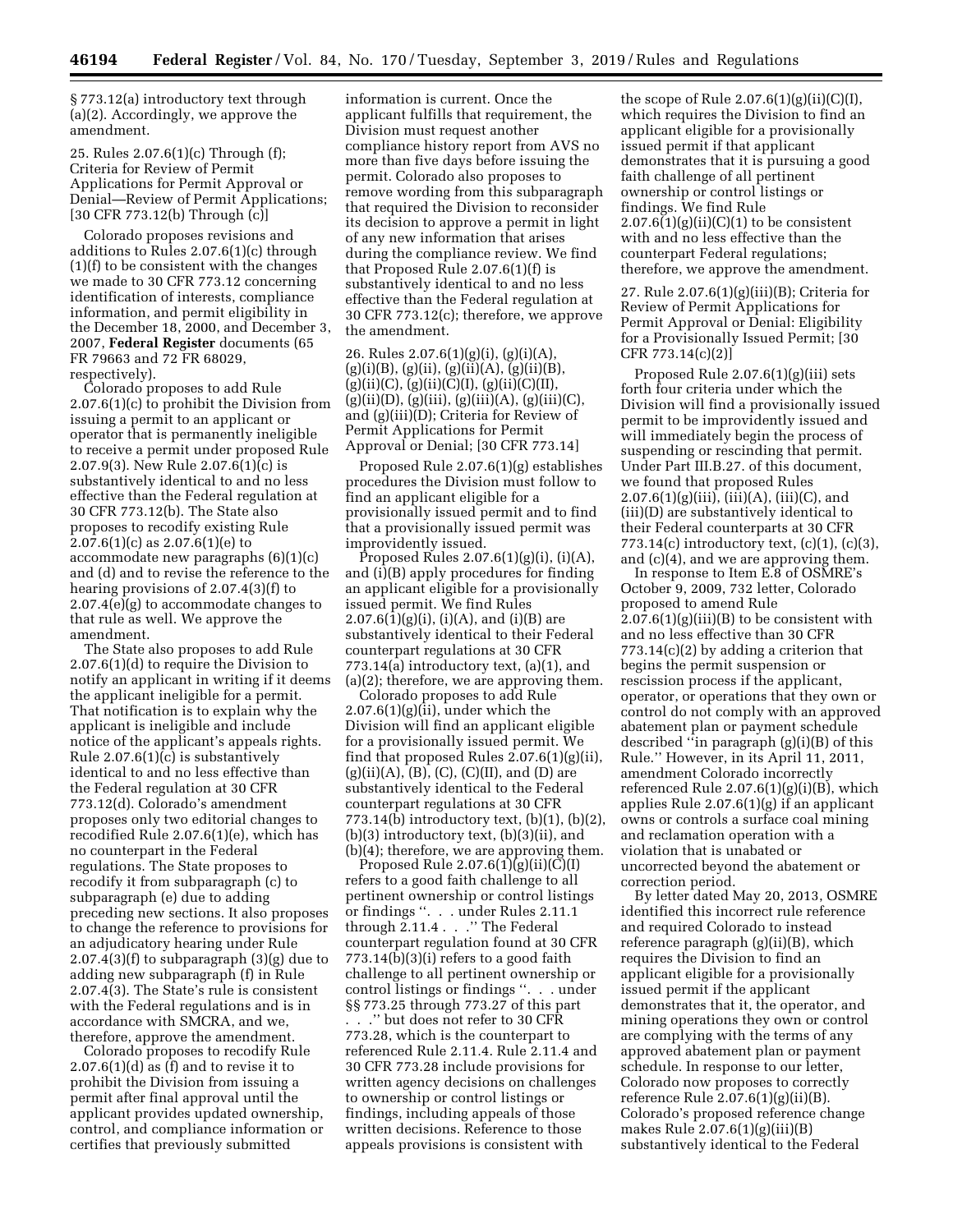counterpart regulation at 30 CFR 773.14(c)(2). Accordingly, we approve the amendment.

28. Rule 2.07.6(2)(d) Through (d)(ii) and (e) Through (e)(ii); Criteria for Review of Permit Applications for Permit Approval or Denial—Criteria for Permit Approval or Denial; [30 CFR 76.11, 761.5, 761.12, 773.15]

In response to Items B., C., D., and J. of OSMRE's April 2, 2001, 732 letter, Colorado proposed revisions to Rules 2.07.6(2)(d) and (e) addressing criteria for permit approval or denial. On January 15, 2008, in *National Mining Association* v. *Kempthorne,* 512 F.3d 702 (D.C. Cir.), the U.S. Court of Appeals for the District of Columbia Circuit affirmed the District Court's decision to uphold the VER and associated rules that OSMRE published on December 17, 1999 (64 FR 70766). Because the VER rules were challenged in Federal court on several fronts, we informed Colorado that the State could defer responding to our April 2, 2001, letter pending the outcome of the litigation.

By letter dated May 20, 2013, OSMRE notified the Division that Colorado's proposed revisions to Rules 2.07.6(2)(d) and (e) regarding criteria for permit approval or denial were less effective than the Federal counterpart regulations in satisfying the requirements of SMCRA. Apparent typographical errors of the proposed changes rendered the proposed rule confusing and ambiguous. Additionally, OSMRE noted that Rule 2.07.6(2)(d) also contained other substantive errors in that it made lands designated unsuitable for coal mining or under study or administrative proceedings for designation as unsuitable for coal mining subject to valid existing rights, which conflicts with the Federal regulations.

In response to OSMRE's disapproval, Colorado appropriately revised the introductory language of Rule 2.07.6(2)(d) to clarify the exceptions for operations with valid existing rights and operations for which permits existed before the lands came under the protection of the rule or 30 U.S.C. 1272(e). Colorado also correctly removed lands designated or under study or an administrative proceeding for designation as unsuitable for coal mining from the list of lands that are subject to valid existing rights. Subparagraphs (i) and (ii) of Rule 2.07.6(2)(d) are now designated as ''Reserved''. Additionally, Colorado ''reinserted'' the two lands unsuitable subparagraphs (previously deleted from subsection (d)) into the list of findings that must be made for permit

application approval at Rule 2.07.6(2)(e), which is consistent with the Federal regulations at 30 CFR 773.15(c). Accordingly, we approve the amendment.

29. Rule 2.07.6(2)(d)(iii)(A); Criteria for Review of Permit Applications for Permit Approval or Denial—Criteria for Permit Approval or Denial; [30 CFR 761.11, 773.15]

Colorado revised Rule  $2.07.6(2)(d)(iii)(A)$  to include study rivers and study river corridors in the lands within which surface mining activities may not be approved to be consistent with 30 CFR 773.15. The proposed revision of Rule  $2.07.6(2)(d)(iii)(A)$  is substantively identical to the Federal counterpart regulations at 30 CFR 773.15, and we approve the amendment.

30. Rule 2.07.6(2)(d)(iii)(D)(II) and (III); Criteria for Review of Permit Applications for Permit Approval or Denial—Criteria for Permit Approval or Denial; [30 CFR 761.11, 761.13, 773.15]

Colorado proposes to revise Rule  $2.07.6(2)(d)(iii)(D)(II)$  to be consistent with 30 CFR 773.15, *Written findings for permit application approval,* and now includes the Federal Coal Leasing Amendments Act of 1975 (30 U.S.C. 181 *et seq.*) and the National Forest Management Act of 1976 (16 U.S.C. 1600 *et seq.*) in the list of laws with which a surface coal mining operation on forest lands must comply. Colorado also proposes the addition of Rule  $2.07.6(2)(d)(iii)(D)(III)$  to reference the procedure for obtaining Secretarial (Secretary of the Interior) approval to conduct surface coal mining operations on any Federal lands within the boundaries of any national forest (subsubparagraph (D)), and clarifies in Rule  $2.07.6(2)(d)(iii)(D)(III)$  that no permit shall be issued or boundary revision approved before the Secretary makes the findings required by Rule 2.07.6(2)(d)(iii)(D). The requirement for the Secretarial approval is currently in Rule 2.07.6(2)(d), but the procedure for obtaining the required approval from the Secretary was not referenced. The statement that no permit shall be issued or boundary revision approved prior to the Secretarial finding is being relocated within Colorado's Rules; it is currently in Rule 2.07.6(2)(e)(iii).

With the proposed revision of Rule  $2.07.6(2)(d)(iii)(D)(II)$  and the addition of Rule 2.07.6(2)(d)(iii)(D)(III), Colorado's Rules regarding surface coal mining operations on Federal lands within a national forest are substantively identical to the Federal

regulations at 30 CFR 773.15 and we approve the amendment.

31. Rules 2.07.6(2)(p) and (q); Criteria for Review of Permit Applications for Permit Approval or Denial—Criteria for Permit Approval or Denial; [30 CFR 773.15(h) and (i)]

Proposed Rule 2.07.6(2)(p) is added to be consistent with the Federal counterpart regulation at 30 CFR 773.15(h). The new rule specifies that the permit applicant must satisfy all of the applicable requirements for special categories of mining prior to permit approval. The references to Colorado Rules 4.23 through 4.29 are appropriate references to the requirements of special categories of mining.

Proposed Rule 2.07.6(2)(q) is added to be consistent with the Federal counterpart regulation at 30 CFR 773.15(i). The new rule clarifies that the Division is allowed to grant exceptions to certain revegetation requirements (*e.g.,* diversity, permanence, cover, selfregeneration, plant succession) when the proposed postmining land use will be long-term intensive agricultural use (*i.e.,* cropland). The references to Rules  $4.15.1(2)(c), 4.15.7(3)(b)(i), 4.15.8(1)(a),$ 4.15.9, and 4.25.5(2) are appropriate references to the special requirements for cropland.

When Colorado proposed to recodify its rules at 2.07.6(2)(f) through (o) to read 2.07.6(2)(e) through (n), it did not correctly renumber newly proposed Rules 2.07.6(2)(p) and (q). Specifically, these rules should have been numbered (o) and (p). Consequently, 2.07.6(2)(o) does not contain any rule language and will be designated as \*Reserved\*

Proposed Rules 2.07.6(2)(p) and (q) are substantively identical to the Federal regulations at 30 CFR 773.15(h) and (i), and we approve the amendment.

32. Rules 2.07.8(1)(b) Through (e); Improvidently Issued Permits; [30 CFR 733.21]

In response to Item E.12 of OSMRE's October 2, 2009, 732 letter, Colorado proposed to add new Rules 2.07.8(1)(b) through (e) regarding the initial review and finding requirements for improvidently issued permits. Proposed Rule 2.07.8(1) details the steps the Division must take when it finds that a permit has been improvidently issued as a result of the applicant having unabated or uncorrected violations and, therefore, the applicant is not eligible for the permit.

By letter dated May 20, 2013, OSMRE found that Colorado had incorrectly used the term ''operator'' instead of ''permittee.'' Consequently, Colorado's proposed language at Rule 2.07.8(1) did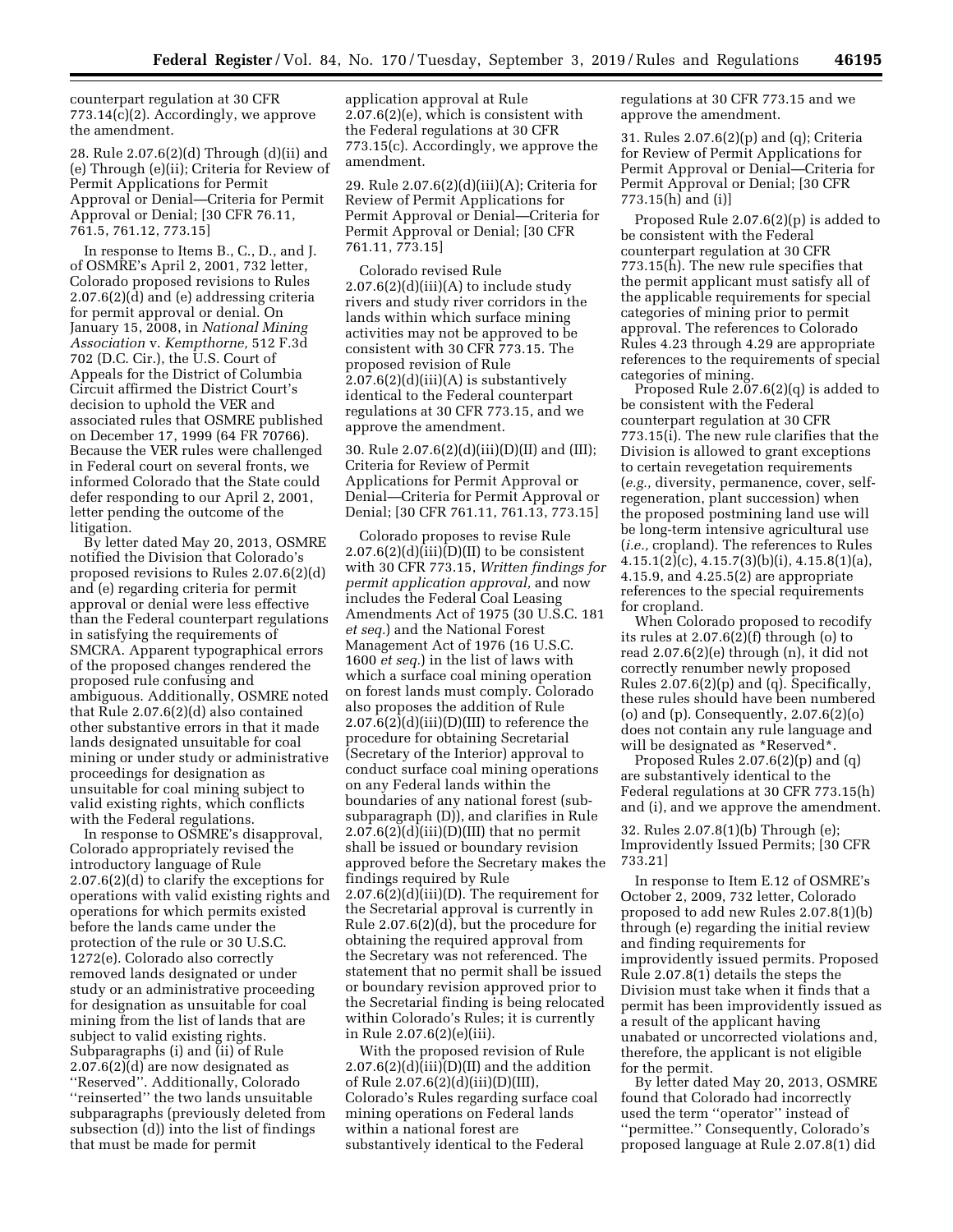not directly correspond to the Federal counterpart language at 30 CFR 773.21(a), which makes clear that the term ''you'' is synonymous with ''the permittee'' (*i.e.,* ''If we, the regulatory authority, have reason to believe that we improvidently issued a permit to you, the permittee . . .''). As a result, we required Colorado to replace the term ''operator'' with ''permittee'' in proposed Rules 2.07.8(c) and (d) in order to be consistent with and no less effective than the Federal regulations at 30 CFR 773.21(c) and (d). We also noted that the terms are not interchangeable, and Colorado consistently distinguishes between ''operator'' and ''permittee'' throughout its rules. Additionally, Colorado proposed to use the phrase ''permittee or operator'' at Rule  $2.07.8(1)(b)(3)$ , which is also incorrect because a permittee is the only entity of concern regarding permit eligibility the operator does not receive a permit.

In response to our concern, Colorado now proposes to use the term ''permittee'' instead of ''operator'' at Rules  $2.07.8(1)(c)$  and  $(d)$  to be consistent with the counterpart Federal regulations. Additionally, Colorado proposes to delete the phrase ''or operator'' at Rules 2.07.8(1)(b)(iii) and (e). Subsection (1)(b)(iii) previously stated that the Division will make a finding ''if the permittee or operator continued to own or control the operation with the unabated violation, the violation remains unabated, and the violation would cause the permittee or operator to be ineligible . . .'' Similarly, subsection (e) stated that ''the provisions . . . apply when a challenge . . . concerns a preliminary finding [that] the permittee or operator currently owns or controls, or owned or controlled, a surface coal mining operation.'' Colorado's proposed revisions make the aforementioned rules consistent with and no less effective than the Federal regulations at 30 CFR 773.21(a) through (e). Accordingly, we approve the amendment.

33. Rules 2.07.8(2)(a) Through (c) and (e) Through (g); Improvidently Issued Permits—Notice Requirements for Improvidently Issued Permits; [30 CFR 733.22]

Colorado proposes the addition of language at Rule 2.07.8(2) regarding notice requirements for improvidently issued permits. The proposed Rules at 2.07.8(2) detail the steps the Division must take when it finds that a permit has been improvidently issued as a result of the applicant having unabated or uncorrected violations and, therefore, not eligible for the permit.

Colorado proposes rules at 2.07.8(2)(a) through (c) and (e) through (g) that are substantively identical to the Federal counterpart regulations at 30 CFR 773.22, and we approve the amendment.

34. Rule 2.07.8(2)(d); Improvidently Issued Permits—Notice Requirements for Improvidently Issued Permits; [30 CFR 733.22(d)]

In response to item E.13 of OSMRE's October 2, 2009, 732 letter, Colorado proposed to add new rules regarding improvidently issued permits. Colorado's proposed rules at 2.07.8(2) detail notice requirements for improvidently issued permits.

By letter dated May 20, 2013, OSMRE notified Colorado that it had incorrectly used the term ''operator'' instead of ''permittee'' in its proposed language at Rule 2.07.8(2)(d) and, therefore, this did not directly correspond to the Federal counterpart regulation at 30 CFR 773.22(d). Title 30 CFR 773.21(a) makes clear that the term ''you'' is synonymous with ''the permittee'' (*i.e.,* ''If we, the regulatory authority, have reason to believe that we improvidently issued a permit to you, the permittee . . .). As a result, we required Colorado to replace the term ''operator'' with ''permittee'' in order to be consistent with and no less effective than the Federal regulation at 30 CFR 773.22(d). We also noted that the terms are not interchangeable and Colorado consistently distinguishes between ''operator'' and ''permittee'' throughout its rules.

In response to our concern, Colorado now proposes to use the term ''permittee'' instead of ''operator'' at Rule 2.07.8(2)(d). Colorado's proposed revision makes Rule 2.07.8(2)(d) consistent with and no less effective than the Federal counterpart regulation at 30 CFR 773.22(d), and we approve it.

35. Rules 2.07.9(3), (3)(a), (3)(b), and (6); Post-Permit Issuance Requirement for the Division and Other Actions Based on Ownership, Control, and Violation Information; [30 CFR 774.11(a) Through (h)]

In response to Item G. of OSMRE's October 2, 2009, 732 letter, Colorado proposed rules at 2.07.9(1) through (6) that address post-permit issuance requirements for the Division and other actions based on ownership, control, and violation information. By letter dated May 20, 2013, OSMRE notified Colorado that proposed Rule 2.07.9(3) did not provide the correct State counterpart reference to the Federal regulation at 30 CFR 774.11(c), which states that the regulatory authority will only consider control relationships and violations that would make, or would

have made, the applicant or operator ineligible for a permit under 30 CFR 773.12(a) and (b). In addition, Colorado correctly proposed Rules 2.07.6(1)(b)(i), and (ii) as State counterparts to 30 CFR 773.12(a)(1) and (2), but failed to reference its counterpart provision to the Federal regulation at 30 CFR 773.12(b), which states that the regulatory authority will not issue a permit if the applicant or operator are permanently ineligible to receive a permit under 30 CFR 774.11(c). In response to our concern, Colorado now includes a reference to Rule 2.07.6(1)(c) in proposed Rule 2.07.9(3), which is the correct counterpart reference to 30 CFR 773.12(b). Colorado's proposed revision makes Rule 2.07.9(3) consistent with and no less effective than the counterpart Federal regulation at 30 CFR 773.12(b); therefore, we approve it.

OSMRE also identified a concern at Rule 2.07.9(6), wherein Colorado's proposed language closely follows the Federal counterpart regulation at 30 CFR 774.11(f) with one exception. Specifically, the Federal regulation states that ''at any time, we may identify any person who owns or controls an entire surface coal mining operation or any relevant portion or aspect thereof.'' Conversely, Colorado's proposed counterpart at Rule 2.07.9(6) states that: ''At any time, the Division may identify any person who owns or controls an entire operation or any relevant portion or aspect thereof.'' Colorado's current rules and statute provide definitions only for ''surface coal mining operations'' and ''surface coal mining and reclamation operations'' but not for ''operation'' or ''entire operation.'' In addition, Colorado uses the phrase ''a surface coal mining and reclamation operation'' throughout its rules. Consequently, OSMRE required Colorado to change its reference to the term ''operation'' to the phrase ''surface coal mining and reclamation operation'' in order to be consistent with and no less effective the counterpart Federal regulation at 30 CFR 774.11(f). In response to our concern, Colorado now proposes to change the phrase ''an entire operation'' to ''a surface coal mining and reclamation operation.'' Accordingly, we approve the amendment.

Colorado's remaining proposed rules at Rule 2.07.9(1), (2), (4) and (5) are consistent with and no less effective than the Federal counterpart provisions, and are being approved under Part B. of this document.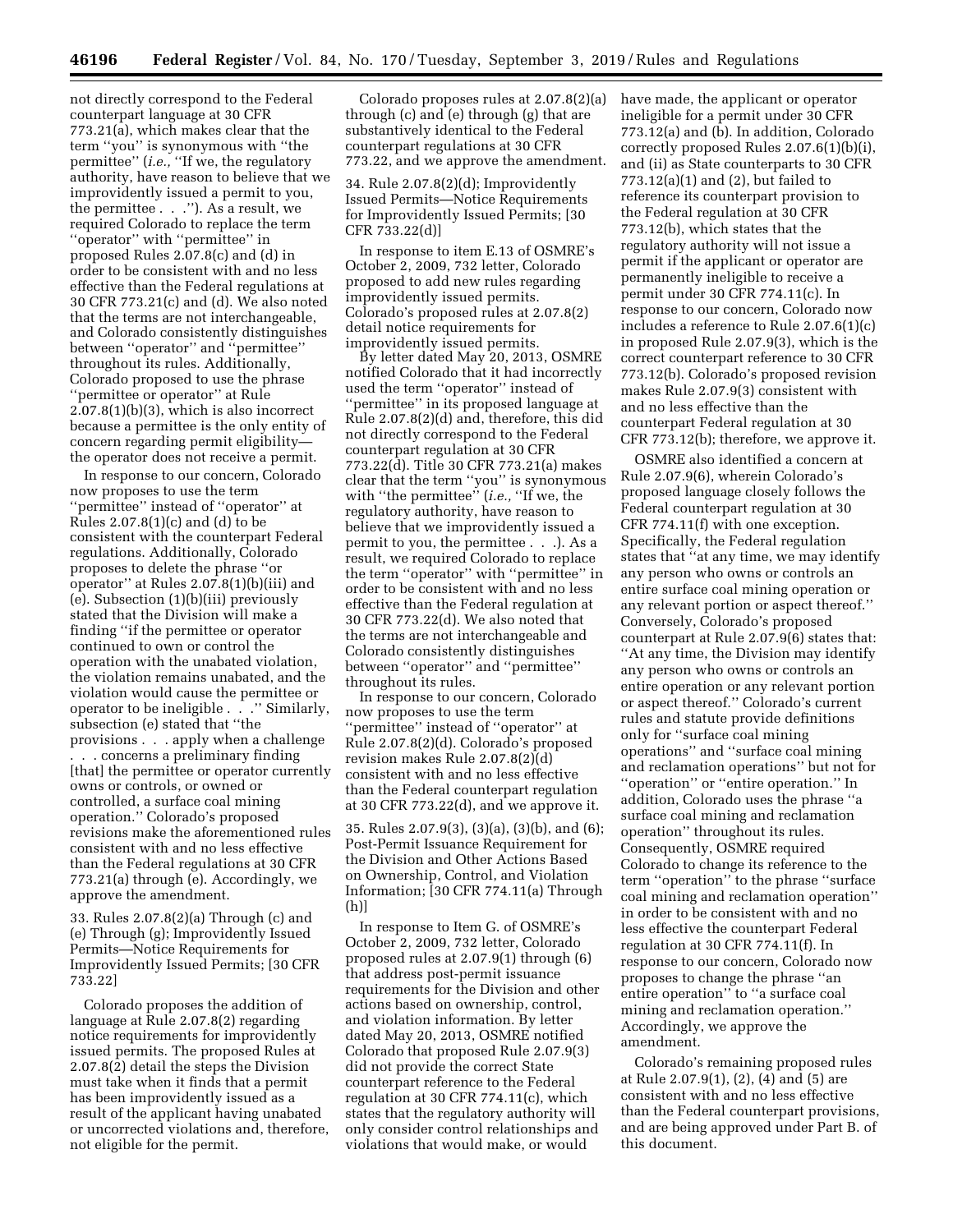36. Rule 2.08.4(6)(b)(i); Permit Review, Revisions and Renewals and Transfer, Sale, and Assignment—Revisions to a Permit; [30 CFR 773.6(3)]

Colorado proposes the addition of language at Rule 2.08.4(6)(b)(i) to clarify that only government entities that have jurisdiction over or an interest in the affected area or subject matter are notified when a complete technical revision is submitted to the Division. Notification requirements for receipt of a complete technical revision were previously found at Rule 2.07.3(3)(a), which requires blanket notifications to be sent to all agencies when a complete application for a permit, a permit revision, or a permit renewal is received. This caused confusion on the part of the notified agencies as to why they were being notified when the proposed changes in the technical revision did not pertain to their agency. Colorado proposes this rule amendment in an effort to promote efficiency and reduce confusion with these irrelevant notifications. This proposed rule is substantively identical to the Federal counterpart regulations at 30 CFR 773.6(3)(i) and (ii), which describe how notifications shall be sent to local government agencies with jurisdiction over or an interest in the area of the proposed coal mining and reclamation operation. However, Colorado fails to clarify what kind of operations the rule is referring to when it states that ''The Division shall issue written notification . . . with jurisdiction over or an interest in the area of the proposed operations.'' Colorado's current rules and statute provide definitions only for ''surface coal mining operations'' and ''surface coal mining and reclamation operations''; not for ''operation''. At Rule 2.08.4, there is prior mention of surface coal mining operations at Rules  $2.08.4(1)(a)$  and  $(5)(c)$ , so one could infer from previous language that a surface coal mining operation is now referred to simply as an ''operation'' at Rule 2.08.4(6)(b)(i). While we recommend that Colorado clarify the operation to be a ''surface coal mining operation'' as part of a future amendment proposal, we nonetheless find that proposed Rule 2.08.4(6)(b)(i) is as effective as the Federal counterpart regulation at 30 CFR 773.6(3), and we approve the amendment.

37. Rules 2.11.4(1) Through (6); Written Decision on Challenges to Ownership or Control Listings or Findings; [30 CFR 773.28]

Colorado proposes language at Rule 2.11.4 that is substantively identical to the Federal counterpart regulation at 30 CFR 773.28. The proposed Rule sets forth requirements for the Division to issue written decisions and findings on challenges to ownership and control listings and findings; establishes means of service of those findings to the challenger; outlines appeal procedures for the challenger; and requires the Division to update AVS when ownership and control listings become final.

There is a discrepancy with the proposed language at Rule 2.11.4(5) regarding reference to appellate procedures to follow when an appeal of a Division decision about ownership and control findings. The Federal regulation at 30 CFR 773.28(e) refers the reader to 43 CFR 4.1380 through 4.1387, which govern the procedures for review of a written decision issued by OSMRE under 30 CFR 773.28 on a challenge to a listing or finding of ownership or control. In proposed Rule 2.11.4(5), the State provides Rule 2.07.4 as the State counterpart to the Federal reference 43 CFR 4.1380 through 4.1387. Rule 2.07.4, *Division and Board Procedures for Review of Permit Applications,* provides appellate procedures for contesting permitting decisions by the Division and by the Board, but no specific procedures are outlined for contesting decisions regarding ownership and control findings. However, because the administrative appellate process outlined in Rule 2.07.4 contains similar administrative remedies (*i.e.,* temporary relief, similar timeframes, request for informal review, etc.) to the Federal counterpart regulations at 43 CFR 4.1380 through 4.1387, this is not interpreted to be less effective than the process referenced in the Federal regulations. Although ownership and control challenges are not described in Rule 2.07.4, Colorado states specifically in Rule 2.11.4(5) that anyone who receives a written decision on challenges to ownership or control listings or findings, and wishes to appeal that decision, may do so as set forth in Rule 2.07.4, leading the reader to believe that the processes governed by Rule 2.07.4 will be used for ownership and control challenges. Based on the above discussion, OSMRE finds Colorado's proposed language at Rules 2.11.4(1) through (6) to be no less effective than the counterpart Federal regulation; therefore, we approve the amendment.

38. Rule 3.03.2(1); Release Of Performance Bonds—Procedures for Seeking Release of Performance Bond; [30 CFR 800.40(a)(2)]

Colorado proposes additional language at Rule 3.03.2(1) regarding the requirements for bond release applications by requiring that the permittee send written notification of an intention to seek bond release to ''other governmental agencies as directed by the Division.'' This proposed language ensures that any government agencies with jurisdiction over or an interest in a permit area are notified of a pending bond release application. This additional language expands upon the Federal counterpart regulation for bond release applications at 30 CFR 800.40(a)(2) and is no less effective in satisfying the requirements of SMCRA. We approve the amendment.

39. Rules 4.03.1, .2, and .3; Performance Standards: Roads—Haul Roads, Access Roads, and Light-Use Roads; [30 CFR 816.105(c) and 817.150(c)]

Colorado proposes revisions to Rules 4.03.1, 4.03.2, and 4.03.3, as required by 30 CFR 906.16(f), *Required program amendments.* The proposed revisions to Rules 4.03.1, 4.03.2, and 4.03.3 are consistent with the Federal counterpart regulation at 30 CFR 816.150(c). Colorado proposes to delete the general provision allowing alternative design criteria to clarify that the Division would not approve alternatives to all of the access road design and construction criteria presented in Rules 4.03.1, 4.03.2, and 4.03.3, as is implied by paragraph (e) of the General Requirements for haul roads and access roads. The proposed revision also adds provisions for use of alternative design criteria and specifications for road grades (*i.e.,* ''vertical alignment'') of haul roads, access roads, and light-use roads. With the addition of these provisions, the existing rules specify, for haul roads, access roads, and light-use roads, whether alternatives to design and construction criteria may be approved by the Division, thus rendering paragraph (e) redundant and unclear. The proposed language is consistent with and no less effective than the Federal regulations in satisfying the requirements of SMCRA. We, therefore, approve the amendment.

40. Rules 4.06.4(2)(a) and (3); Topsoil— Redistribution; [30 CFR 816.22(d) and 817.22(d)]

Proposed Rule 4.06.4(2)(a) is substantively identical to the Federal counterpart regulation at 30 CFR 816.22(d)(1)(i) and 817.22(d)(1)(i), except that Colorado proposes language to protect against potential abuses by ensuring that the permit application includes a well-defined and justified plan for soil replacement. Specifically, proposed Rule 4.06.4(2)(a) ensures that the permit application includes a well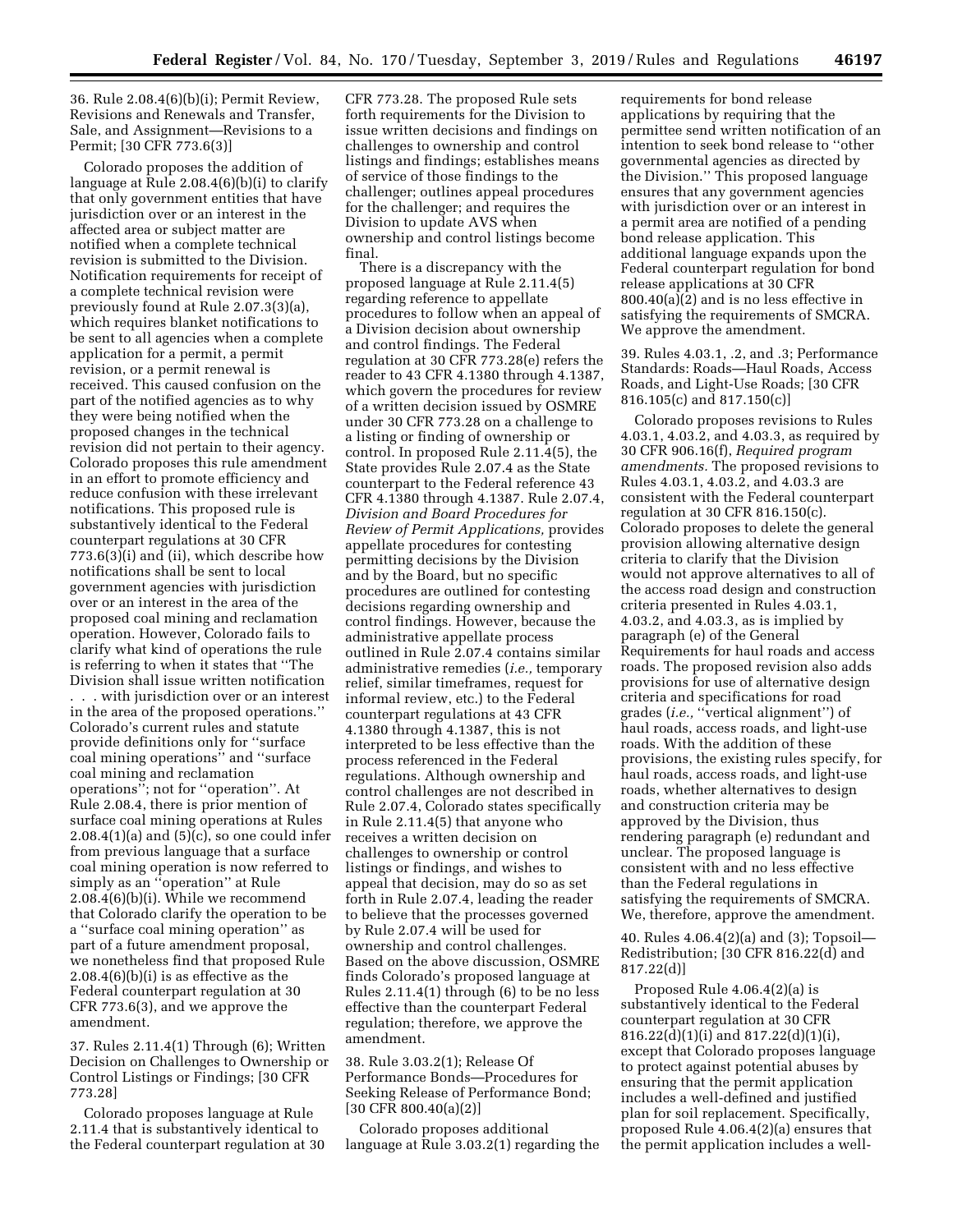defined and justified plan for soil replacement by requiring that permit applications describe a range in replacement thickness for defined areas of the reclaimed landscape based on the pertinent land use, topography, drainage system, and revegetation factors and objectives.

Proposed Rule 4.06.4(3) was previously located at Rule 4.14.2(5), which addresses backfilling and grading (general grading requirements). This language is appropriately proposed to be moved to Rule 4.06.4(3) because it is specific to topsoil replacement. OSMRE concludes that the proposed changes to Rules 4.06.4(2)(a) and 4.06.4(3) are no less effective than the Federal regulations in satisfying the requirements of SMCRA, and we approve the amendment.

41. Rules 4.07.3 and .3(1); Sealing of Drilled Holes and Underground Openings; [30 CFR 817.13 and 817.15]

Rule 4.07.3 has been revised to include language that explicitly specifies the methods and materials for permanent closure of shafts, drifts, adits, tunnels, or mine entryways. Specifically, proposed Rule 4.07.3(1)(a) requires that shaft openings be filled for the entire length of the shaft and for the first fifty (50) feet from the bottom of the coal bed, the fill material must consist of non-combustible materials; that caps consist of six-inch concrete or equivalent; and that caps have a vent of at least two inches in diameter and extend for a distance of fifteen feet above the surface of the shaft. Proposed Rule 4.07.3 is analogous to the Federal counterpart regulation at 30 CFR 817.15, and by reference to the Department of Labor, Mine Safety and Health Administration's regulations at 30 CFR 75.1711, *Mandatory Safety Standards— Underground Coal Mines, Sealing of mines.* The Federal performance requirements for permanent closure of shafts, drifts, adits, tunnels or mine entryways described in 30 CFR 75.1711 require that shaft openings be filled for the entire length and for the first fifty (50) feet from the bottom of the coal bed, that the fill consist of incombustible materials; that caps consist of six-inch concrete or equivalent; and that caps have a vent of at least two inches in diameter and extend for a distance of fifteen feet above the surface of the shaft. The revisions to proposed Rule 4.07.3(1)(a) are substantively identical and, therefore, no less effective than the Federal counterpart at 30 CFR 817.15, and by reference at 30 CFR 75.1711.

Rule 4.07.3(1) has been revised to require that permanent closure construction reports be certified by a

qualified, registered Professional Engineer. The Federal regulations at 30 CFR 817.13, 817.14 and 817.15, which address the general requirements, temporary, and permanent casing and sealing of exposed underground openings, do not explicitly require certification of construction reports by a qualified, registered Professional Engineer. However, Federal regulations 30 CFR 784.13 (*Reclamation Plan*) and 30 CFR 784.23 (*Operations Plan: Maps and Plans*) require that maps, plans, cross sections, and environmental protection measures be prepared under the direction of a registered Professional Engineer and that maps and plans be certified by a registered Professional Engineer. We find that the requirement for certification of closure construction reports by a qualified, registered Professional Engineer as specified in proposed Rule 4.07.3(1) is consistent with the Federal counterpart regulations, and, therefore, Rule 4.07.3(1) is no less effective than the Federal counterparts.

The proposed language at Rule 4.07.3(1)(b) states that the slope or drift be closed with a solid, substantial, incombustible material such as concrete blocks, tile or bricks, placed a distance of at least 25 feet from the opening and that the slope or drift. Proposed Rule 4.07.3(b) requires that the opening of the slope or drift be backfilled to the roof. Proposed Rule 4.07.3(b) allows for up to a three (3) inch void space between the top of the backfill to the roof up to the entrance of the slope or drift. The slope or drift would be backfilled to the roof with no void space at the entrance. The Federal counterpart regulation at 30 CFR 817.15, *Casing and sealing of underground openings: Permanent,* and by reference 30 CFR 75.1711 requires that permanent closures of slopes or drifts be completely backfilled for 25 feet, or closed with a solid, substantial, incombustible material such as concrete block, tile or brick. We note that the proposed language at Rule 4.07.3(1)(b)(i) requires both a substantial, incombustible closure material, such as tile, brick or concrete block and backfill of the slope or drift for 25 feet to the entrance with the entrance being backfilled to the roof. The proposed language at Rule 4.07.3(1)(b)(ii) requires backfill of 25 feet of the slope or drift from the entrance with the inner three feet of the backfill consisting of rock material with a minimum diameter of two feet. We note the distinction between the State rules and Federal regulations is significant because the State rule is requiring both backfill of the slope or drift to 25 feet from the

entrance and placement of some sort of substantial, incombustible material such as concrete block, tile, brick, or two-foot diameter rock. The Federal counterpart allows for either construction of a tile, block or brick bulkhead, or backfill of 25 feet of the slope or drift from the entrance. We find that Rule 4.07.3(1)(b) is no less effective than its Federal counterpart at 30 CFR 817.15 as Colorado's proposed rule requires both a solid, substantial, incombustible material bulkhead and complete backfill of 25 feet of slope or drift from the entrance, and we approve the amendment.

OSMRE notes that Rule 4.07.3(1)(b) allows for a three-inch void space between the top of the backfill and the roof in the intervening 25-foot length of the backfill between the bulkhead and the entrance of the slope or drift while requiring that the entrance itself be backfilled to the roof of the slope or drift with no void space. Federal regulations at 30 CFR 817.15 and 75.1711 do not have a backfill height to roof requirement, either at the mine entrance or along the mine tunnel. We find that Colorado's proposed requirement is an extra measure to protect human health and the environment by physically prohibiting access to backfilled tunnels at the entrance, and we approve the amendment.

42. Rule 4.08.4(8); Use of Explosives— Surface Blasting Requirements; [30 CFR 816.67(c) and 817.67(c)]

Colorado proposes to amend Rule 4.08.4(8) to be consistent with proposed Rule 1.04(79), which defines ''occupied residential dwelling.'' We approve the proposed definition for ''occupied residential dwelling'' in Part III.B. of this document.

Additionally, Colorado proposes additional language at Rule 4.08.4(8) stating that flyrock, including blasted material traveling along the ground, shall not be cast beyond the topsoil stripping limit resulting in loss of resource. This requirement expands upon the Federal counterpart regulation at 30 CFR 816.67 and 817.67, *Use of Explosives: Control of adverse effects.*  Colorado proposes to amend this rule to protect the environment by clarifying that flyrock resulting in topsoil resource contamination is prohibited. The proposed rule is no less effective than the Federal counterpart regulation at 30 CFR 816.67 and 817.67; therefore, we approve the amendment.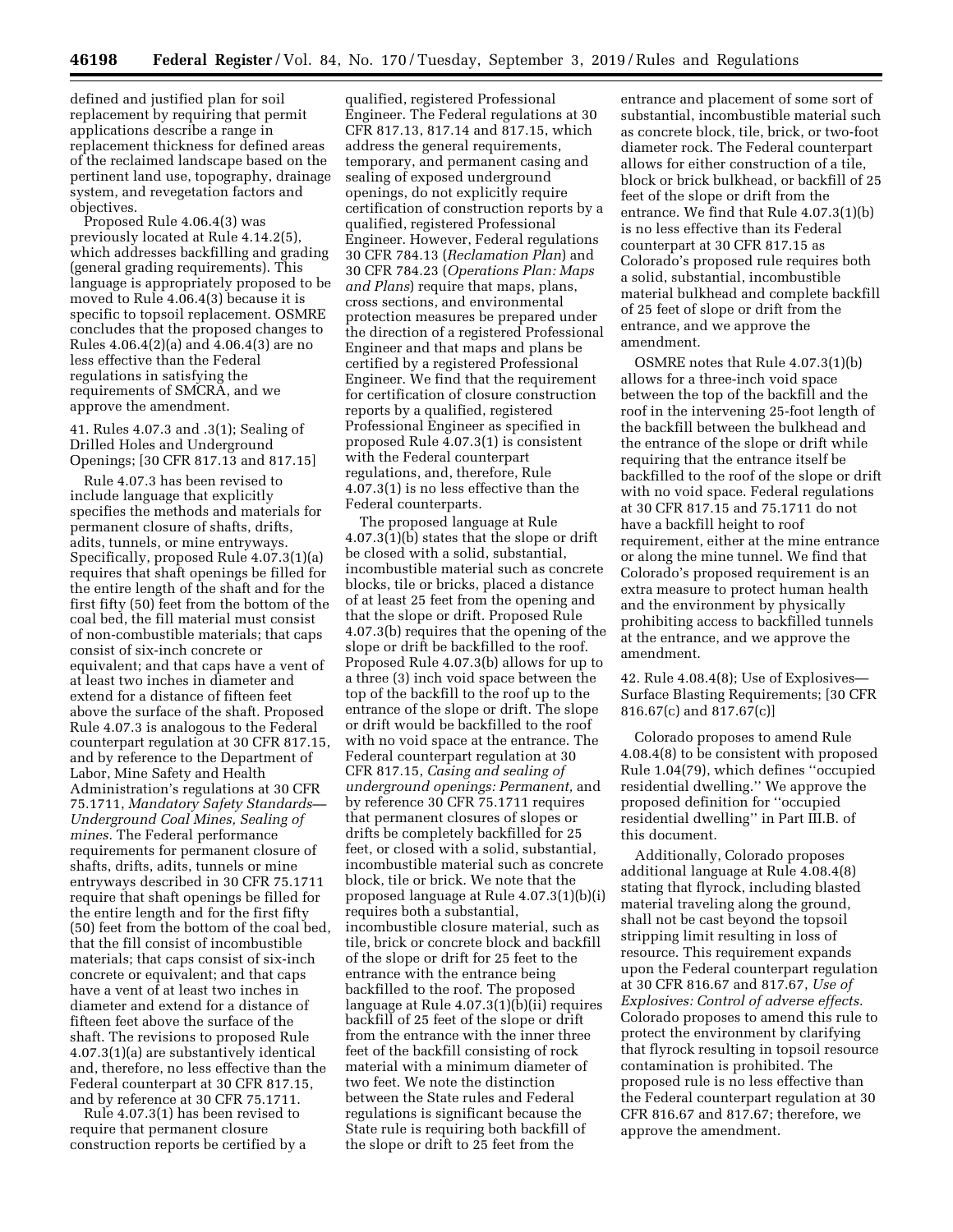43. Rule 4.14.2(5); Performance Standards, General Grading Requirements; [30 CFR 816.102(j)]

Proposed Rule 4.14.2(5) is substantively identical to the Federal regulation at 30 CFR 816.102(j). Colorado proposes to delete language regarding final surface and seedbed preparation of soil. The deleted language is appropriately proposed to be moved under Rule 4.06.4, *Topsoil Distribution,* because it addresses topsoil replacement. The proposed revision is no less effective than the Federal regulations in satisfying the requirements of SMCRA, and we approve the amendment.

44. Rules 4.14.4(1), (1)(a), and (1)(b); Thin Overburden; [30 CFR 816.104(a)]

In letters dated June 19, 1997, and April 4, 2008, OSMRE notified Colorado that their definition for ''thin overburden'' was not as effective as the Federal counterpart definition at 30 CFR 816.104(a). Colorado proposes a revised definition for ''thin overburden'' at Rule 4.14.4(1), which is substantively identical to the Federal regulation at 30 CFR 816.104(a). Whereas the Federal regulation first defines ''thin overburden'' at 30 CFR 816.104(a), then specifies the performance standards applicable to ''thin overburden'' at 30 CFR 816.104(b), the Colorado Rule first specifies the areas where the performance standards for thin overburden are applicable (Rule 4.14.4(1)), then specifies the performance standards (Rule 4.14.4(2)). Under the proposed rule, the description of the areas where the thin overburden performance standards are applicable is substantively identical to the definition of ''thin overburden'' in the Federal regulations (30 CFR 816.104(a)). The Federal definition uses the phrase ''spoil and other waste materials available from the entire permit area'' while Colorado's proposed rule uses the phrase ''spoil and other waste materials available from the area disturbed by surface coal mining operations;'' however, the two phrases are synonymous under the definitions of ''disturbed area'' and ''permit area'' at Colorado Rules 1.04(36) and (89), respectively.

The rules referenced in the proposed performance standard are appropriate. The proposed rule specifies that paragraph (2) of Rule 4.14.4 applies only ''where there is insufficient spoil and other waste materials available from the area disturbed by surface coal mining operations to restore the disturbed area to its approximate original contour'' and ''when surface mining activities cannot

be carried out to comply with Rule 4.14.1 to achieve the approximate original contour,'' which comports with the Federal regulations. Rule 4.14.1 contains the general performance standards for backfilling and grading, one of which specifies that all areas disturbed by surface coal mining operations shall be returned to their approximate original contour (Rule 4.14.1(2)(a)). Proposed Rules 4.14.4(1), (1)(a), and (1)(b) are substantively identical to the Federal counterpart regulation at 30 CFR 816.104(a) and are no less effective than the Federal regulations in satisfying the requirements of SMCRA, and we approve the amendment.

45. Rules 4.14.5(1), (1)(a), and (1)(b); Thick Overburden; [30 CFR 816.105(a)]

In letters dated June 19, 1997, and April 4, 2008, OSMRE notified Colorado that their definition for ''thick overburden'' was not as effective as the Federal counterpart definition at 30 CFR 816.105(a). Colorado proposes a revised definition for ''thin overburden'' at Rule 4.14.5(1), which is substantively identical to the Federal regulation at 30 CFR 816.105(a). Whereas the Federal regulations first defines ''thick overburden'' in 30 CFR 816.105(a), then specifies the performance standards applicable to ''thick overburden'' in 30 CFR 816.105(b), the Colorado Rule first specifies the areas where the performance standards for thick overburden are applicable, in Rule 4.14.5(1), then specifies the performance standards, in Rule 4.14.5(2). Under the proposed rule, the ''description'' of the areas where the thick overburden performance standards are applicable is substantively identical to the definition of ''thick overburden'' in the Federal regulations (30 CFR 816.105(a)). The Federal definition uses the phrase ''spoil and other waste materials available from the entire permit area'' while Colorado's proposed rule uses the phrase ''spoil and other waste materials available from the area disturbed by surface coal mining operations;'' however, the two phrases are synonymous under the definitions of ''disturbed area'' and ''permit area'' at Colorado Rules 1.04(36) and (89), respectively.

The rules referenced in the proposed performance standard are appropriate. The proposed Rule specifies that Paragraph (2) of Rule 4.14.5 applies only ''where there is more than sufficient spoil and other waste materials available from the area disturbed by surface coal mining operations to restore the disturbed area to its approximate original contour'' and ''when surface

mining activities cannot be carried out to comply with Rule 4.14.1 to achieve the approximate original contour,'' which comports with the Federal regulations. Rule 4.14.1 contains the general performance standards for backfilling and grading. Specifically, Rule 4.14.1(2)(a) states that ''all areas disturbed by surface coal mining operations shall be returned to their approximate original contour.''

Proposed Rule 4.14.5(1) is substantively identical to the Federal regulation at 30 CFR 816.105(a). It is no less effective than the Federal regulations in satisfying the requirements of SMCRA, and we approve the amendment.

46. Rule 4.15.7(5); Determining Revegetation Success: General Requirements and Standards; [30 CFR 816.116(c) and 817.116(c)]

As part of its April 11, 2011, amendment submittal, Colorado proposed language at Rule 4.15.7(5) describing revegetation success standard demonstrations for areas with five-year liability periods and ten-year liability periods. Specifically, Colorado proposed that for grazingland, pastureland, or cropland, applicable revegetation success standards shall be demonstrated during any growing season after year four of the liability period where the minimum five-year liability period applies (areas with greater than 26.0 inches of annual average precipitation). Likewise, Colorado proposed the same requirement for areas approved for a postmining land use of rangeland.

By letter dated May 20, 2013, OSMRE notified the Division that Colorado's proposed revisions to Rule 4.15.7(5) were inconsistent with the Federal counterpart regulations at 30 CFR 816.116 and 817.116 when applying this rule to areas of more than 26.0 inches of annual average precipitation on grazingland, pastureland, or cropland as the permitted postmining use. Title 30 CFR 816.116(c) and 817.116(c) require a liability period of five full years and that the vegetation parameters identified in paragraph (b) for grazing land, pasture land, or cropland shall equal or exceed the approved success standard during the growing season of any 2 years of the responsibility period, except the first year. Colorado's proposed changes to Rule 4.15.7(5) allowed for only one year of demonstration success, after year four of the liability period.

Additionally, OSMRE found that the proposed change in the definition of ''rangeland'' (recommended for approval in a different technical review) includes both grazingland and fish and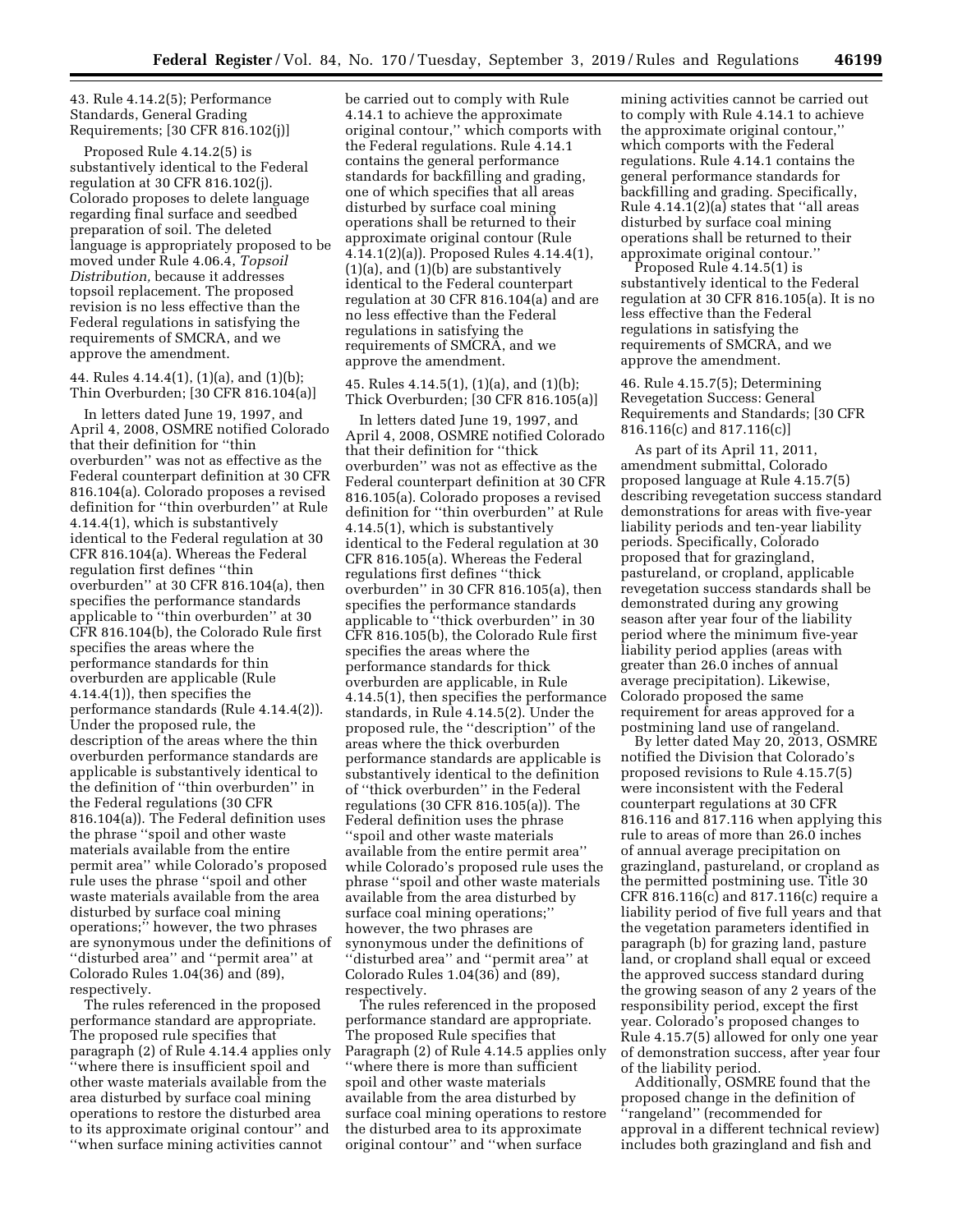wildlife habitat. The proposed rules, again, allowed for only one year of demonstration success, after year four of the liability period. With the inclusion of ''grazingland'' into the definition of rangeland, this proposed rule should have required two demonstrations of success for the herbaceous production after year one of the five-year liability period; it required only one demonstration after year four of the liability period.

Colorado now proposes to add language at Rule 4.15.7(5) that requires, in areas where the minimum five year liability period applies and the post mining land use is grazingland, pastureland, cropland, forestry, recreation, wildlife habitat, undeveloped land, and rangeland, that vegetation standards shall be demonstrated during any two growing seasons, except the first year of the liability period. Colorado's proposed revisions make Rule 4.15.7(5) consistent with and no less effective than the Federal counterpart regulations for revegetation standards for success at 30 CFR 816.116(c) and 817.116(c). Accordingly, we approve the amendment.

47. Rules 4.15.7(5)(e) and (g); Determining Revegetation Success: General Requirements and Standards;  $[30 \text{ CFR } 816.116(c)(4) \text{ and } 817.116(c)(4)]$ 

At Rule 4.15.7(5)(e), Colorado proposes to add interseeding to the list of normal husbandry practices that are acceptable for pasture land forage production. OSMRE previously approved the use of interseeding as a normal husbandry practice in Colorado. In that amendment proposal, Colorado noted that interseeding on rangelands and wildlife habitat is a normal husbandry practice recommended by biologists and land managers to enhance established vegetation.

The Federal regulations at 30 CFR 816.116(c)(4) and 817.116(c)(4) allow a State to approve selective husbandry practices, excluding augmented seeding, fertilization, or irrigation, provided it obtains prior approval from OSMRE. These selective practices are required to be normal husbandry practices that do not extend the period of responsibility for revegetation success and bond liability. Such practices can be expected to continue as part of the post-mining land use or be discontinued after the liability period expires if it will not reduce the probability of permanent vegetation success. Approved practices shall be normal husbandry practices with in the region for unmined land having land uses similar to the approved postmining land use of the

disturbed area, including such practices as disease, pest, and vermin control, and any pruning, reseeding, and transplanting specifically necessitated by such actions. OSMRE has determined that interseeding associated with pasture land forage production is a normal husbandry practice that meets the criteria to be approved under 30 CFR 816.116(c)(4) and 817.116(c)(4) and is no less effective than the Federal regulations.

Additionally, Colorado proposes to delete language that includes the written recommendation by the Colorado State University Cooperative Extension director for the county in which the mine is located as a type of documentation that irrigation, interseeding, and irrigation rates and methods are appropriate. Colorado proposes to add ''or site-specific written recommendations'' of the Cooperative Extension Service of Colorado State University, the Colorado Department of Agriculture, or the USDA to determine if the irrigation, interseeding, and irrigation rates and methods are appropriate. This proposed revision is no less effective than the Federal Regulations because the Division is still requiring that the documentation is provided by qualified parties.

At Rule 4.15.7(5)(g), Colorado proposes to add ''grazingland'' to the list of postmining land uses where interseeding is considered a normal husbandry practice. In this amendment proposal, Colorado proposes a new definition for grazingland, which is approved under Part III.B. of this document. Interseeding associated with grazingland forage production is a normal husbandry practice that meets the criteria to be approved under 30 CFR 816.116(c)(4) and 817.116(c)(4) and is no less effective than the Federal regulations. The proposed revisions to Rules 4.15.7(5)(e) and (g) are no less effective than the Federal regulations at 30 CFR 816.116(c)(4) and 817.116(c)(4), and we, therefore, approve the amendment.

48. Rules 4.15.8(1) Through (9); Revegetation Success Criteria; [30 CFR 816.116 and 817.116]

The proposed rule changes Rules 4.15.8(1) through (9) to comport with the Federal counterpart regulations at 30 CFR 816.116(a)(1) through (2), 817.116(a)(1) through (2) and 816.116(b). These proposed rule changes allow for the success of revegetation with appropriate data collection (total harvest for herbaceous production and a complete census for woody plant density) that is no less stringent than the counterpart Federal

regulations. This proposed rule does not eliminate any currently approved success determinations, and when deemed appropriate by the Division, allows for additional techniques to determine revegetation success.

Proposed Rules 4.15.8(2)(a) through (d) describe the applicable success criteria for grazingland, pastureland, recreation, fish and wildlife habitat, undeveloped land, forestry, and rangeland postmining land use categories. With the exception of rangeland (whose newly proposed definition is approved under Part III.B. of this document), all of these postmining categories are explicitly named with their corresponding success standards at 30 CFR 816.116(b) and 817.116(b). For grazingland and pastureland, Colorado's proposed vegetation success standards (vegetation cover and herbaceous production) are no less effective than the counterpart Federal regulations at 30 CFR 816.116(b)(1) and 817.116(b)(1) (ground cover and the production of living plants). For forestry, Colorado's proposed vegetation success standards (tree stocking density and vegetation cover) are as effective as the counterpart Federal regulations at 30 CFR 816.116(b)(3) and 817.116(b)(3) (tree and shrub stocking and vegetative ground cover). For recreation, fish and wildlife habitat and undeveloped land postmining land uses, these proposed success standards (woody plant density, species diversity, and vegetation cover) are more effective than the counterpart Federal regulations (tree and shrub stocking and vegetative ground cover). This proposed language at Rule 4.15.8 is no less effective than the counterpart Federal regulations at 30 CFR 816.116 and 817.116, and we approve the amendment.

49. Rule 4.15.9; Revegetation Success Criteria: Cropland; [30 CFR 816.116 and 817.116]

The first proposed change to Rule 4.15.9 eliminates a provision that specifically outlines the acceptable sampling protocol for annual grain crops during the liability period for cropland in Colorado. There is no Federal regulation within 30 CFR that specifically mentions annual grain crops when referring to cropland performance standards on coal mine reclamation; therefore, the elimination of this statement in Rule 4.15.9 is appropriate.

The next proposed rule revision changes the description of the liability period for cropland success from, ''two of the last four years of the liability period established in 3.02.3,'' to ''during the growing season of any two years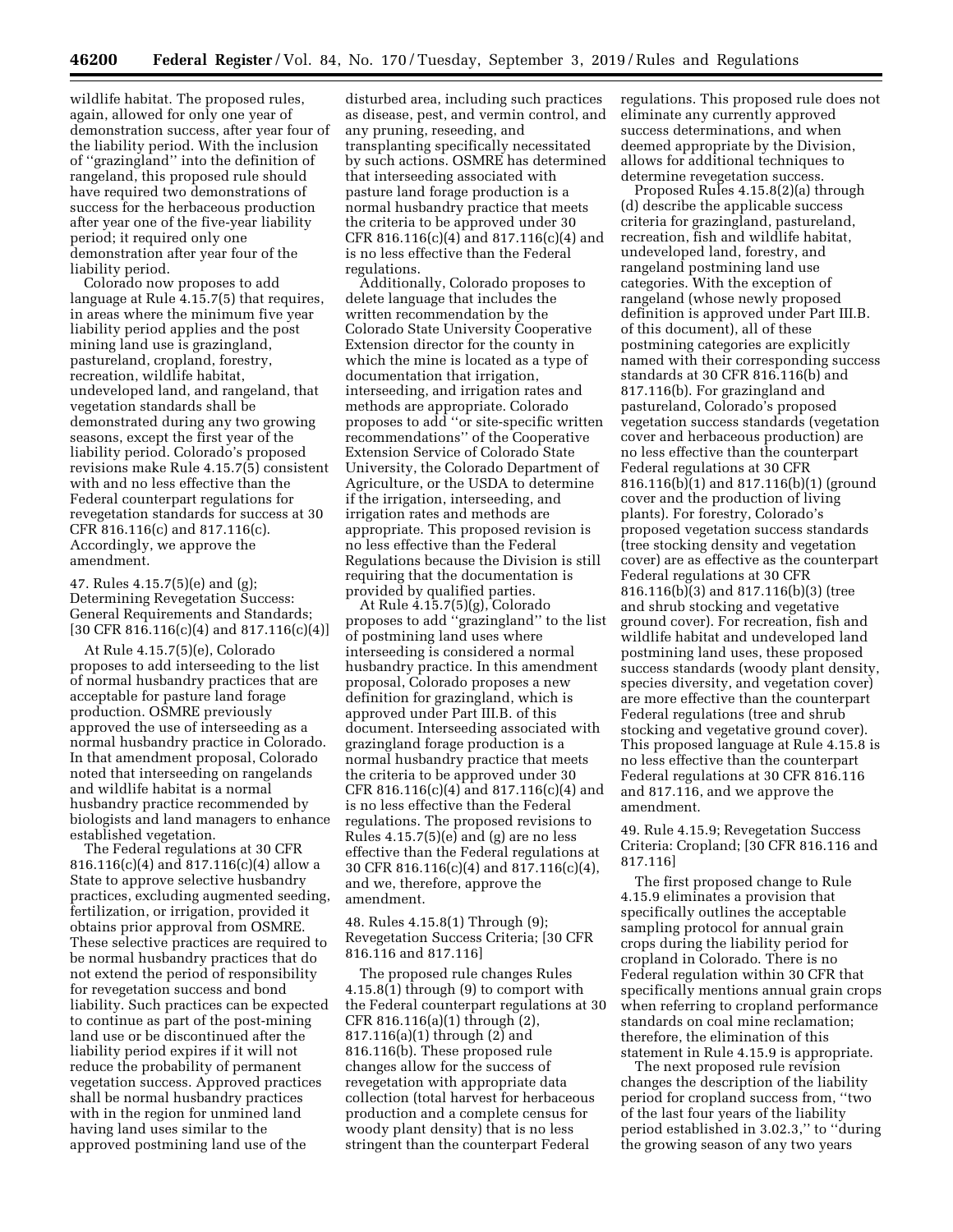following year six, where [the] minimum 10 year liability period applies, pursuant to 3.02.3; but bond release cannot be approved prior to year 10.'' This proposed statement is nearly identical to the corresponding Federal regulation for areas with 10 full years of responsibility on cropland. Title 30 CFR 816.116(c)(3)(i) states the vegetation parameters shall equal or exceed the approved success standards ''during the growing season of any two years after year six of the responsibility period.'' Although this proposed change to Rule 4.15.9 does not specifically include the liability period for areas under the five full years of responsibility on cropland (those that receive more than 26.0 inches of annual average precipitation), the performance standards for cropland, which have less than five full years of liability, are adequately described in Rule 3.02.3. Therefore, this is an appropriate Rule change.

At the end of Rule 4.15.9, Colorado proposes to delete the requirement ''with 90% statistical confidence,'' and replace it with, ''based on applicable demonstration methods of 4.15.11.'' Rule 4.15.11, in its current approved form, includes a 90% statistical confidence along with other approved methods to demonstrate revegetation success. This change does not substantively alter Colorado's rules and is no less effective than the counterpart Federal regulations. We, therefore, approve these aforementioned proposed changes to Rule 4.15.9.

50. Rule 4.15.11(1); Revegetation Sampling Methods and Statistical Demonstrations for Revegetation Success; [30 CFR 816.116 and 817.116]

The proposed change to Rule 4.15.11(1) comports with the counterpart Federal regulation at 30 CFR 816.116(1) and 817.116(1), which states that ''[s]tandards for success and statistically valid sampling techniques for measuring success shall be selected by the regulatory authority, described in writing, and made available to the public.'' This proposed rule change allows for the success of revegetation to be determined by either a total harvest success demonstration for herbaceous production or a complete census for woody plant density, if either of these two options ''is appropriate and practicable, no less effective than statistically valid sampling,'' upon approval by the Division. This proposed rule does not eliminate any currently approved success determinations; rather, it allows for two additional techniques to determine revegetation success that are no less effective than

the Federal regulations; therefore, we approve the amendment.

51. Rules 4.15.11(2)(c) and (d); Revegetation Sampling Methods and Statistical Demonstrations for Revegetation Success; [30 CFR 816.116 and 817.116]

As part of its April 11, 2011, amendment submittal, Colorado proposed revisions to Rule 4.15.11(2)(c) and the addition of Rule 4.15.11(2)(d), which describe revegetation sampling methods and statistical demonstrations for revegetation success. During our review of Colorado's proposed rules, OSMRE found that, while the proposed rule changes to 4.15.11(2)(c) and (d) generally conformed with 30 CFR 816.116(a) and 817.116(a), they were not consistent with each other and were confusing. The proposed revision to Rule 4.15.11(2)(c) described when the current statistical methods should be used. However, this explanation did not agree with the literature referenced in newly proposed Rule 4.15.11(2)(d). When sampling a reference area to determine reclamation success, the Division proposed to allow a onesample t-test to be used; the literature referenced explicitly explains why this method is incorrect and that a onesample t-test should only be used with a predetermined fixed value (*i.e.,* a technical standard). When using mean values from a reference area sampling technique, there is an error associated with this value. This sampling error is not present when using a predetermined fixed value or minimum standard.

By letter date May 20, 2013, OSMRE notified Colorado of the deficiencies we identified regarding proposed Rules 4.15.11(2)(c) and (d) for revegetation sampling methods and statistical demonstrations for revegetation success. In response to our May 20, 2013, concern letter, the Division explained that it considers the use of the reference area sample mean to be an acceptable success standard when using a onesample t-test to evaluate revegetation success, which is reflected in Rule 4.15.11(2), that was previously approved by OSMRE on March 24, 2005. Colorado states that this has been an accepted practice in Colorado for many years and is part of the ''Division Guideline Regarding Selected Coal Mine Bond Release Issues'', which was created April 18, 1995. The Division explains that it recognized that there is some discrepancy between the referenced document, which states that a one-sample t-test should only be used with a predetermined fixed value (*i.e.,* a technical standard). There may be other concerns with the use of a particular

formula for a given circumstance. The Division explains that for that reason, it revised proposed Rule 4.15.11(2)(d) to require the Division to approve in advance the techniques that the operator proposes to use from that document.

After careful review of the explanation provided by the Division defending the proposed changes to Rule 4.15.11(2)(c), and the additional of Rule 4.15.11(2)(d), OSMRE finds that the proposed language that is no less effective than the counterpart Federal regulations at 30 CFR 816.116 and 817.116 in satisfying the requirements of SMCRA. The Division proposes language that adequately describes and justifies sample adequacy and the reverse null one-sample t-test when determining revegetation success. The reference document entitled, ''Evaluation and Comparison of Hypothesis testing Techniques for Bond Release Applications,'' prepared by McDonald, Howlin, Polyakova, and Bilbrough for the Wyoming Abandoned Mine Lands Program, contains language that is consistent with proposed Rules  $4.15.11(2)(c)$  and (d). Accordingly, we approve the amendment.

52. Rules 4.15.11(3)(b)(ii) and (c); Revegetation Sampling Methods and Statistical Demonstrations for Revegetation Success; [30 CFR 816.116and 817.116]

Colorado proposes to delete language at Rules 4.15.11(3)(b)(ii) and (c) regarding the sample adequacy approach and hypothesis test approach associated with Stabilization of the Running Mean, as well as the companion hypothesis test. The proposed deletion comports with 30 CFR 816.116(1) and 817.116(1), which states that ''[s]tandards for success and statistically valid sampling techniques for measuring success shall be selected by the regulatory authority, described in writing, and made available to the public.'' The Division has kept an adequate number of statistical analyses at existing Rules 4.15.11(2) and 4.15.11(3) and has proposed more statistically valid analyses at proposed Rule at 4.15.11(2)(d), and we approve the amendment.

53. Rule 4.16.3(6); Performance Standards—Postmining Land Uses, Alternative Land Uses; [30 CFR 816.133(c) and 817.133(c)]

Rule 4.16.3(6) contains special requirements for changing certain premining land uses to a postmining land use of cropland. The Federal regulations do not include such special requirements; however, Colorado's special requirements for cropland are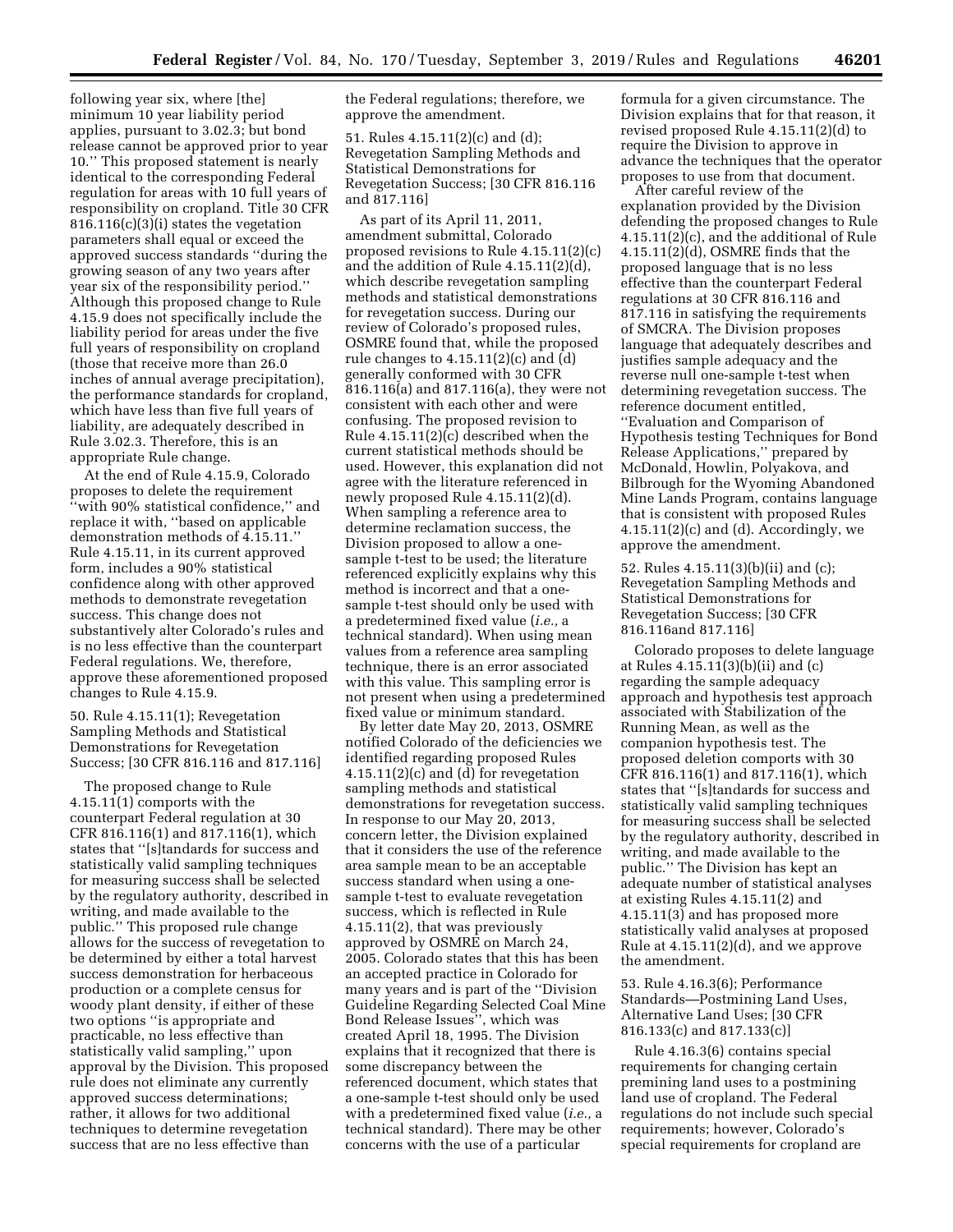consistent with the general Federal requirements that ''the use does not present any . . . threat of water diminution or pollution'' meaning there is sufficient water available and committed to maintain crop production, and that ''there is a reasonable likelihood for achievement of the use,'' meaning that topsoil quality and depth are sufficient to support the proposed use. Colorado's proposed revision corrects the premining land use, "range," to "rangeland" and adds ''grazingland'' (a proposed new land use category) to the list of the premining land uses, which, if changed, to ''cropland'' would be subject to the special requirements of Rule 4.16.3(6). The correction of ''range'' to ''rangeland,'' and the addition of ''grazingland'' is consistent with the Federal regulations. The proposed revision of Rule 4.16.3(6) is no less effective than the Federal regulations in satisfying the requirements of SMCRA. We, therefore, approve the proposed amendment.

## 54. Rules 4.20.1(1); Performance Standards: Subsidence Control— General Requirements; [30 CFR 817.121(a)(1)]

In response to 732 letters we sent the State on June 5, 1996, and April 4, 2008, Colorado proposed changes to Rule 4.20.1(1), Subsidence Control—General Requirements. Specifically, Colorado proposed to revise Rule 4.20.1(1) to expand protection from material subsidence damage to structures, renewable resource lands, and water supplies and to change the proviso that nothing in Rule 4.20 shall be construed to ''prohibit the standard method of room and pillar mining'' to ''prohibit or interrupt underground coal mining operations.'' By letter dated May 20, 2013, OSMRE notified Colorado that the proposed revisions to Rule 4.20.1(1) were less effective than the counterpart Federal regulations in satisfying the requirements of SMCRA. The proposed revision of Rule 4.20.1(1) generally comported with the Federal regulations at 30 CFR 817.121(a)(1); however it failed to require that underground mining activities shall be planned and conducted so as to maximize mine stability and inappropriately changed the proviso. In response to OSMRE's concern, Colorado now proposes to add the requirement that underground mining activities shall be planned and conducted so as to maximize mine stability and removed the proposed change to the proviso from the proposed revision of Rule 4.20.1(1). We, therefore, approve the amendment.

55. Rules 4.20.3(1) Through (4); Performance Standards: Subsidence Control—Surface Owner Protection; [30 CFR 817.121(a) Through (c)]

As part of their April 11, 2011, amendment proposal, Colorado proposed revisions to Rules 4.20.3(1) through (5) regarding subsidence control and surface owner protection, in response to 732 letters that we sent the State on June 5, 1996, and April 4, 2008. Specifically, Colorado proposed to revise Rules 4.20.3(1) through (4) to expand the protection of surface owners from material subsidence damage to structures, renewable resource lands, and water supplies. Colorado proposes a non-substantive change to Rule (5) by including the word ''Rule''. By letter dated May 20, 2013, OSMRE found Colorado's proposed revisions to Rules 4.20.3(1) through (4) to be less effective than the counterpart Federal regulations in satisfying the requirements of SMCRA. The proposed revision of Rules 4.20.3(1) through (4) generally comported with the Federal regulations at 30 CFR 817.121(a) through (c); however Colorado failed to require that the permittee must ''adopt measures consistent with known technology that . . . maximize mine stability'' and did not extend the protections to surface lands, as well as renewable resource lands, structures, and water supplies. In response to OSMRE's disapproval, Colorado corrected the designation of the subparagraphs in Rule 4.20.3(1) from (i) and (ii) to (a) and (b) and appropriately added ''surface lands'' to the protections afforded under Rules 4.20.3(1) and (2). Additionally, Colorado proposes to add ''surface lands'' to the protections afforded under Rule 4.20.3(1) to be consistent with the Federal counterpart regulations at 30 CFR 817.121(a) through (c).

Colorado also incorrectly revised the April 11, 2011, proposed amendment by changing the second option of the first paragraph of Rule 4.20.3(1) from ''adopt mining technology that provides for planned subsidence in a predictable and controlled manner'' to ''adopt measures consistent with known technology that maximize mine stability and provide for planned subsidence in a predictable and controlled manner.'' To make Rule 4.20.3(1) consistent with the Federal regulations at 30 CFR 817.121(a)(1), Colorado responded to Item No. 22 of our May 20, 2013, letter by changing the first paragraph of proposed Rule 4.20.3(1) requiring that each person, who conducts underground mining activities, must either adopt measures consistent with known technology that prevent subsidence from causing

material subsidence damage to the extent technologically and economically feasible, maximize mine stability, and maintain the value and reasonably foreseeable use of surface lands, or must adopt mining technology that provides for planned subsidence in a predictable and controlled manner. This language is as effective as the Federal counterpart regulation at 30 CFR 817.121(a)(1). Colorado continues to require, in paragraph 2 of proposed Rule 4.20.3(1), that, if the permittee employs mining technology that provides for planned subsidence, the permittee must take necessary measures to minimize material subsidence damage to the extent technologically and economically feasible to structures related thereto, unless the permittee has written consent of the structure's owners, or the anticipated damage would constitute a threat to health or safety and the costs of such measures exceed the anticipated costs of repair. The proposed language in paragraph two of Rule 4.20.3(1) is no less effective than the Federal counterpart regulations at 30 CFR 817.121(a)(2)(1) and (2). Accordingly, we approve the amendment.

Additionally, Colorado proposes language at Rule 4.20.3(3) consistent with 30 CFR 817.121(c)(4)(v), which allows the regulatory authority to consider all relevant and reasonably available information when making a determination whether or not damage to protected structures was caused by subsidence from underground mining, and we approve the amendment.

56. Rules 4.20.4(1) Through (5); Performance Standards: Subsidence Control—Buffer Zones; [30 CFR 817.121(d) Through (f)]

As part of its April 11, 2011, amendment proposal, Colorado proposed changes to Rules 4.20.4(1) through (4), regarding Subsidence Control—Surface Owner Protection. Specifically, Colorado proposed to revise Rules 4.20.4(1) through (4) to reflect the proposed new definition of ''material subsidence damage'' and to correct a reference to a governmental unit that had been restructured. By letter dated May 20, 2013, OSMRE notified Colorado that the proposed revisions to Rules 4.20.4(1) through (4) were less effective than the counterpart Federal regulations at 30 CFR 817.121 in satisfying the requirements of SMCRA. Specifically, OSMRE found that Rule 4.20.4 failed to provide the Division with the power to "limit the percentage" of coal extracted under or adjacent'' to ''(1) public buildings and facilities; (2) churches, schools, and hospitals; or (3) impoundments with a storage capacity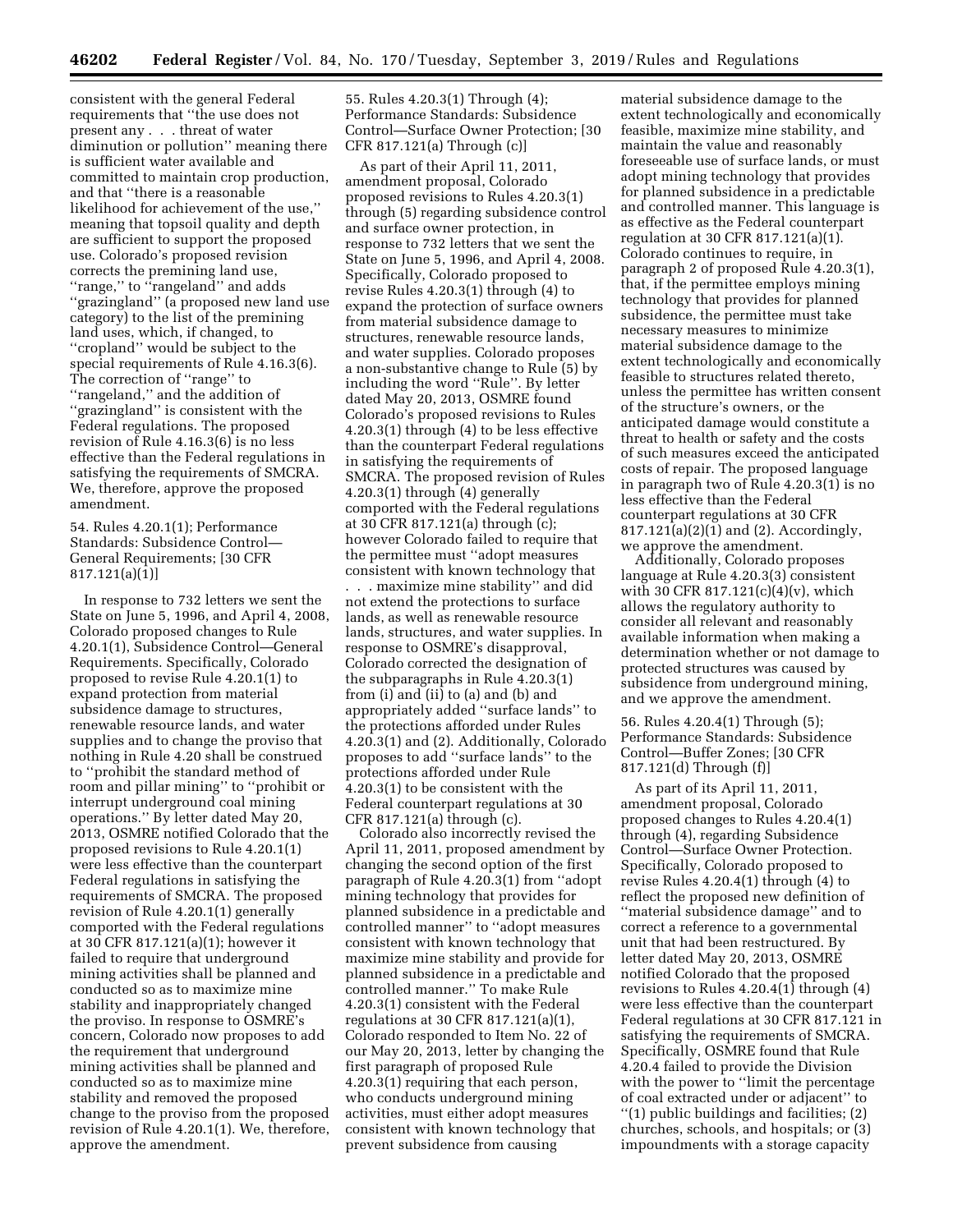of 20 acre-feet or more or bodies of water with a volume of 20 acre-feet or more,'' and Rule 4.20.4 failed to provide the Division with the power to ''suspend mining under or adjacent to [(1) public buildings and facilities; (2) churches, schools, and hospitals; or (3) impoundments with a storage capacity of 20 acre-feet or more or bodies of water with a volume of 20 acre-feet or more and any aquifer or body of water that serves as a significant water source for any public water supply system] until the subsidence control plan is modified to ensure prevention of further material damage to such features or facilities'' if subsidence causes material damage to any of the features or facilities.

In response to OSMRE's concern, Colorado appropriately added requirements that authorized the Division to ''limit the percentage of coal extracted'' and to ''suspend mining until the subsidence control plan is modified to ensure prevention of further material damage,'' which corrected the inconsistencies with the Federal regulations. Specifically, Colorado added a provision to Rules 4.20.4(1) and (3) that requires ''if the Division determines that it is necessary in order to minimize the potential for material damage to the features or facilities described above, it may limit the percentage of coal extracted under or adjacent thereto''. Additionally, Colorado added new Rule 4.20.4(4) that requires ''if subsidence causes material damage to any of the features or facilities covered by paragraphs (1), (2), or (3) of this Rule, the Division may suspend mining under or adjacent to such features or facilities until the subsidence control plan is modified to ensure prevention of further material damage to such features or facilities,'' and renumbered the existing Rule 4.20.4(4) to 4.20.4(5). Colorado also revised Rule 4.20.4(2) by protecting ''bodies of water'' in addition to aquifers that serve as a significant source of water supply to any public water system. We, therefore, approve the amendment.

57. Rule 4.25.5(3)(d); Revegetation; [30 CFR 816.116(a), 823.15]

At Rule 4.25.5(3)(d), Colorado proposes two substantive Rule changes. The first proposed change, the addition of ''an appropriate total harvest method, or . . .'' seeks to include this type of production standard in Colorado's rules. This Rule is no less effective than the counterpart Federal regulation at 30 CFR 816.116(a)(1), which states that ''[s]tandards for success and statistically valid sampling techniques for

measuring success shall be selected by the regulatory authority, described in writing, and made available to the public.'' Colorado also proposes the addition of the clause: ''If statistical methods are employed . . .'' to the second sentence of Rule 4.25.5(3)(d). The Federal regulation at 30 CFR 823.15(b)(2) states that soil productivity shall be measured on a representative sample or on all of the mined and reclaimed prime farmland area, and a statistically valid sampling technique at a 90-percent or greater statistical confidence level shall be used as approved by the regulatory authority in consultation with the U.S. Soil Conservation Service. This proposed change to the second sentence of proposed Rule 4.25.5(3)(d) is no less effective than the Federal counterpart regulation at 30 CFR 823.15(b)(2). Lastly, Colorado proposes to update the name of the USDA agency responsible for prime farmlands from the Soil Conservation Service to the Natural Resources Conservation Service. This change is appropriate, and we approve the amendment.

58. Rule 5.03.2(4)(b)(ii); Enforcement— Cessation Orders and Notices of Violation; [30 CFR 843.15]

Colorado proposes language that allows for a person to obtain review of a notice of violation or cessation order in a public hearing before the Board and/or an *informal public hearing,* in accordance with Rule 5.03.2(7). The proposed revision of Rule 5.03.2(4)(b)(ii) is consistent with the Federal regulations at 30 CFR 843.15. The references to Rules 5.03.2(7), *Informal public hearings,* and 5.03.5, *Formal Review by the Board,* are appropriate. The proposed revision of Rule 5.03.2(4)(b)(ii) is as effective as the Federal regulations in satisfying the requirements of SMCRA, and we approve the amendment.

59. Rule 6.01.1; Blasters Training and Certification, General Requirements; [30 CFR 850.5]

Proposed revisions to Rule 6.01.1 include a change to the second paragraph, which defines ''certified blaster" by correcting a typographical error in the reference to ''Rule 2.05.4(6)'' (*i.e.,* it is corrected to ''Rule 2.05.3(6)(a)''), and the deletion of language differentiating a ''certified blaster'' from a ''shotfirer.'' The deletion of the differentiations between a certified blaster and a shotfirer is appropriate. The proposed revisions to Rule 6.01.1 are as effective as the Federal regulations at 30 CFR 850.5 in satisfying the requirements of SMCRA.

However, the definition of ''certified blaster'' in the second paragraph of Rule 6.01.1 is superfluous because it is substantively identical to the proposed revision of the definition of ''certified blaster'' in Rule 1.04(20.1).

Because these proposed rules contain language that is the same as or similar to the corresponding Federal regulation, we find that they are consistent with and no less effective than the corresponding Federal regulation; therefore, we approve the amendment.

### *C. Revisions to Colorado's Rules That Are Not the Same as the Corresponding Provisions of the Federal Regulations*

1. Rules 1.04(110.1), (110.1)(a), and (110.1)(b); Definitions, ''Replacement of Water Supply''; [30 CFR 701.5]

In 732 letters we sent Colorado on June 5, 1996, and April 4, 2008, we explained to the State that it was required to define ''Replacement of water supply.'' The proposed language at Rules 1.04(110.1), (110.1)(a), and (110.1)(b) is substantively identical to the counterpart Federal regulation at 30 CFR 701.5, *Replacement of water supply,* except the Colorado Rule adds a provision for a one-time payment of annual operation and maintenance costs to the water supply owner and a provision that allows a demonstration of the availability of a suitable alternative water source in lieu of actual replacement of the affected water supply if it was not needed for the premining land use and is not needed for the postmining land use. Both provisions require ''approval'' of the owner of the affected water supply, which protects the owner's water rights; therefore, the added provisions are not inconsistent with the Federal regulations and are in accordance with SMCRA. The proposed language is no less effective than the Federal regulations in satisfying the requirements of SMCRA; therefore, we approve the amendment.

2. Rule 1.04(111)(d); Definitions, ''Public Road''; [30 CFR 761.5]

Colorado proposes revisions to the definition for ''public road,'' as required by 30 CFR 906.16(h), *Required program amendments.* Proposed Rule 1.04(111)(d), the definition of ''public road,'' is consistent with the definition of a ''public road'' at 30 CFR 761.5, but is more inclusive than the Federal definition. The ''maintenance'' stipulations of the first and second criteria of Colorado's proposed definition, "has been or will be . . maintained with appropriated funds of the United States . . . [or] the state of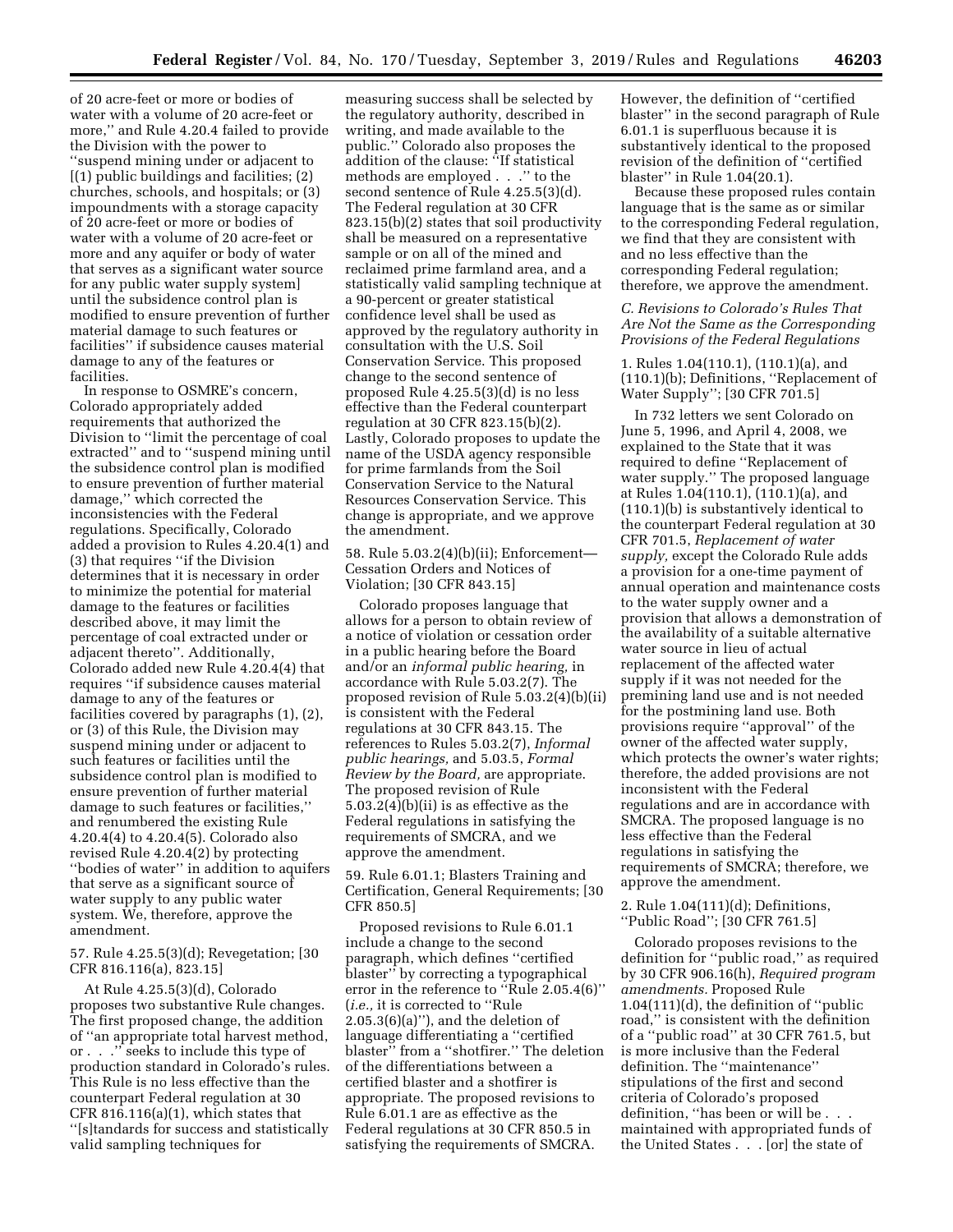Colorado or any political subdivision thereof,'' are the same as criterion (b) of the Federal definition, ''is maintained with public funds in a manner similar to other public roads of the same classification within the jurisdiction,'' except that Colorado's stipulation does not require that the road be maintained in a manner similar to other public roads of the same classification within the jurisdiction, which is more inclusive (and effective) than the Federal requirement, because the definition extends to all roads maintained with public funds regardless whether they are maintained in a manner similar to other public roads of the same classification within the jurisdiction, provided that such roads also meet the other criteria of the definition. Additionally, Colorado's definition does not include the criterion (c) of the Federal definition, which states, ''there is substantial (more than incidental) public use.'' The omission of this criterion makes the definition more inclusive than the Federal requirement, because the definition extends to all roads used by the public regardless of the frequency or significance of public use, if such roads meet all the criteria of the definition. The proposed language is no less effective than the Federal regulations in satisfying the requirements of SMCRA. We, therefore, approve the amendment.

During the comment period for the formal program amendment submittal dated April 11, 2011, the United States Forest Service (USFS) expressed concern with the possibility that the Division could attempt to exercise jurisdiction over National Forest System Roads that are managed by the USFS. OSMRE required the Division to modify its Statement of Basis, Purpose, and Specific Statutory Authority (SBPSSA) to clarify that the Division would not usurp the authority of the USFS by exercising jurisdiction over a National Forest Road System Road. Colorado amended Item No. 26 (statement for Rule 1.04(111)(d)) of the SBPSSA to clarify that the Division will not exercise jurisdiction over designated National Forest System Roads. The SBPSSA is incorporated into the Colorado Rules by reference.

3. Rule 2.03.7(2); Relationship to Areas Designated Unsuitable for Mining; [30 CFR 778.16(b), 762.13]

In response to Item J. of OSMRE's April 2, 2001, 732 letter, Colorado proposed revisions to Rule 2.03.7(2) addressing the status of unsuitability claims under the minimum requirements for legal, financial, compliance, and related information

associated with permit applications. On January 15, 2008, in *National Mining Association* v. *Kempthorne,* 512 F.3d 702 (D.C. Cir.), the U.S. Court of Appeals for the District of Columbia Circuit affirmed the District Court's decision to uphold the VER and associated rules that OSMRE published on December 17, 1999 (64 FR 70766). Because the VER rules were challenged in Federal court on several fronts, we informed Colorado that it could defer responding to our April 2, 2001, letter pending the outcome of the litigation.

By letter dated May 20, 2013, OSMRE notified the Division that Colorado's proposed revisions to Rule 2.03.7(2) regarding the status of unsuitability claims was less effective than the counterpart Federal regulations at 30 CFR 778.16(b).

Specifically, Colorado proposed to revise Rule 2.03.7(2) to require that a permit application that is requesting a determination of valid existing rights for operations on lands that are designated, or under study for designation as, unsuitable for mining must contain the information required by proposed new Rule 1.07, Procedures for determining valid existing rights. The proposed changes conflicted with the Federal regulations at 30 CFR 761.5, Valid existing rights, which specify that possession of valid existing rights only confers an exception from the prohibitions of 30 CFR 761.11 and 30 U.S.C. 1272(e), which do not include lands that are designated, or under study for designation as, unsuitable for mining. The proposed change also deleted the requirement in the existing rule that an application must contain information to support an assertion, if made, that the applicant made a substantial legal and financial commitment prior to January 4, 1977 in surface coal mining operations on those lands that are designated, or under study for designation as, unsuitable for mining, which conflicted with the Federal regulations at 30 CFR 778.16(b), which requires such information to be contained in a permit application. It was further noted that existing Rule 2.03.7(2) conflicts with Rule 7.02, Applicability (of Rule 7—Designating Areas Unsuitable for Surface Coal Mining), as well as the Federal regulations at 30 CFR 773.15(c)(1), *Written findings for permit application approval,* and 30 CFR 762.13, *Land exempt from designation as unsuitable for surface coal mining operations,* because it implies that the ''substantial legal and financial commitment'' exemption applies to ''lands designated . . . as unsuitable for surface coal mining operations.'' The Federal regulations

only allow the exemption for lands under study or administrative proceedings for designation as unsuitable for surface coal mining operations.

Colorado now proposes language at proposed Rule 2.03.7(2) that a permit application shall contain information supporting the assertion that the applicant has made substantial legal and financial commitments, in relation to the operation for which he or she is applying for a permit, prior to January 4, 1977, if an applicant claims the exemption described in Rule 7.02(3), *Designating areas unsuitable for surface coal mining, Applicability.* The proposed change appropriately requires information on substantial legal and financial commitments in a permit application and appropriately references Rule 7.02(3), which specifies that the requirements of Rule 7, *Designating Areas Unsuitable for Surface Coal Mining,* shall not apply to lands where substantial legal and financial commitments in such operations were in existence prior to January 4, 1977 and which is substantively identical to the Federal regulations at 30 CFR 762.13(c). We, therefore, approve the amendment.

Additionally, Colorado proposes language at Rule 2.03.7(2) stating that, ''if the applicant has previously obtained a finding of the Secretary of the Interior or the Division Director acknowledging valid existing rights, or is in the process of applying for a valid existing rights determination on Federal lands, the disposition of those proceedings shall be included in the application''. There is no such requirement in the corresponding Federal regulations; however, the proposed requirement to include such valid existing rights information in a permit application does not conflict with the Federal regulations and does not render Colorado's Coal Program less effective than the Federal Program. Accordingly, we approve the amendment.

4. Rules 4.05.15(1) and (2); Performance Standards, Hydrologic Balance, Water Rights and Replacement; [30 CFR 816.41(h), 30 CFR 817.41(j), and SMCRA Section 720(a)(2)]

Colorado was advised that it is required to revise Rule 4.05.15(2) in 732 letters that we sent the State on June 5, 1996, and April 4, 2008. Under the Federal regulations, the performance standards for replacement of water supplies adversely affected by mining activities are different for surface mining activities and for underground mining activities; however, under Rules 4.05.15(1) and 4.05.15(2), the standards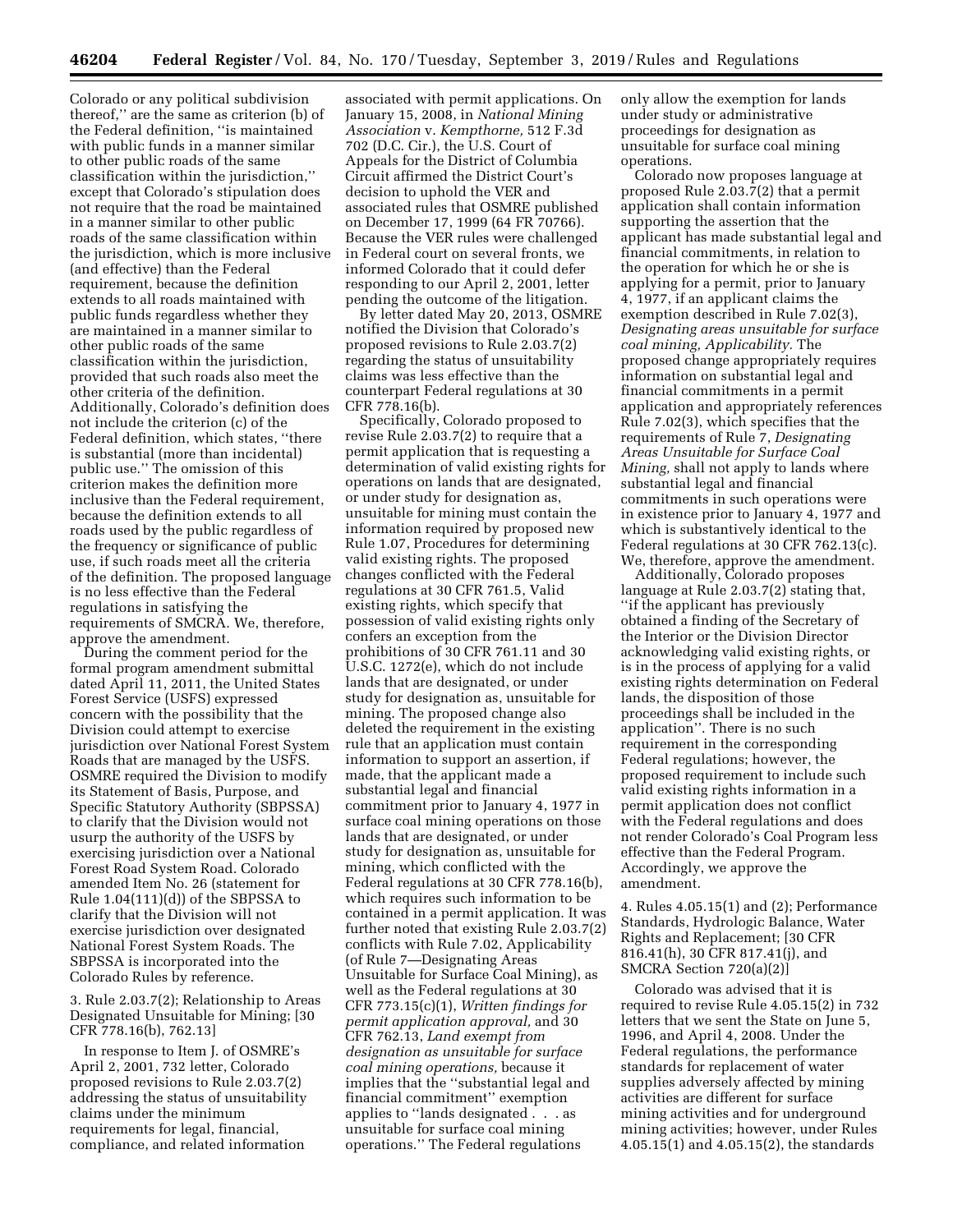are applicable to both surface mining activities and underground mining activities. Thus, Colorado's standards must be consistent with both the Federal standards for surface mining activities at 30 CFR 816.41(h) and the Federal standards for underground mining activities at 30 CFR 817.41(j).

Rule 4.05.15(1) requires replacement of any water supply that has been adversely impacted by surface or underground mining activities and is consistent with the Federal performance standard at 30 CFR 816.41(h) for surface mining activities. Colorado's Rule 4.05.15(1) uses the term ''owner of a vested water right'' in place of ''owner of interest in real property who obtains all or part of his or her supply of water for domestic, agricultural, industrial, or other legitimate use from an underground or surface source,'' which is used in the Federal regulation. The use of water and water rights are governed by the State under the Colorado Constitution and State Law, which are based on the ''appropriation doctrine.'' Under the appropriation doctrine, a water right is independent of land ownership. Therefore, the use of the term, ''owner of a vested water right,'' is appropriate within Colorado's rules and is not inconsistent with the Federal regulations.

Additionally, Colorado Rule 4.05.15(1) uses the phrase ''water supply . . . which is proximately injured as a result of the mining activities'' in place of ''water supply [that] has been adversely impacted by contamination, diminution, or interruption proximately resulting from the . . . mining activities,'' which is used in the Federal regulation; the core difference being that ''injured'' replaces ''adversely impacted by contamination, diminution, or interruption.'' Although broader in scope, an ''injured'' water supply includes ''contamination, diminution, or interruption'' of a water supply; therefore, the use of the term, ''injured'' with respect to a water supply is appropriate within Colorado's Rules and is consistent with the Federal regulations.

The added requirement that an operator must replace the ''water supply . . . in a manner consistent with applicable State law'' is appropriate because water rights are governed by the State under Colorado Law.

Colorado's rule also requires an operator to replace the ''water supply . . . as described in Rule 2.04.7(3).'' Rule 2.04.7(3) contains the requirements for ''Alternative Water Supply Information'' that must be contained in a permit application, including, among other things, ''a description of . . .

alternative sources of water supply . . . of a quality and quantity so as to meet the requirements for which the water has normally been used.'' The Federal regulations have no counterpart requirement to replace a water supply as described in the permit application; however, this requirement is not inconsistent with the Federal regulations.

Rule 4.05.15(2) requires replacement of drinking, domestic, or residential water supplies adversely affected by surface and underground mining activities and is substantively identical to the Federal performance standard at 30 CFR 817.41(j) for underground mining activities with the following exception: The Federal performance standard at 30 CFR 817.41(j) limits the applicability of the standard to ''mining activities conducted after October 24, 1992, if the affected well or spring was in existence before the date the regulatory authority received the permit application for the activities causing the loss, contamination or interruption.'' Rule 4.05.15(2) does not contain any limitation to the applicability of the standard. The omission of the limitation on applicability is not inconsistent with the Federal regulations.

The proposed revision of Rule 4.05.15(1) and the addition of proposed Rule 4.05.15(2) is consistent with the Federal regulations at 30 CFR 816.41(h) and 817.41(j) and in accordance with section 720(a)(2) of SMCRA. Rules 4.05.15(1) and 4.05.15(2) are as effective as the Federal regulations in satisfying the requirements of SMCRA. We, therefore, approve the proposed amendment.

### *D. Revisions to Colorado's Rules With No Corresponding Federal Regulations*

## 1. Rules 2.04.13(1) and (3); Annual Reclamation Report

Colorado's rules requiring permit holders to submit Annual Reclamation Reports to the Division are unique to Colorado. Although coal mining permits under Federal programs nearly always include the same requirement for an annual report, they are listed as permit conditions that the coal operator must meet. There are no Federal regulations specifically requiring an operator to submit an annual reclamation report.

Colorado proposes to revise Rule 2.04.13(1) to specify that data is to be included in the annual reclamation reports that must be submitted to Colorado by coal operators. The removal of Colorado's reference to ''text'' in this rule is appropriate because it mentions that ''discussions'' of applicable topics must be included in the same sentence.

Therefore, "text" can be construed to be redundant.

Colorado is proposing to add Rule 2.04.13(3) to require operators of underground mines to include, in the annual report, a map showing the current location and extent of underground workings. Colorado explains that this rule is necessary to ensure that mining is occurring as planned for the projected impacts of subsidence, to better analyze ground water monitoring and subsidence data, and to ensure compliance with Colorado's public notice requirements. For certain mines, when no revisions are requested, it can take as long as five years before the Division receives this information with a renewal application, as part of the information required by Rule 4.20.1(3).

Colorado's reference to Rule 2.07.5(1)(b), which outlines information in permit applications, which may be declared confidential because it pertains to the quantity of the coal or stripping ratios, or the analysis of the chemical and physical properties of coal to be mined, is appropriate.

Colorado's proposal to add specificity to their rules by including the proposed requirements in Rules 2.01.13(1) and (3) regarding the submission of Annual Reclamation Reports does not conflict with the Federal regulations and does not render Colorado's coal program less effective than the Federal program. We, therefore, approve the amendment.

2. Rules 2.07.6(2)(e) and (e)(iii); Criteria for Review of Permit Applications for Permit Approval or Denial—Criteria for Permit Approval or Denial

Colorado proposes to revise Rule 2.07.6(2)(e) by deleting the introductory language of paragraph (e) (*i.e.,* ''Subject to valid rights existing as of August 3, 1977, and with the further exception of those surface coal mining operations which were in existence on August 3, 1977''); deleting paragraph (e)(iii) (*i.e.,*  ''A permit for the operation shall not be issued unless jointly approved by all affected agencies with jurisdiction over the park or historic site.''); redesignating paragraphs (e)(i) and (ii) as Rule  $2.07.6(2)(d)(vi)$ ; and adjusting the introductory phrase of Rule 2.07.6(2)(e)(i) to be consistent with the introductory language of Rule 2.07.6(2)(d). Rules 2.07.6(2)(f) through (o) are renumbered to accommodate this redesignation of paragraph (e).

The deletion of Rule 2.07.6(2)(e)(iii) is appropriate because it is redundant of the requirement in Rule 2.07.6(2)(d)(vi) that the Division or Board shall not approve any application, unless it finds that ''the affected area is . . . not within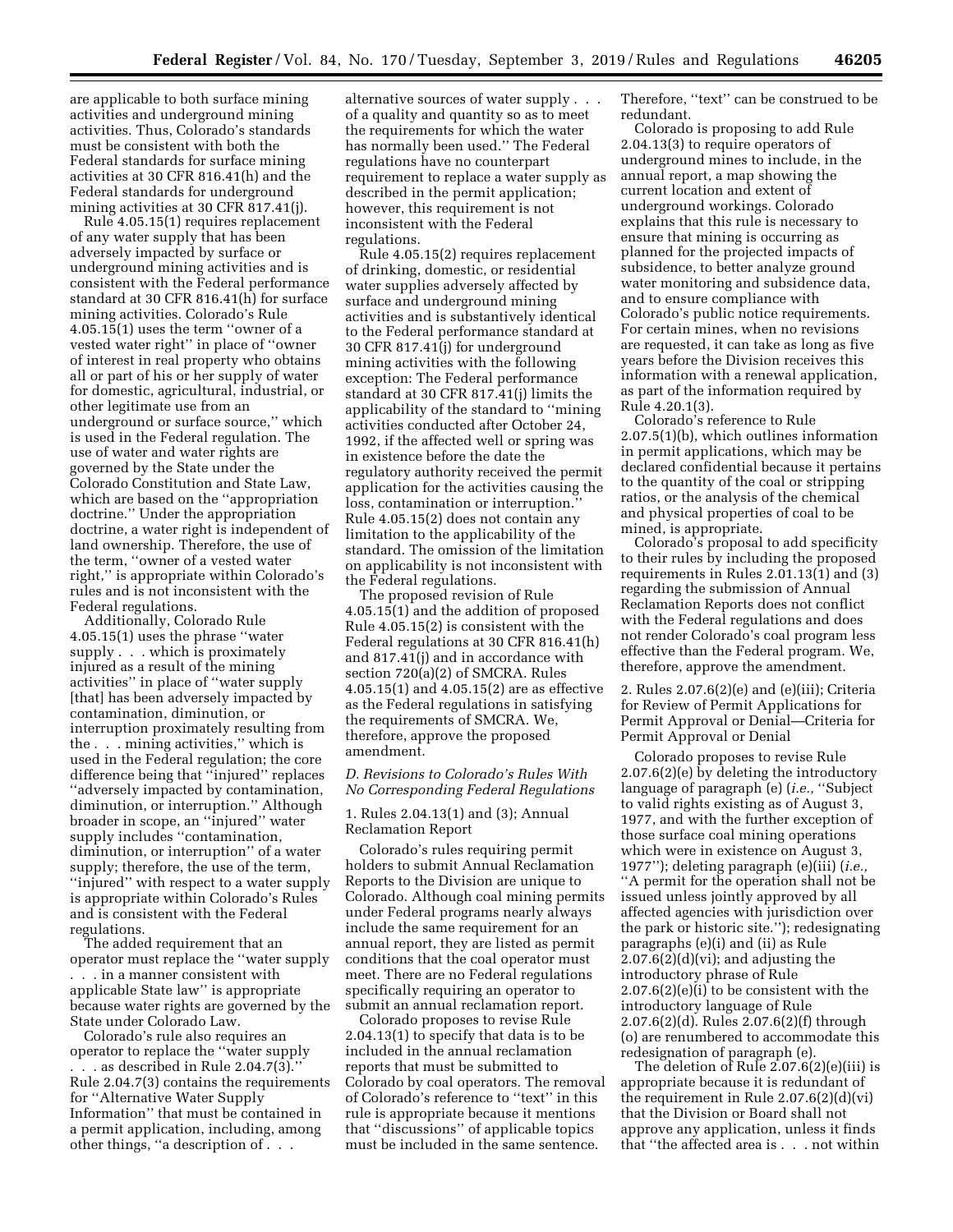. . . any lands where the proposed operations would adversely affect any publicly owned park or any place listed on or those places eligible for listing, as determined by the SHPO, on the National Register of Historic Places, unless approved jointly by the Board and the Federal, State, or local agency with jurisdiction over the park or place.'' The proposed deletion of Rules  $2.07.6(e)$  and  $(e)(ii)$  does not make Colorado's Rules less effective than the Federal regulations, and we approve the amendment.

### *E. Removal of Required Amendments*

1. Required Amendment at 30 CFR 906.16(f); Design Criteria for Roads Variance

As explained in Section III.B.40. of this document, Colorado proposes revisions to Rules 4.03.1, 4.03.2, and 4.03.3, as required by 30 CFR 906.16(f), *Required program amendments.* The proposed revisions to Rules 4.03.1, 4.03.2, and 4.03.3 are consistent with the Federal counterpart regulation at 30 CFR 816.150(c). Colorado proposes to delete the general provision allowing alternative design criteria to clarify that the Division would not approve alternatives to all of the access road design and construction criteria presented in Rules 4.03.1, 4.03.2, and 4.03.3, as is implied by paragraph (e) of the General Requirements for haul roads and access roads. The proposed revision also adds provisions for use of alternative design criteria and specifications for road grades, such as ''vertical alignment'', of haul roads, access roads, and light-use roads. With the addition of these provisions, the existing rules specify, for haul roads, access roads, and light-use roads, whether the Division may approve alternatives to design and construction criteria, thus rendering paragraph (e) redundant and unclear. The proposed language is consistent with and no less effective than the Federal regulations in satisfying the requirements of SMCRA.

2. Required Amendment at 30 CFR 906.16(h); Design Criteria for Roads Variance

As explained in Section III.C.2. of this document, Colorado proposes revisions to the definition for ''public road,'' as required by 30 CFR 906.16(h), *Required program amendments.* Proposed Rule 1.04(111)(d), the definition of ''public road,'' is consistent with the definition of a ''public road'' at 30 CFR 761.5, but is more inclusive than the Federal definition. The ''maintenance'' stipulations of the first and second criteria of Colorado's proposed

definition, ''has been or will be . . . maintained with appropriated funds of the United States . . . [or] the state of Colorado or any political subdivision thereof,'' are the same as criterion (b) of the Federal definition, ''is maintained with public funds in a manner similar to other public roads of the same classification within the jurisdiction,'' except that Colorado's stipulation does not require that the road be maintained in a manner similar to other public roads of the same classification within the jurisdiction, which is more inclusive (and effective) than the Federal requirement because the definition extends to all roads maintained with public funds regardless whether they are maintained in a manner similar to other public roads of the same classification within the jurisdiction, provided that such roads also meet the other criteria of the definition). Additionally, Colorado's definition does not include the criterion (c) of the Federal definition, ''there is substantial (more than incidental) public use.'' The omission of this criterion makes the definition more inclusive than the Federal requirement because the definition extends to all roads used by the public, regardless of the frequency or significance of public use, if such roads meet all the criteria of the definition. The proposed language is no less effective than the Federal regulations in satisfying the requirements of SMCRA.

### **IV. Summary and Disposition of Comments**

#### *Public Comments*

We announced receipt of the proposed amendment in the January 22, 2015, **Federal Register** (80 FR 3190). In the same document, we opened the public comment period and provided an opportunity for a public hearing or meeting on the amendment's adequacy (Administrative Record Document ID No. OSMRE–2011–0002–0001). We received no public comments and, because no one requested an opportunity to speak at a public hearing, we held no hearing.

### *Federal Agency Comments*

On April 19, 2016, under 30 CFR 732.17(h)(11)(i) and section 503(b) of SMCRA, we requested comments on the amendment from various Federal and State agencies with an actual or potential interest in the Colorado program, including the USFS, U.S. Fish and Wildlife Service, Environmental Protection Agency (EPA), Advisory Council on Historic Preservation

(ACHP), and the Colorado Office of Archaeology and Historic Preservation.

During the public comment period for the formal program amendment submittal of June 21, 2011, USFS expressed concern with the possibility that the Division could attempt to exercise jurisdiction over National Forest System Roads that USFS manages. As a result of those comments, we identified concerns regarding Colorado's jurisdiction over public roads, particularly National Forest System Roads. We notified Colorado of these concerns by letter dated September 19, 2011 (Administrative Record No. OSMRE–2011–0002–0008).

OSMRE required the Division to modify its Statement of Basis, Purpose, and Specific Statutory Authority (SBPSSA) to clarify that the Division would not assume the authority of the USFS by exercising jurisdiction over a National Forest Road System Road. Colorado amended Item No. 26, statement for Rule 1.04(111)(d), *Definitions: Public Road,* of the SBPSSA to clarify that the Division will not exercise jurisdiction over designated National Forest System Roads. The SBPSSA is incorporated into the Colorado rules by reference.

## *State Historical Preservation Officer (SHPO) and the AHCP*

Under 30 CFR 732.17(h)(4), we are required to request comments from the Colorado SHPO and the ACHP on amendments that may have an effect on historic properties. On April 19, 2016, we requested comments on the amendment. The SHPO and ACHP did not provide any comments when solicited.

## *EPA Concurrence and Comments*

Under 30 CFR 732.17(h)(11)(ii), we are required to get concurrence from EPA for those provisions of the program amendment that relate to air or water quality standards issued under the authority of the Clean Water Act (33 U.S.C. 1251 *et seq.*) or the Clean Air Act (42 U.S.C. 7401 *et seq.*). Because the amendments do not relate to air or water quality standards, concurrence is not required. However, consistent with 30 CFR 732.17(h)(11)(i), we did request comment from EPA on April 19, 2016. The EPA did not respond to our request.

### **V. OSMRE's Decision**

Based on the above findings, we are approving Colorado's revised amendment submission dated October 1, 2014. To implement this decision, we are amending the Federal regulations at 30 CFR part 906, which codify decisions concerning the Colorado program. In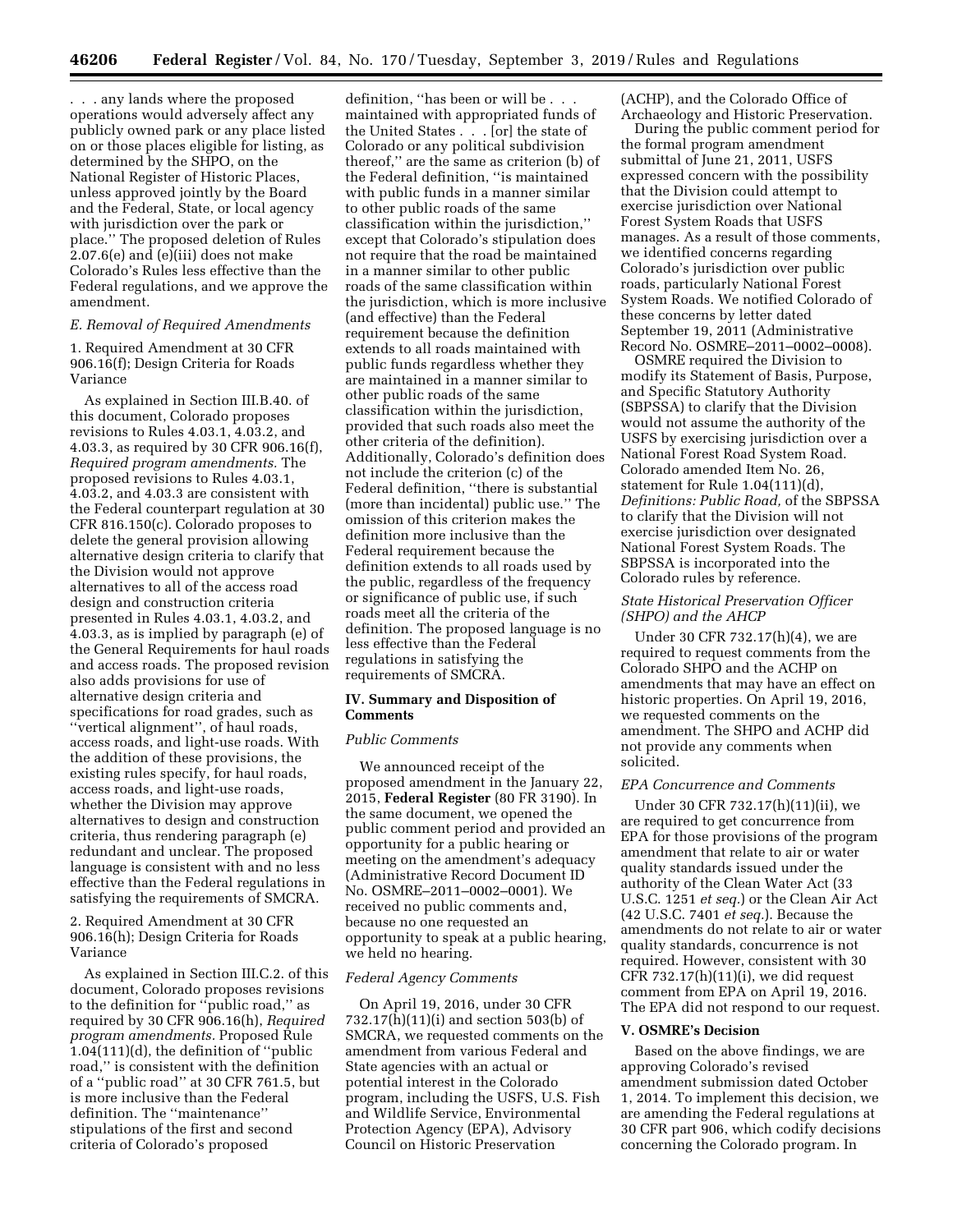accordance with the Administrative Procedure Act (5 U.S.C. 500 *et seq.*), this rule will take effect 30 days after the date of publication. Section 503(a) of SMCRA requires that the State's program demonstrate that the State has the capability of carrying out the provisions of the Act and satisfying its purposes. SMCRA requires consistency of State and Federal standards.

### *Effect of OSMRE's Decision*

Section 503 of SMCRA provides that a State may not exercise jurisdiction under SMCRA, unless the Secretary has approved the State program. Similarly, 30 CFR 732.17(a) requires that any change of an approved State program must be submitted to OSMRE for review as a program amendment. The Federal regulations at 30 CFR 732.17(g) prohibit any changes to approved State programs that are not approved by OSMRE. In the oversight of the Colorado program, we will recognize only the statutes, regulations, and other materials we have approved, together with any consistent implementing policies, directives and other materials. We will require Colorado to enforce only approved provisions.

#### **VI. Procedural Determinations**

## *Executive Order 12630—Governmental Actions and Interference With Constitutionally Protected Property Rights*

This rule would not effect a taking of private property or otherwise have taking implications that would result in public property being taken for government use without just compensation under the law. Therefore, a takings implication assessment is not required. This determination is based on an analysis of the corresponding Federal regulations.

## *Executive Orders 12866—Regulatory Planning and Review and 13563— Improving Regulation and Regulatory Review*

Executive Order 12866 provides that the Office of Information and Regulatory Affairs in the Office of Management and Budget (OMB) will review all significant rules. Pursuant to OMB guidance, dated October 12, 1993, the approval of State program amendments is exempted from OMB review under Executive Order 12866. Executive Order 13563, which reaffirms and supplements Executive Order 12866, retains this exemption.

## *Executive Order 13771—Reducing Regulation and Controlling Regulatory Costs*

State program amendments are not regulatory actions under Executive

Order 13771 because they are exempt from review under Executive Order 12866.

## *Executive Order 12988—Civil Justice Reform*

The Department of the Interior has reviewed this rule as required by Section 3 of Executive Order 12988. The Department determined that this **Federal Register** document meets the criteria of Section 3 of Executive Order 12988, which is intended to ensure that the agency review its legislation and proposed regulations to eliminate drafting errors and ambiguity; that the agency write its legislation and regulations to minimize litigation; and that the agency's legislation and regulations provide a clear legal standard for affected conduct rather than a general standard, and promote simplification and burden reduction. Because Section 3 focuses on the quality of Federal legislation and regulations, the Department limited its review under this Executive Order to the quality of this **Federal Register** document and to changes to the Federal regulations. The review under this Executive Order did not extend to the language of the State regulatory program or to the program amendment that the State of Colorado drafted.

## *Executive Order 13132—Federalism*

This rule is not a ''[p]olicy that [has] Federalism implications'' as defined by Section 1(a) of Executive Order 13132 because it does not have ''substantial direct effects on the States, on the relationship between the national government and the States, or on the distribution of power and responsibilities among the various levels of government.'' Instead, this rulemaking approves an amendment to the Colorado program submitted and drafted by that State. OSMRE reviewed the submission with fundamental federalism principles in mind, as set forth in Sections 2 and 3 of the Executive Order, and with the principles of cooperative Federalism, which are set forth in SMCRA. *See, e.g.,*  30 U.S.C. 1201(f). As such, pursuant to Section 503(a) and (7) (30 U.S.C.  $1253(a)(1)$  and  $(7)$ ), OSMRE reviewed the program amendment to ensure that it is ''in accordance with'' the requirements of SMCRA and ''consistent with'' the regulations issued by the Secretary pursuant to SMCRA.

## *Executive Order 13175—Consultation and Coordination With Indian Tribal Governments*

The Department of the Interior strives to strengthen its government-to-

government relationship with Tribes through a commitment to consultation with Tribes and recognition of their right to self-governance and tribal sovereignty. We have evaluated this rule under the Department's consultation policy and under the criteria in Executive Order 13175, and have determined that it has no substantial direct effects on federally recognized Tribes or on the distribution of power and responsibilities between the Federal government and Tribes. Therefore, consultation under the Department's tribal consultation policy is not required. The basis for this determination is that our decision is on the Colorado program that does not include Tribal lands or regulation of activities on Tribal lands. Tribal lands are regulated independently under the applicable, approved Federal program.

## *Executive Order 13211—Regulations That Significantly Affect Energy Supply, Distribution, or Use*

Executive Order 13211 requires agencies to prepare a Statement of Energy Effects for a rulemaking that is (1) considered significant under Executive Order 12866, and (2) likely to have a significant adverse effect on the supply, distribution, or use of energy. Because this rule is exempt from review under Executive Order 12866 and is not significant energy action under the definition in Executive Order 13211, a Statement of Energy Effects is not required.

## *Executive Order 13045—Protection of Children From Environmental Health Risks and Safety Risks*

This rule is not subject to Executive Order 13045 because this is not an economically significant regulatory action as defined by Executive Order 12866; and this action does not address environmental health or safety risks disproportionately affecting children.

#### *National Environmental Policy Act*

Consistent with sections 501(a) and 702(d) of SMCRA (30 U.S.C. 1251(a) and 1292(d), respectively) and the U.S. Department of the Interior Departmental Manual, part 516, section 13.5(A), State program amendments are not major Federal actions within the meaning of section 102(2)(C) of the National Environmental Policy Act (42 U.S.C. 4332(2)(C)).

## *National Technology Transfer and Advancement Act*

Section 12(d) of the National Technology Transfer and Advancement Act (15 U.S.C. 3701 *et seq.*) directs OSMRE to use voluntary consensus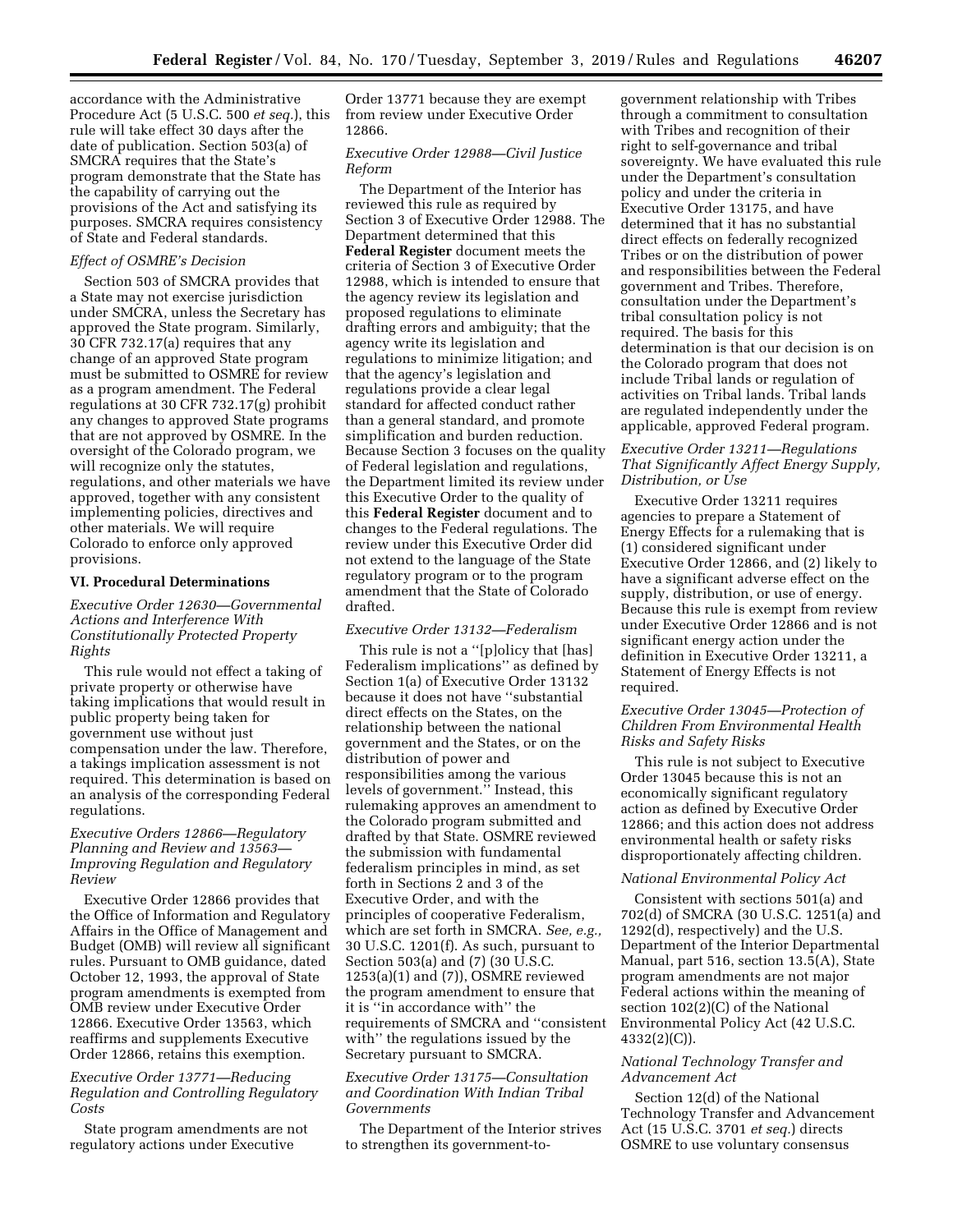standards in its regulatory activities unless to do so would be inconsistent with applicable law or otherwise impractical. (OMB Circular A–119 at p. 14). This action is not subject to the requirements of section 12(d) of the NTTAA because application of those requirements would be inconsistent with SMCRA.

## *Paperwork Reduction Act*

This rule does not include requests and requirements of an individual, partnership, or corporation to obtain information and report it to a Federal agency. As this rule does not contain information collection requirements, a submission to the OMB under the Paperwork Reduction Act (44 U.S.C. 3501 *et seq.*) is not required.

#### *Regulatory Flexibility Act*

This rule will not have a significant economic impact on a substantial number of small entities under the Regulatory Flexibility Act (5 U.S.C. 601 *et seq.*). The State submittal, which is the subject of this rule, is based upon corresponding Federal regulations for which an economic analysis was prepared and certification made that such regulations would not have a significant economic effect upon a substantial number of small entities. In making the determination as to whether this rule would have a significant

economic impact, the Department relied upon the data and assumptions for the corresponding Federal regulations.

## *Small Business Regulatory Enforcement Fairness Act*

This rule is not a major rule under 5 U.S.C. 804(2), the Small Business Regulatory Enforcement Fairness Act. This rule: (a) Does not have an annual effect on the economy of \$100 million; (b) will not cause a major increase in costs or prices for consumers, individual industries, Federal, State, or local government agencies, or geographic regions; and (c) does not have significant adverse effects on competition, employment, investment, productivity, innovation, or the ability of U.S.-based enterprises to compete with foreign-based enterprises. This determination is based on an analysis of the corresponding Federal regulations, which were determined not to constitute a major rule.

#### *Unfunded Mandates*

This rule does not impose an unfunded mandate on State, local, or Tribal governments, or the private sector of more than \$100 million per year. The rule does not have a significant or unique effect on State, local, or Tribal governments or the private sector. This determination is based on an analysis of the corresponding Federal regulations,

which were determined not to impose an unfunded mandate. Therefore, a statement containing the information required by the Unfunded Mandates Reform Act (2 U.S.C. 1531 *et seq.*) is not required.

#### **List of Subjects in 30 CFR Part 906**

Intergovernmental relations, Surface mining, Underground mining.

Dated: March 15, 2019.

#### **Glenda H. Owens,**

*Deputy Director, Exercising the Authority of the Director.* 

**Editorial note:** This document was received for publication by the Office of the Federal Register on August 26, 2019.

For the reasons set out in the preamble, 30 CFR part 906 is amended as set forth below:

## **PART 906—COLORADO**

\* \* \* \* \*

■ 1. The authority citation for part 906 continues to read as follows:

**Authority:** 30 U.S.C. 1201 *et seq.* 

■ 2. Section 906.15 is amended in the table by adding an entry in chronological order by ''Date of Final Publication'' to read as follows:

**§ 906.15 Approval of Colorado regulatory program amendments.** 

| Original amendment<br>submission date | Date of final publication | Citation/description                                                                                                                                                                                                                                                                                                                                                                                                                                                                                                                                                                                                                                                                                                                                                                                                                                                                                                                                                                                                                                                                                                                                                                                                                                                                                                                                                                                                                                                                                                                                                                                                                                                                                                                                                                                                                                                                                                                                                                                                                                                                                                                                                                                                                           |
|---------------------------------------|---------------------------|------------------------------------------------------------------------------------------------------------------------------------------------------------------------------------------------------------------------------------------------------------------------------------------------------------------------------------------------------------------------------------------------------------------------------------------------------------------------------------------------------------------------------------------------------------------------------------------------------------------------------------------------------------------------------------------------------------------------------------------------------------------------------------------------------------------------------------------------------------------------------------------------------------------------------------------------------------------------------------------------------------------------------------------------------------------------------------------------------------------------------------------------------------------------------------------------------------------------------------------------------------------------------------------------------------------------------------------------------------------------------------------------------------------------------------------------------------------------------------------------------------------------------------------------------------------------------------------------------------------------------------------------------------------------------------------------------------------------------------------------------------------------------------------------------------------------------------------------------------------------------------------------------------------------------------------------------------------------------------------------------------------------------------------------------------------------------------------------------------------------------------------------------------------------------------------------------------------------------------------------|
|                                       |                           | $\star$                                                                                                                                                                                                                                                                                                                                                                                                                                                                                                                                                                                                                                                                                                                                                                                                                                                                                                                                                                                                                                                                                                                                                                                                                                                                                                                                                                                                                                                                                                                                                                                                                                                                                                                                                                                                                                                                                                                                                                                                                                                                                                                                                                                                                                        |
| April 8, 2011                         | September 3, 2019         | 2 CCR 407-2, Rules 1.04 (11.1), (20.1), (30.1), (39.1), (70.1), (71)(c), (71)(k), (71.2),<br>(77), (79), (81), (83.1), (110.1), (110.1)(a), (110.1)(b), (111)(d), (118.1), (118.1)(a)<br>through (d), (132)(c), (141), (146), (149), (149)(a)(i), (149)(a)(ii)(A), (149)(a)(ii)(B),<br>$(149)(a)(ii)(B)(I)$ through $(149)(a)(ii)(B)(IV)$ , $(149)(b)$ , $(149)(b)(i)$ through $(b)(iii)$ ,<br>$(149.1)$ , $(149.1)(a)$ , $(149.1)(b)(i)$ through $(b)(v)(C)$ , $(149.2)$ , $(149.2)(a)$ and $(b)$ ;<br>Rules 1.07(1), (1)(a), (1)(a)(i) through (a)(ix), (1)(b), (1)(b)(i) through (iii); (1)(c), (1)(d),<br>(d)(i) through (iii), (2), (2)(a) through (2)(d), (3), (3)(a), (3)(a)(i) through (3)(a)(iii)(A),<br>$(3)(a)(iii)(B)$ through $(a)(iii)(D)$ , $(3)(a)(iv)$ through $(3)(a)(vi)$ , $(3)(b)$ , $(3)(b)(i)$ and $(ii)$ ,<br>$(3)(c)$ , $(4)$ , $(4)(a)$ through $(4)(c)$ , $(4)(c)(i)$ , $(4)(c)(ii)$ , $(4)(d)$ , $(4)(e)$ , $(e)(i)$ , $(e)(ii)$ , $(5)$ , and<br>(6);<br>Rule 2.01.3;<br>Rules $2.02.2(1)$ , .3, and $.3(1)(q)$ ;<br>Rules 2.02.4, .4(3)(d), and .5;<br>Rules 2.03.3(10), .4, .4(2) through (2)(d), .4(3), .4(3)(a), (3)(a)(i), (3)(a)(ii), (3)(a)(iii),<br>$(3)(a)(iv)$ , $(3)(b)$ , $.4(4)$ , $.4(4)(a)$ through (c), $.4(6)(b)$ , and $.4(8)$ , $.4(10)$ , $.4(11)$ , $(11)(a)$ ,<br>$(11)(b)$ , $.4(12)(a)$ , $(b)(i)$ , $(b)(ii)$ , $.5(1)(a)$ , $(1)(a)(i)$ , $(1)(a)(ii)$ , $.5(2)(a)$ through $(2)(d)$ ,<br>.5(3)(a), (3)(a)(i) through (3)(a)(iii), .5(3)(b), and (3)(c), and .7(2);<br>Rules 2.04.5(1)(a), (1)(b), .12(2)(g); .13(1) and .13(3);<br>Rule 2.05.4(2)(c);<br>Rules 2.05.6(6)(a), (6)(a)(i), (6)(a)(ii), (6)(a)(ii)(A), (6)(a)(ii)(B), (6)(a)(iii), (6)(a)(iv),<br>$(6)(b)$ , $(6)(b)(i)$ , $(6)(b)(i)(A)$ , $(6)(b)(i)(C)$ , $(6)(b)(ii)$ , $(6)(b)(iii)$ , $(6)(b)(iii)(A)$ , $(6)(b)(iii)(B)$ ,<br>$(6)(c)(i)(E)$ , $(F)$ , and $(G)$ , $(6)(c)(ii)$ , $(6)(d)(i)$ and $(ii)$ , $(6)(e)(i)(F)$ and $(F)(III)$ , $(6)(e)(ii)$<br>and (ii)(A) through (C), (6)(e)(iii), (6)(e)(iv), (6)(f)(iii), (6)(f)(iii)(A), (C), and (C)(V),<br>$(6)(f)(iv)$ , $(6)(f)(iv)(A)$ , $(D)$ , and $(E)$ , $(6)(f)(v)$ and $(v)(A)$ , and $(6)(f)(vi)$ ;<br>Rules $2.06.6(2)(a)(i)$ , (3), (4), and (4)(b); |